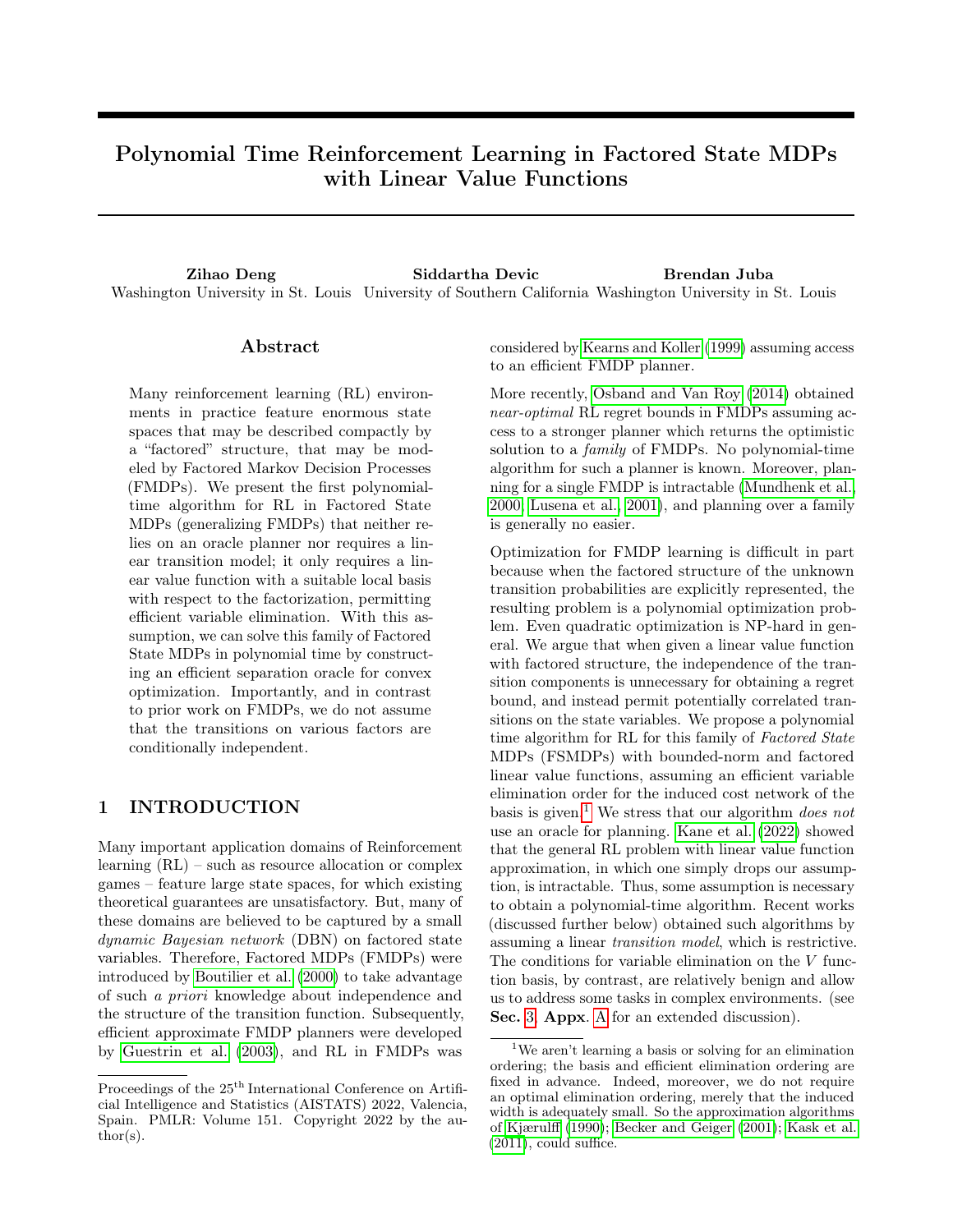Our RL algorithm is based on UCRL-Factored [\(Osband](#page-9-2) [and Van Roy, 2014\)](#page-9-2), which employs an oracle for an optimistic planner over a family of FMDPs as a subroutine. For general FMDPs, it is unclear whether such a planner with polynomial time and theoretical guarantees can exist. We propose a theoretically grounded and efficient planner for FSMDPs by modifying the imprecise FMDP planner of [Delgado et al.](#page-8-2) [\(2011\)](#page-8-2). Our formulation has the reward functions  $R$  and transition probabilities P take unknown values from bounded convex sets centered on their empirical estimates.

Due to the conditional independence assumption on transition probabilities in FMDP DBNs, and P being variables, the original imprecise FMDP planner formulation of [Delgado et al.](#page-8-2) [\(2011\)](#page-8-2) inevitably leads to multi-linear programming, which in general is a difficult non-convex problem. We circumvent this by: 1) removing the conditional independence assumption of the transition model – hence factored state MDPs – and only computing estimates of the factored marginal transition probabilities which do not need to be consistent; 2) utilizing an optimistic formulation as required by UCRL-Factored, which is easier to formulate and solve than the *pessimistic* formulation of [Delgado et al.](#page-8-2) [\(2011\)](#page-8-2), which contained a difficult min max constraint; and 3) constructing an efficient separation oracle for the program by applying the variable elimination procedure proposed by [Guestrin et al.](#page-9-0) [\(2003\)](#page-9-0). Note that our planning problem is a convex program with an exponential number of constraints, which cannot simply be plugged into a standard LP solver to obtain a polynomial-time guarantee.

## <span id="page-1-0"></span>1.1 Related Works

[Xu and Tewari](#page-10-0) [\(2020\)](#page-10-0) improve UCRL-Factored for the non-episodic setting by discretizing the confidence sets but still require an oracle planner. [Tian et al.](#page-10-1) [\(2020\)](#page-10-1) derive an optimal *minimax* regret bound for episodic RL in FMDPs, but utilize a subroutine VI OPTIMISM which performs value iteration to find an optimal policy, iterating over all exponentially many states. Importantly, our work builds on [Jaksch et al.](#page-9-8) [\(2010\)](#page-9-8) and [Os](#page-9-2)[band and Van Roy](#page-9-2) [\(2014\)](#page-9-2) by modifying the underlying structural assumptions to show that exact polynomialtime planning is indeed possible while retaining RL regret bounds similar to their oracle-efficient ones.

Beyond [Osband and Van Roy](#page-9-2) [\(2014\)](#page-9-2) we also assume that the optimal value function is linear w.r.t. a particular basis of functions. Linear value functions and approximations have been well studied [\(Bradtke and](#page-8-3) [Barto, 1996;](#page-8-3) [Yu and Bertsekas, 2007;](#page-10-2) [Parr et al., 2010;](#page-9-9) [Osband et al., 2016\)](#page-9-10). The bounds obtained in these works are polynomial in the number of states, however, and the algorithms do not scale to large MDPs that may still have compact FMDPs. [Weisz et al.](#page-10-3) [\(2021\)](#page-10-3) prove an exponential lower bound for linearly-realizable MDPs, however their construction requires an exponential sized action space. We instead assume a polynomial sized action space for tractable planning.

Imprecise MDPs were first introduced by [White and](#page-10-4) [Eldeib](#page-10-4) [\(1994\)](#page-10-4) to model transition functions that are imprecisely specified (i.e. could be any function within some convex transition set). Using techniques from [Guestrin et al.](#page-9-0) [\(2003\)](#page-9-0), [Delgado et al.](#page-8-2) [\(2011\)](#page-8-2) proposed a pessimistic planner for imprecise FMDPs but could not simultaneously guarantee correctness and efficiency. For the purpose of learning, we instead require (and thus construct) an optimistic planner for a family of FMDPs with imprecise transition and reward functions. Our setting is similar to the Bounded MDPs introduced by [Givan et al.](#page-9-11) [\(2000\)](#page-9-11), but with an exponential-sized state space, additional linear structure, and a less strict requirement on "well-formed transition functions".

There is also a line of work on simultaneous FMDP structure and reinforcement learning [\(Strehl et al., 2007;](#page-9-12) [Diuk et al., 2009\)](#page-8-4). We instead assume that such structure is given as input in the RL problem.

Other assumptions for RL with large state-space such as low Bellman rank [\(Jiang et al., 2017\)](#page-9-13), Bellman Eluder [\(Jin et al., 2021\)](#page-9-14), and bi-linear class [\(Du et al., 2021\)](#page-9-15) are structural conditions that permit sample-efficient RL. However, their algorithms all use the optimization algorithm OLIVE of [Jiang et al.](#page-9-13) [\(2017\)](#page-9-13), which uses an optimistic planner that is not efficient in general.

Block MDPs [\(Du et al., 2019\)](#page-8-5) permit a provably efficient planner, but are only solved efficiently when the number of blocks is small, i.e., there is essentially a small latent state space. Obviously, this substantially restricts the possible richness of the environment. Computationally efficient algorithms were also obtained by [Jin et al.](#page-9-16) [\(2020\)](#page-9-16) assuming linear transitions and rewards in RL with finite episodes, and by [Yang and](#page-10-5) [Wang](#page-10-5) [\(2019\)](#page-10-5) in the discounted setting with a linear transition model. (Both show these assumptions imply the optimal Q-function is linear.) Our work instead assumes a linear state value  $(V)$  function, which is not captured by linear transition models (Sec. [3\)](#page-3-0). [Wang et al.](#page-10-6) [\(2020\)](#page-10-6) instead focus on RL with general Q-function approximation, with bounds parameterized by the Eluder dimension [\(Russo and Van Roy, 2013\)](#page-9-17), which may be large in our setting (Sec. [3](#page-3-0) again).

# 2 PRELIMINARIES

Our work considers RL in a non-discounted, cumulative episodic reward setting introduced by [Burnetas and](#page-8-6) [Katehakis](#page-8-6) [\(1997\)](#page-8-6). Consequently, the value function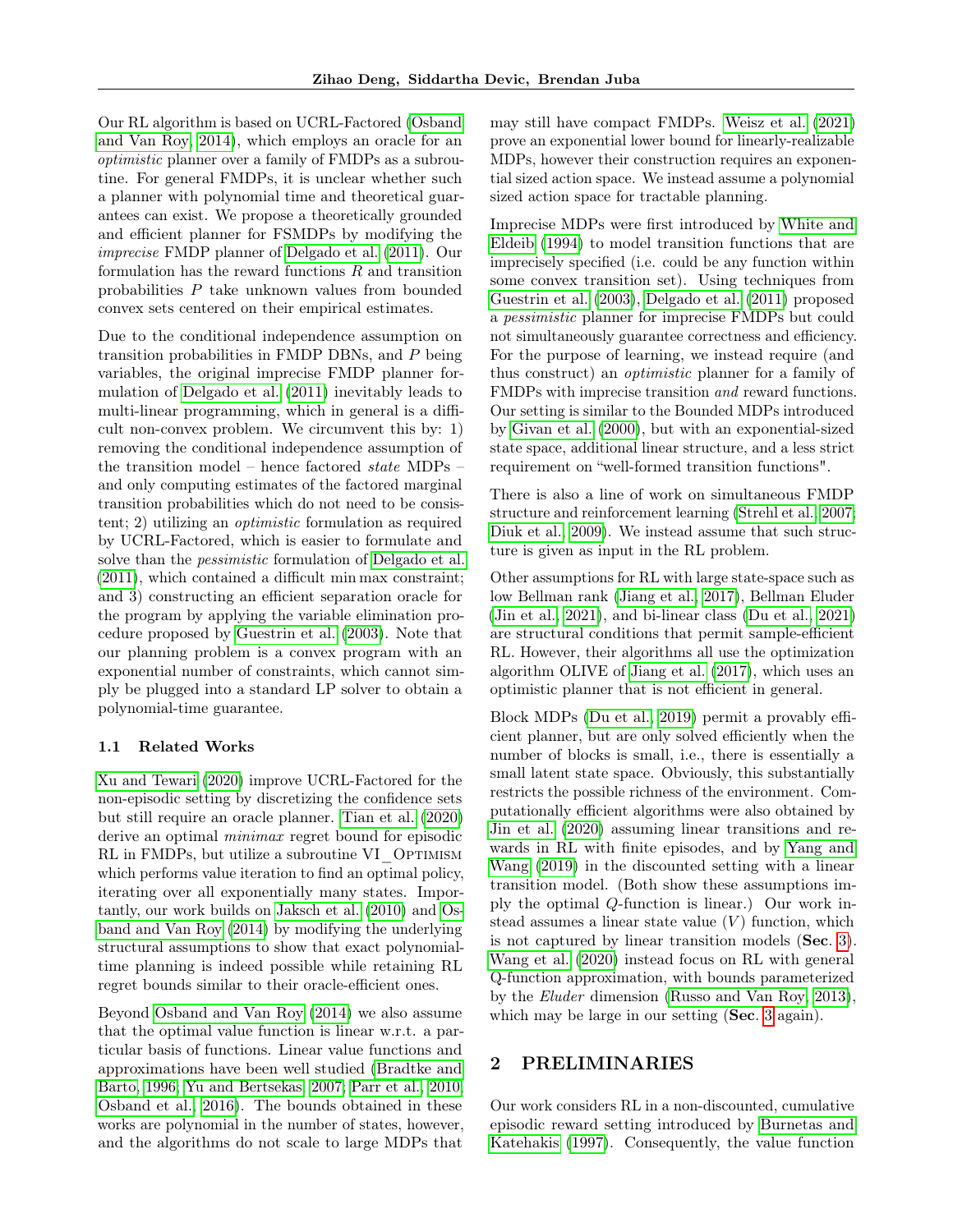may take different values at the same state at different points in the time horizon  $\tau$ . Therefore, any approach to RL in this setting must solve for a different value function at each time step.

Let  $M = (\mathcal{S}, \mathcal{A}, R^M, P^M, \tau, \rho)$  be a finite horizon MDP. Each episode is a run of the MDP  $M$  with the finite time horizon  $\tau$ .  $R^M : \mathcal{S} \times \mathcal{A} \to \mathbb{R}$  is a reward distribution from  $(s, a)$  pairs,  $P^{M}(s'|s, a)$  is the transition probability over S from  $s \in \mathcal{S}, a \in \mathcal{A}$ , and  $\rho$  the initial distribution over  $S$ .

A deterministic policy  $\mu$  is a function mapping each state  $s \in \mathcal{S}$  to an action  $a \in \mathcal{A}$ . For an MDP M and policy  $\mu$ , we define a value function as:  $V_{\mu,\ell}^{M}(s) \coloneqq$  $\mathbb{E}_{M,\mu}[\sum_{\ell'= \ell}^{\tau} \overline{R}^M(s_{\ell'},a_{\ell'}) \,\mid\, s_{\ell}\,=\, s] \, \text{ for each step } \ell\,=\,$  $1, \ldots, \tau$ , where  $\overline{R}^M(s, a)$  is the expected reward for taking action  $a$  in state  $s$ . The subscripts of  $E$  denote that  $a_{\ell} = \mu(s_{\ell})$  and  $s_{\ell+1} \sim P^M(\cdot|s_{\ell}, a_{\ell})$  for each  $\ell$ . A policy  $\mu$  is optimal if  $V_{\mu,\ell}^M(s) = \max_{\mu'} V_{\mu',\ell}^M(s)$  for all  $s \in \mathcal{S}$ . Let  $\mu^M$  denote an optimal policy for MDP M. The RL agent interacts with some latent  $M^*$  in the environment over episodes, where each episode begins at  $t_k =$  $(k-1)\tau+1, k = 1, 2, \dots$  At time step t, the agent selects an action  $a_t$ , observes a scalar reward  $r_t$ , then transitions to  $s_{t+1}$ . Let  $H_t = (s_1, a_1, r_1, \ldots, s_{t-1}, a_{t-1}, r_{t-1})$ be the history of observed transitions prior to time t. An RL algorithm outputs a sequence of functions  $\{\pi_k \mid k = 1, 2, \dots\}$ , each mapping  $H_{t_k}$  to a probability distribution  $\pi_k(H_{t_k})$  over policies which the agent will employ in episode k. The regret incurred is defined as  $\mathrm{Regret}(T, \pi, M^*) \coloneqq \sum_{k=1}^{[T/\tau]} \Delta_k$  where  $\Delta_k$  is the regret over the kth episode:

$$
\Delta_k := \mathbb{E}_{s \sim \rho} \left[ V_{\mu^*, 1}^{M^*}(s) - V_{\mu_k, 1}^{M^*}(s) \right] \tag{1}
$$

with  $\mu^* = \mu^{M^*}, \mu_k \sim \pi_k(H_{t_k}).$ 

# 2.1 Factored State MDPs and Structured Linear Value Functions

We are interested in MDPs with possibly exponential sized state spaces but containing factored structure.

**Definition 1.** Let  $\mathcal{X} = \mathcal{X}_1 \times \cdots \times \mathcal{X}_n$ . For any subset of indices  $Z \subseteq [n]$ , the *scope operation* of a set is defined as  $\mathcal{X}[Z] \coloneqq \bigotimes$  $\bigotimes_{i\in\mathbb{Z}}\mathcal{X}_i$ . For any  $x\in\mathcal{X}$  we can define the scoped variable  $x[Z] \in \mathcal{X}[Z]$  to be the values of the variables  $x_i \in \mathcal{X}_i$  with indices  $i \in \mathbb{Z}$ .

For simplicity of notation we will also write  $\mathcal{X} = \mathcal{S} \times$  $\mathcal{A} = \mathcal{X}_1 \times \cdots \times \mathcal{X}_n$  in RL, where the action space A has constant cardinality but  $S$  can be exponentially large.

We assume the transition function in the environment is defined as follows with respect to the scopes of state variables:

Definition 2. A Factored State MDP (FSMDP) is an MDP defined by a set of marginal transition probabilities  $\mathcal{P} = \{P_i(s'[Z_i^p]|s[\text{Pa}(Z_i^p)],a)\}_i$  such that the probability of transitioning to  $s'[Z_i^p]$  is independent of state variables outside the scope  $s[Pa(Z_i^p)] \subseteq S$ , i.e., where  $\text{Pa}(Z_i^p) \subseteq [n]$  denotes the variables within S that  $Z_i^p$  depends on in the transition.

We assume that the environment has the same reward structure as [Osband and Van Roy](#page-9-2) [\(2014\)](#page-9-2):

**Definition 3.** The reward function class  $\mathcal{R}$  is factored over  $S \times A$  with scopes  $Z_1^R, \ldots, Z_l^R \subseteq [n]$  iff for all  $R \in \mathcal{R}, x \in \mathcal{X}$  there are functions  $\{R_i \in \mathcal{P}_{\mathcal{X}[Z_i^R], \mathbb{R}}^{C, \sigma} \}_{i=1}^l$ such that  $\mathbb{E}[r] = \sum_{i=1}^{l} \mathbb{E}[r_i]$  where  $r \sim R(x)$  is equal to  $\sum_{i=1}^{l} r_i$  with each  $r_i \sim R_i(x[Z_i^R])$  individually observed. Here  $\mathcal{P}^{C,\sigma}_{\mathcal{X}[Z],\mathbb{R}}$  denotes the set of functions mapping  $\mathcal{X}[Z]$ to  $\sigma$ -subgaussian probability measures over the measure space  $(\mathbb{R}, \mathcal{B}(\mathbb{R}))$  with mean in [0, C] and Borel  $\sigma$ -algebra  $\mathcal{B}(\mathbb{R})$ .

For tractable learning, we assume that there is a factored linear value function class:

<span id="page-2-0"></span>**Definition 4.** The value function class  $V$  is linear and factored over  $S = S_1 \times \cdots \times S_m$  with scopes  $Z_1^h, \ldots, Z_\phi^h \subseteq [m]$  iff there exists a set basis functions  $h_j: \mathcal{S}[Z_j^h] \mapsto \mathbb{R}, j \in [\phi],$  such that for any function  $V \in$ V we have  $V(s) = \sum_{j=1}^{b} w_j h_j(s[Z_j^h])$  for all  $s \in S$ , for some weight vector  $\mathbf{w} \in \mathbb{R}^{\phi}$ .

We assume the true value functions at each step in an episode are linear and factored:  $V_{\mu^*,\ell}^{M^*}$  =  $\sum_{j=1}^{\phi} w_j^{*(\ell)} h_j(s[Z_j^h])$ , for all  $s \in \mathcal{S}, \ell = 1, \ldots, \tau$ .

We assume that the scopes  $\{Z_i^p\}_i$  and  $\{Z_j^h\}_j$  are the same in our environment. In that case, the second term of the Bellman operator simplifies to the following with a factored linear V (similar to [Koller and Parr](#page-9-18) [\(1999\)](#page-9-18)).

$$
\sum_{s' \in S} P(s'|s, a) V(s')
$$
\n
$$
= \sum_{s' \in S} P(s'|s, a) \sum_{j=1}^{\phi} w_j h_j(s'[Z_j^h])
$$
\n
$$
= \sum_{j=1}^{\phi} w_j \sum_{s' \in \text{Val}(Z_j^h)} h_j(s') \sum_{s' \in \text{Val}(\overline{Z}_j^h)} P(\hat{s}', \overline{s}'|s, a)
$$
\n
$$
= \sum_{j=1}^{\phi} w_j \sum_{s' \in \text{Val}(Z_j^h)} h_j(\hat{s}') P(\hat{s}'|s, a)
$$
\n
$$
= \sum_{j=1}^{\phi} w_j \sum_{s' \in \text{Val}(Z_j^h)} h_j(\hat{s}') P_j(\hat{s}'|s[\text{Pa}(Z_j^h)], a). \tag{2}
$$

<span id="page-2-1"></span> $Val(Z_j^h)$  is the set of all assignments to state variables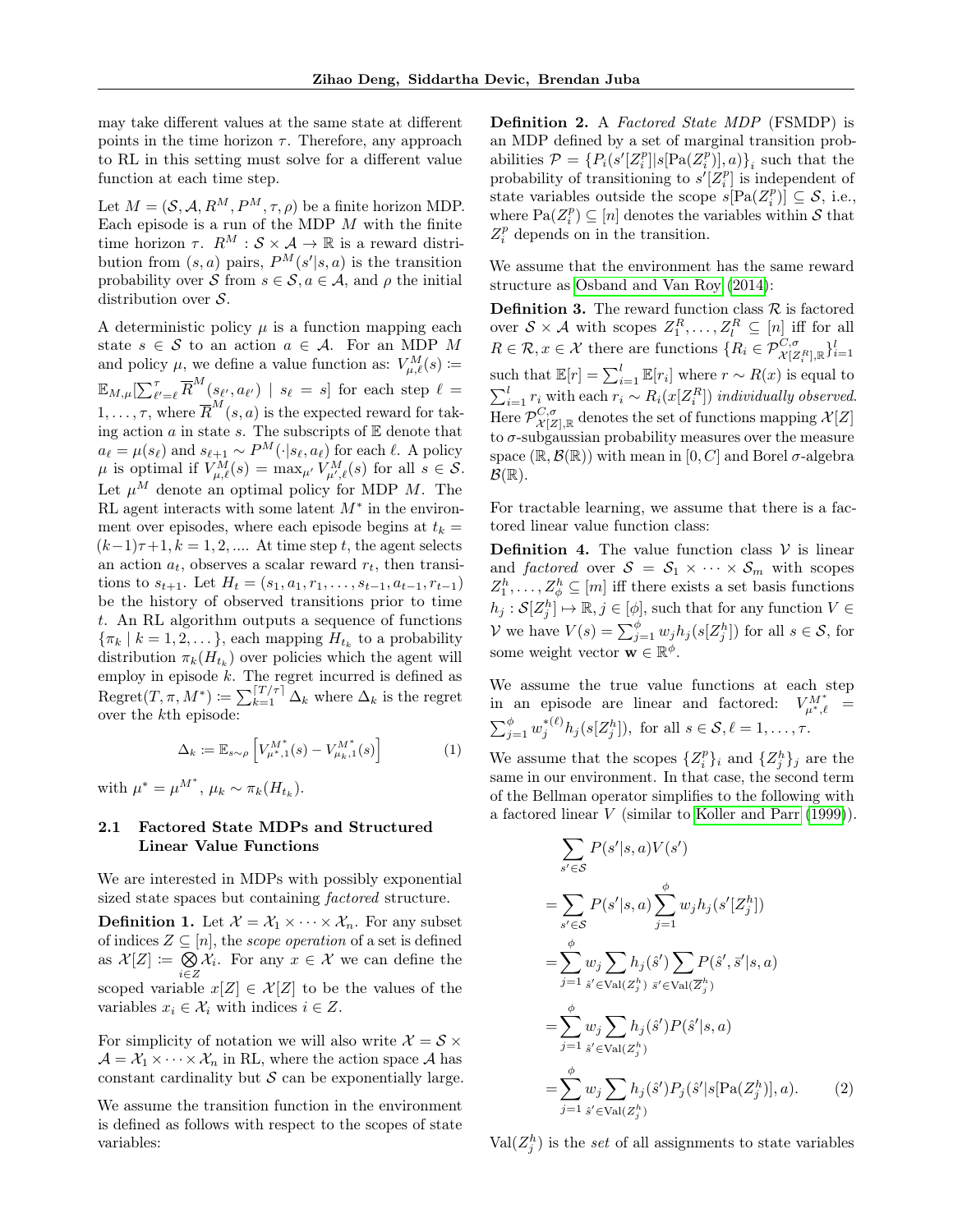in  $Z_j^h$ , and  $\text{Val}(\overline{Z}_j^h)$  $j^{(n)}_j$  to variables  $\notin Z_j^h$ , e.g., if the scope  $\mathcal{S}[Z_j^h]$  has three binary state variables, then we would have  $Val(Z_j^h) = \{0,1\}^3$ . Here we split s' into s' and  $\bar{s}'$ . We first marginalized out  $\bar{s}' \in \text{Val}(\overline{Z}_i^h)$  $j^{''})$ , the parts of the state s which are outside of the scope of the *j*th basis function (Def. [4\)](#page-2-0), then condition  $P$  on the variables of s that occur in the parents w.r.t.  $a \in \mathcal{A}$  of the scope  $Z_j^h$ . Thus we only need to keep track of the marginal probabilities  $P_j(s[Z_j^h]|s'[Pa(Z_j^h)],a)$  instead of  $P(s|s', a)$  as in standard MDPs.

The number of distinct marginals required to represent the FSMDP is bounded:

$$
|\mathcal{P}| \le \sum_{j=1}^{\phi} |\mathcal{A}| |\text{Val}(\mathcal{S}_k)|^{|\text{Pa}(Z_j^h)|} \tag{3}
$$

$$
\leq O(\text{poly}(m)|\text{Val}(\mathcal{S}_k)|^\zeta \phi) \tag{4}
$$

where  $\zeta \geq |\text{Pa}(Z_j^h)|$  is a scope size bound, and  $|\text{Val}(\mathcal{S}_k)|$ denotes the number of values a state variable can take.

Remark 1. Our setting captures interesting environments. Consider for example a gridworld, in which there is a penalty for colliding with other, randomly moving objects. If there is a safe policy, the optimal  $V \equiv 0$  (and is thus linear), and the local movement ensures a compact DBN. Yet, the presence/absence of objects is not independent across positions. Indeed, since the location of objects in the gridworld is mutually exclusive over the grid, the factors are negatively correlated. Therefore such environments cannot be captured by the usual FMDPs (with independent factors) but they are captured by FSMDPs.

Remark 2. FSMDPs subsume regular FMDPs in the linear value function case, as our transition marginals can express conditionally-independent and non-conditionally-independent transition functions.

# <span id="page-3-0"></span>3 LINEAR V FUNCTIONS WERE NOT PREVIOUSLY ADDRESSED

We stress that we learn MDPs that weren't addressed by prior work. As we discussed in Sec. [1.1](#page-1-0) recent literature has mostly focused on sample efficiency in RL problems with large state space (whose regret bound does not depend on the state space). However, they usually involve a planner that is potentially intractable. Other than Block MDPs, whose difference from our problem class is clearer, linear transition function is a common assumption that permits polynomial time complexity in large state space [\(Jin et al., 2020;](#page-9-16) [Yang](#page-10-5) [and Wang, 2019\)](#page-10-5). It's obvious that this highly restricts the learnable environments. Indeed, even if the  $V$  function is linear, the transition function can be nonlinear (please see Appx. [A](#page-11-0) for details).

<span id="page-3-2"></span>**Proposition 1.** Let a state-action  $(Q\text{-function})$  basis  ${h_1(s, a),..., h_\phi(s, a)}$  be given such that  $\phi < N = 2^m$ . Then there is an MDP family  $M$  on N states  $(m)$ binary factors) for which the optimal Q-function cannot be expressed as a linear combination of these basis functions with high probability  $(1 - 2^{-N+\phi} \ge 1/2)$  for any MDP  $M \in \mathcal{M}$ , whereas every MDP  $M \in \mathcal{M}$  has a compact, optimal linear V function representation for any given basis set of state feature functions.

[Jin et al.](#page-9-16) [\(2020\)](#page-9-16); [Yang and Wang](#page-10-5) [\(2019\)](#page-10-5) proved that linear transition functions imply linear Q functions. So, contrapositively:

<span id="page-3-1"></span>Corollary 1. There exists an MDP with a linear V function but not a linear transition function.

Moreover, in addition to not having a nice linear form, the Q-function in our example can also have a high Eluder dimension, since the MDP is a random environment when one of the unsafe actions is chosen specifically, fixing a sequence of actions is not informative about the effect of subsequent actions until/unless the process revisits a state, which is unlikely in our exponential state space. Indeed, [Russo and Van Roy](#page-9-17) [\(2013\)](#page-9-17) gave lower bounds on the Eluder dimension that carry over to our example.

# 4 ALGORITHM

Our proposed algorithm modifies UCRL-Factored [\(Os](#page-9-2)[band and Van Roy, 2014\)](#page-9-2), keeping track of confidence sets around each  $R_i^M$  and marginal distribution  $P^M(\cdot|s[\text{Pa}(Z_j^h)],a)$ , where the true  $R^{M^*},P^{M^*}$ reside w.h.p. We use the definition of [Osband and](#page-9-2) [Van Roy](#page-9-2)  $(2014)$ : The confidence set at time t is centered at an empirical estimate  $\hat{f}_t \in \mathcal{M}_{\mathcal{X}, \mathcal{Y}}$  defined by  $\hat{f}_t(x) = \frac{1}{n_t(x)} \sum_{\tau \leq t: x_{\tau} = x} \delta_{y_{\tau}},$  where  $n_t(x)$  counts the number of occurrences of x in  $(x_1, \ldots, x_{t-1})$  and  $\delta_{y_t}$ is the probability mass function over  $\mathcal Y$  which assigns all probability to outcome  $y_t$ . Our sequence of confidence sets depends on a choice of norm  $|| \cdot ||$  and a non-decreasing sequence  $\{d_t : t \in \mathbb{N}\}\$ . For each t, the confidence set  $\mathcal{F}_t = \mathcal{F}_t(||\cdot||, x_1^{t-1}, d_t)$  is defined as:

$$
\left\{f \in \mathcal{F} \bigg| ||(f - \hat{f}_t)(x_i)|| \leq \sqrt{\frac{d_t}{n_t(x_i)}} \,\,\forall i \in [t-1] \right\}.
$$

We write  $\mathcal{R}_t^i(d_t^{R_i})$  as shorthand for the reward confidence set  $\mathcal{R}_t^i(|\mathbb{E}[\cdot]|, x_1^{t-1}[Z_i^R], d_t^{R_j})$  and  $\mathcal{P}_t^j(d_t^{P_j})$  for a vector of confidence sets  $\mathcal{P}_t^{j,a}(\|\cdot\|)$  $||_1, (s_1^{t-1}[\text{Pa}(Z_j^h)], a_1^{t-1}), d_t^{P_{j,a}}),$  over (*j*th marginal, action a) pairs.

Let  $N = |\mathcal{P}|$  be the number of transition function marginals in  $(3)$ . Alg. [1](#page-4-0) gives our full RL algorithm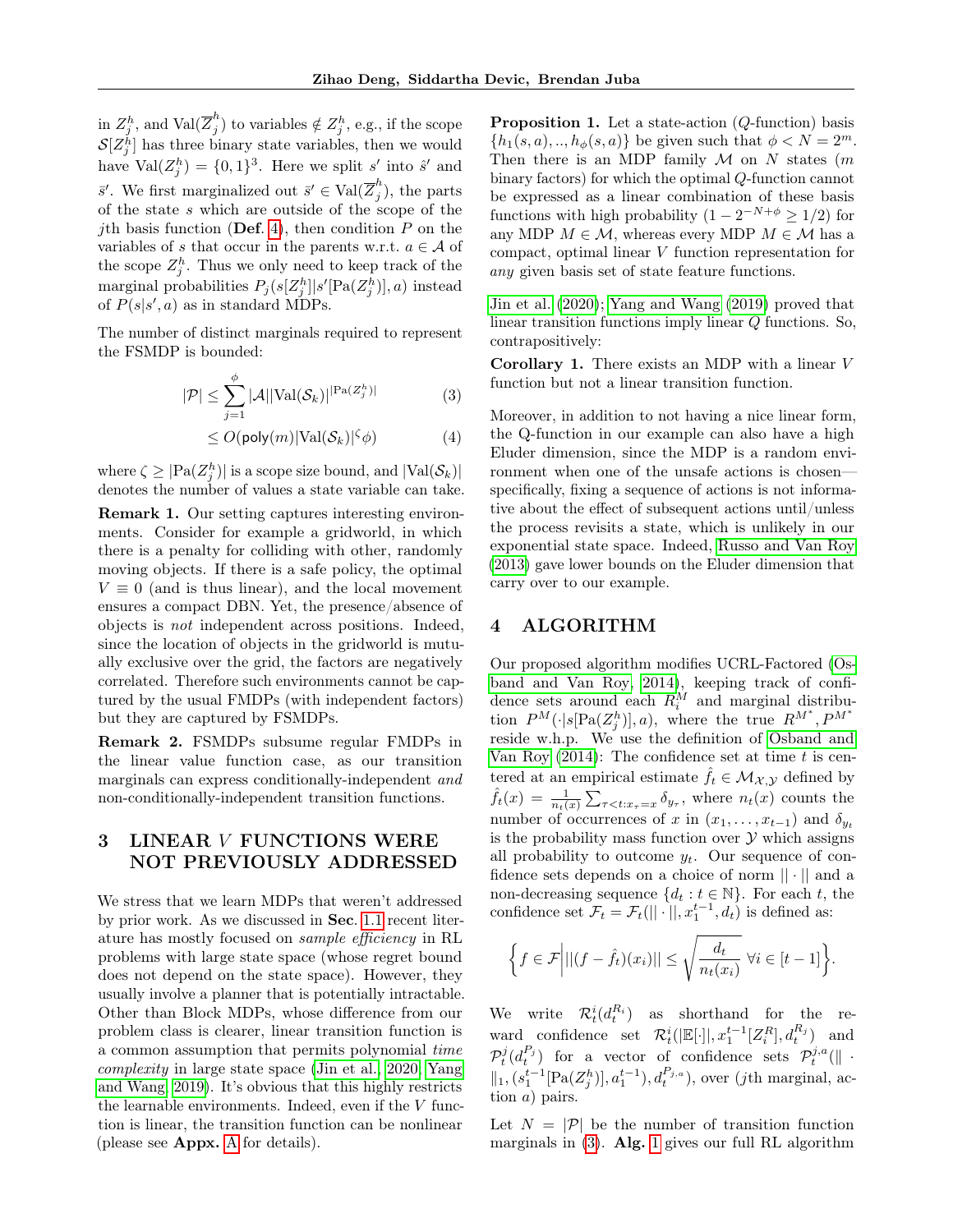# Algorithm 1 UCRL-Factored for FSMDP

<span id="page-4-0"></span>

| for episode $k = 1K$ do                                                                                                  |
|--------------------------------------------------------------------------------------------------------------------------|
| $d_i^{R_i} = 4\sigma^2 \log(4l \mathcal{X} Z_i^R  k/\delta)$ for $i = 1l$                                                |
| $d_{t_k}^{P_j} = 2 \text{Val}(Z_i^h)  \log(2) - 2 \log(\delta/(2N \text{Pa}[Z_i^h] k^2))$                                |
| for $j = 1N$                                                                                                             |
| $\mathcal{M}_k = \{M \overline{R}_i \in \mathcal{R}_t^i(d_i^{R_i}), P_i \in \mathcal{P}_t^j(d_i^{P_j}) \,\forall i, j\}$ |
| $\mu_k = \text{OptimisticPlanner}(\mathcal{M}_k, \epsilon = \sqrt{1/k})$                                                 |
| sample initial state variables $s_1^1, \ldots, s_1^m$                                                                    |
| for timestep $t = 1 \dots \tau$ do                                                                                       |
| sample and apply $a_t = \mu_k(s_t)$                                                                                      |
| observe $r_t^1, \ldots, r_t^l$ and $s_{t+1}^1, \ldots, s_{t+1}^m$                                                        |
| end for                                                                                                                  |
| end for                                                                                                                  |

## Algorithm 2 OptimisticPlanner

end while

<span id="page-4-1"></span> $\mathbf{w} = \mathbf{w}_0$  // centroid of the initial large ellipsoid  $M_R \leftarrow$  optimistic rewards  $\overline{R}_i(z)$  with [\(9\)](#page-5-0)  $M_P \leftarrow$  optimistic transition marginals (Alg. [3,](#page-15-0) Apx. [B.3\)](#page-13-0)  $\Omega \leftarrow$  Simplify constraints of [\(1\)](#page-5-1) with variable elimi-nation Alg. [4](#page-17-0) and computed  $M_R$ ,  $M_P$ while w does not satisfy constraints  $\Omega$  do Use tightness to construct cutting-plane (Thm. [1\)](#page-6-0)  $w \leftarrow$  new ellipsoid centroid within cutting-plane  $\Omega =$  Simplify constraints of [\(1\)](#page-5-1) with variable elim-ination Alg. [4](#page-17-0) and computed  $M_R, M_P$ 

which modifies UCRL-Factored by changing the number and choice of confidence set sequences, and using the OptimisticPlanner we propose instead of an oracle.

We formulate our MDP planning task as an LP solving for the optimal value function  $V^*(s)$  over each state s. By using the fact that  $V_{\ell}$  and  $V_{\ell+1}$  are related through the Bellman operator  $V_{\ell}(s) = \max_{a} \{R(s, a) +$  $\sum_{s'} P(s'|s, a) V_{\ell+1}(s')\},$  and inductively applying the tightness of the LP at its optimum, we can show that planning with multiple  $V_i$ 's is equivalent to the following linear programming problem (Please see Appx. [B.1](#page-12-0) for details):

$$
\min_{V_1} \sum_s V_1(s) \tag{5}
$$

s.t. 
$$
V_{\ell}(s) \geq R(s, a) + \sum_{s'} P(s'|s, a) V_{\ell+1}(s'),
$$
 (6)  
 $\forall s \in \mathcal{S}, a \in \mathcal{A}, \quad \ell = 1, ..., \tau,$   
 $V_{\tau+1}(s) = 0, \quad \forall s \in \mathcal{S}.$ 

Remark 3. We stress that in contrast to prior works, we are not using value iteration, but rather solving a convex program for the V function. Therefore, we don't run into the problem of whether or not the iterates of Bellman operator remain close to the subspace spanned by the basis functions.

The seminal work by [Guestrin et al.](#page-9-0) [\(2003\)](#page-9-0) showed that the Approximate Linear Programming formulation for planning in an FMDP gives the optimal value function  $V^*$  iff  $V^*$  lies within the subspace spanned by the chosen basis. Using the linear value function assumption, each of the inequality constraints can be written in the following form, where  $w_j^{(\ell)}$  denotes the coefficient of the basis function  $h_j$  in the linear representation of  $V_\ell$ .

<span id="page-4-2"></span>
$$
\sum_{j=0}^{\phi} w_j^{(\ell)} h_j(s) \ge R(s, a) + \sum_{s' \in S} P(s' | s, a) \sum_{j=0}^{\phi} w_j^{(\ell+1)} h_j(s'). \tag{7}
$$

We also include a constant basis function  $h_0$  to ensure the LP is feasible [\(Guestrin et al., 2003\)](#page-9-0).

In Alg. [1,](#page-4-0) the reward distribution and transition functions are learned by successively updating the corresponding confidence sets for each reward component function  $\mathcal{R}_t^i(d_t^{R_i})$  and transition function marginal  $\mathcal{P}_t^j(d_t^{P_j})$ . Combining the formulations of [Guestrin et al.](#page-9-0) [\(2003\)](#page-9-0) and [Delgado et al.](#page-8-2) [\(2011\)](#page-8-2), we obtain the imprecise LP formulation Fig. [1](#page-5-1) for FSMDP, where R and P are defined over bounded convex sets centered on an empirical estimate of the reward and transition functions (see Appx [B.2\)](#page-13-1). The arg max in Fig. [1](#page-5-1) specifies an optimistic solution, which guarantees that the reward and transition function are set to the best possible value within their respective confidence sets. In this formulation, the variables are: the linear weights  $w$ , rewards  $R$ , and transition probabilities  $P$ .

Although Fig. [1](#page-5-1) is presented as a non-trivial bilevel program, we argue that we can construct an efficient separation oracle to solve it with an algorithm such as the Ellipsoid method [\(Grötschel et al., 1988\)](#page-9-19) (or a more efficient equivalent [\(Jiang et al., 2020\)](#page-9-20)) in polynomial time. We accomplish this by removing the bilevel constraints and adding a polynomial number of linear constraints describing all possible variations of R and P within their confidence sets: while the product of  $w$  and  $P$  seemed to introduce nonlinear terms in the formulation, we treat the possible values of  $P$  as a family of constraints. Indeed, the arg max's for R, P of [\(8\)](#page-5-2) are the largest of the RHS for the family of constraints we generate in Fig. [1,](#page-5-1) so the two programs are equivalent. This reduces the problem to an LP over the exponential sized state space—importantly, since we no longer seek to represent a factorization of  $P$ , we are able to avoid the terms  $P(s[Z_j^h]|s[\text{Pa}(Z_j^h)],a) =$  $\prod_{i\in\mathbb{Z}_j^h} P(s_i|x[\mathbb{Z}_j^h])$ . which exist in [Delgado et al.](#page-8-2) [\(2011\)](#page-8-2). Our problem is thus linear rather than multi-linear.

In an Ellipsoid based algorithm, at each step we fix some  $w$ , and use a *provably efficient* algorithm imple-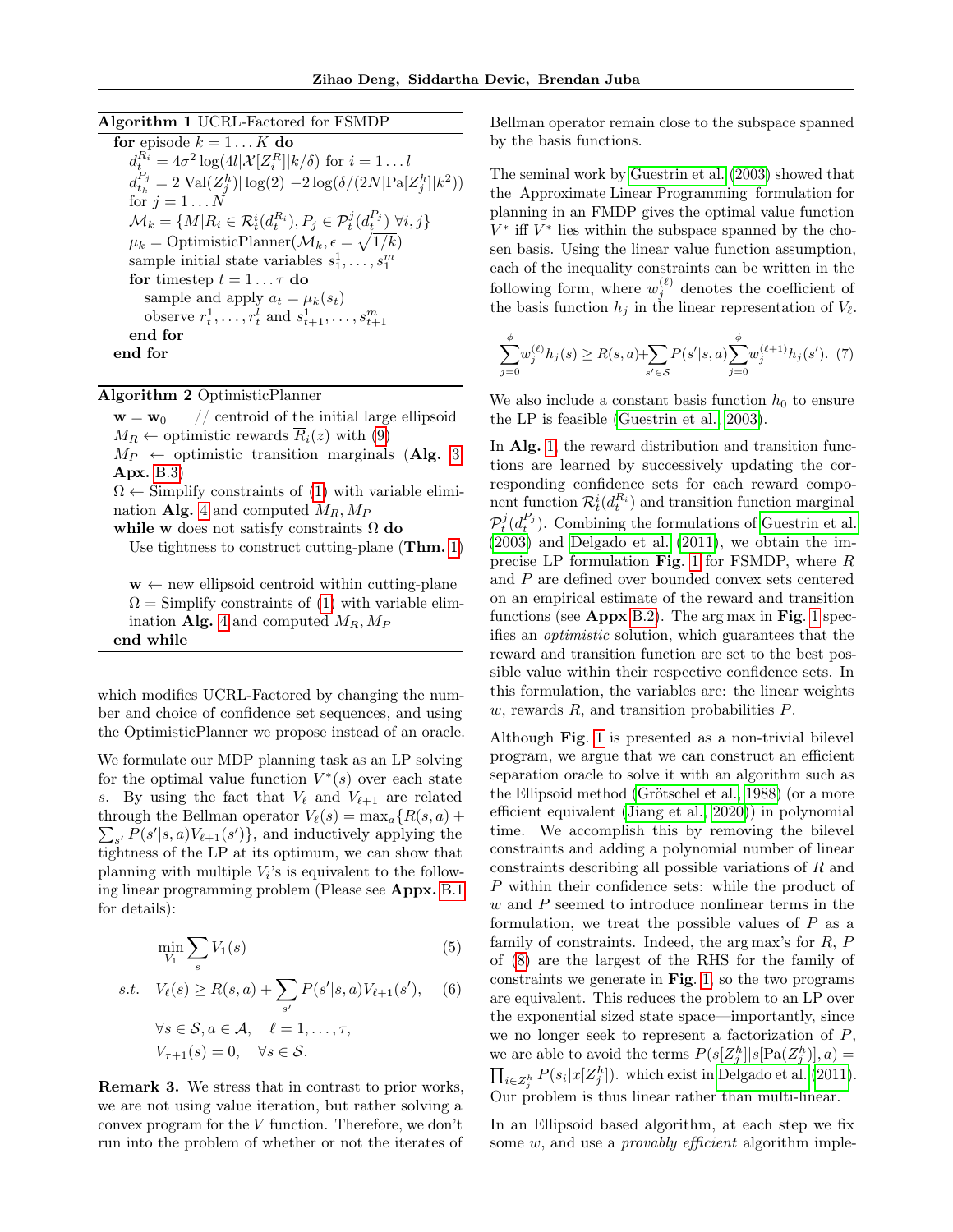$$
\forall (s, a, \ell) \in \mathcal{S} \times \mathcal{A} \times [\tau] \sum_{j=0}^{\phi} w_j^{(\ell)} h_j(s) \ge \sum_{i=1}^{l} \overline{R}_i(s, a) + \sum_{j=0}^{\phi} \sum_{\hat{s}' \in \text{Val}(Z_j^h)} w_j^{(\ell+1)} h_j(\hat{s}') P_j^{(\ell+1)}(\hat{s}' | s [\text{Pa}(Z_j^h)], a) \quad (w_j^{(\tau+1)} = 0)
$$
  

$$
(\overline{R}_i)_{i=1}^l, (P_j^{(\ell+1)}(\cdot | s [\text{Pa}(Z_j^h)], a))_{j=1}^{\phi} = \underset{\tilde{R}_i \in \mathcal{R}_i^i(d_i^{R_i})}{\tilde{R}_i(\tilde{s}, a)} \sum_{i=1}^{l} \tilde{\overline{R}}_i(s, a) + \sum_{j=0}^{\phi} \sum_{\hat{s}' \in \text{Val}(Z_j^h)} w_j^{(\ell+1)} h_j(\hat{s}') \tilde{P}_j^{(\ell+1)}(\hat{s}' | s [\text{Pa}(Z_j^h)], a)
$$
  

$$
\tilde{P}_j(\cdot | s [\text{Pa}(Z_j^h)], a) \in \mathcal{P}_i^i(d_i^{P_j})
$$

Figure 1: Constraints for the OptimisticPlanner optimization problem. The objective is  $\min_w \sum_s \sum_{j=0}^{\phi} w_j^{(1)} h_j(s)$ .

menting a "separation oracle" that either identifies the feasibility of the LP with the given  $w$  or finds a violated constraint. If it is infeasible, then we find a new  $w$ satisfying the additional constraint, and so on.

We note that the arg max computation (which also appears in [\(8\)](#page-5-2)) for  $P_j$  depends (only) on  $\{\text{sign}(w_j^{(\ell)})\}_j$ . We further relax each  $P_j$  to a set  ${P_j^{(\ell)}}_{\ell \in [\tau]}$ , one for each step. All  $P_j^{(\ell)}$  are still constrained by the *single* confidence set  $\mathcal{P}_t^j(d_t^{P_j})$  for each episode. Maximizing these separately yields a (more) optimistic estimate of each  $V_{\ell}$ , making it possibly larger than the actual  $V^*$ . Indeed, the argmax over our relaxed R and P can only make the RHS of [\(8\)](#page-5-2) larger, which in turn makes the RHS of the inequalities in Fig. [1](#page-5-1) larger.

<span id="page-5-3"></span>**Remark 4.** Each  $P_j(\cdot | s[\text{Pa}(Z_j^h)], a)$  marginal has its own confidence set in  $\mathcal{P}_t^j(d_t^{P_j})$ , and only depends on the inner sum over  $\text{Val}(Z_j^h)$  within each constraint in Fig. [1.](#page-5-1) This is essential.

# 4.1 Algorithm for Separation Oracle

We now describe the algorithm implementing the separation oracle for solving  $\text{Fig. 1.}$  $\text{Fig. 1.}$  $\text{Fig. 1.}$  We repeat the following for each action  $a \in \mathcal{A}$  separately.

### 4.1.1 Computing Optimistic Parameters

If all constraints in Fig. [1](#page-5-1) are satisfied, the tightest constraint in particular is satisfied. If a constraint is not satisfied, then this constraint can be returned for w. Our algorithm checks whether the following inequalities hold for each action  $a$ , obtained by rewriting the constraints in Fig. [1:](#page-5-1)

<span id="page-5-2"></span>
$$
0 \geq \max_{\ell \in [\tau], s \in S, \overline{R}_i \in \mathcal{R}_t^i} \left[ \sum_{i=1}^l \overline{R}_i(s, a) + \sum_{j=0}^{\phi} \left( -w_j^{(\ell)} h_j(s) \right. \newline P_j(\cdot | s [\text{Pa}(Z_j^h)], a) \in \mathcal{P}_t^i} \left( -w_j^{(\ell)} h_j(s) \right) \right] \newline + w_j^{(\ell+1)} \sum_{s' \in \text{Val}(Z_j^h)} h_j(s') P_j^{(\ell+1)}(\hat{s}' | s [\text{Pa}(Z_j^h)], a) \right]
$$
\n
$$
(8)
$$

<span id="page-5-1"></span>Notice each  $\overline{R}_i$  depends only on the subset of state variables given by its scope  $Z_i^R$ . We can thus precompute the optimal value of  $\overline{R}_i(x[Z_i^R])$  for the polynomial number of assignments to  $x[Z_i^R]$ , represented by  $z \in \text{Val}(Z_i^R)$ , in  $O(1)$  time by using the largest value within the confidence set:

<span id="page-5-0"></span>
$$
\overline{R}_i(z) = \frac{1}{n_t(z)} \sum_{\tau < t; x_\tau = x} \delta y_\tau + \sqrt{\frac{d_t}{n_t(z)}},\tag{9}
$$

where – by abuse of notation –  $n_t(z)$  denotes the number of visits to any  $(s, a)$  which takes the values given by z over state variables in  $Z_i^R$ , up until time  $t-1$ . Notice that this allows us to fix optimistic values for the rewards in  $O(lm)$  time by creating a polynomial-sized lookup table for the value of  $\overline{R}_i$  at any  $(s, a)$  constraint.

We would like to use a similar procedure to determine an optimistic transition function. For each  $j$  in  $(8)$ , given a, there are multiple transition marginals to solve for, where each depend only on an assignment  $z \in$  $Val(Pa(Z_j^h))$  to the parents of the jth scope (**Rmk**. [4\)](#page-5-3). Therefore, we have the following optimization problem over each  $P_j^{(\ell)}(\cdot | s[\text{Pa}(Z_j^h)], a)$ :

$$
\max_{P} w_j^{(\ell)} \sum_{\hat{s}' \in \text{Val}(Z_j^h)} h_j(\hat{s}') P_j^{(\ell)}(\hat{s}' | s[\text{Pa}(Z_j^h)], a)
$$

subject to the constraint that  $P_j^{(\ell)}(\cdot | s[\text{Pa}(Z_j^h)], a) \in \mathcal{P}_t^j$ . As  $\mathcal{P}_t^j$  is a convex set (for a given marginal), we can use a variation of Figure 2 of [Jaksch et al.](#page-9-8) [\(2010\)](#page-9-8) to solve this problem. To maximize a linear function over a convex polytope, we need only consider the polynomial number of polytope vertices. Our Alg. [3](#page-15-0) given in Appx. [B.3](#page-13-0) simply greedily assigns resources to high valued  $h_j(s'_k)$  functions, while normalizing to ensure that P remains a true probability distribution.

Remark 5. We only compute the optimistic parameters for both the reward and transition functions a single time before solving Fig. [1.](#page-5-1) Notice the optimistic reward did not depend on w, so we can use the resulting values for each later call to the separation oracle algorithm. Similarly, optimistic transition probabilities depend only on  $\operatorname{sign}(w_j^{(\ell)})$  in Alg. [3,](#page-15-0) which means there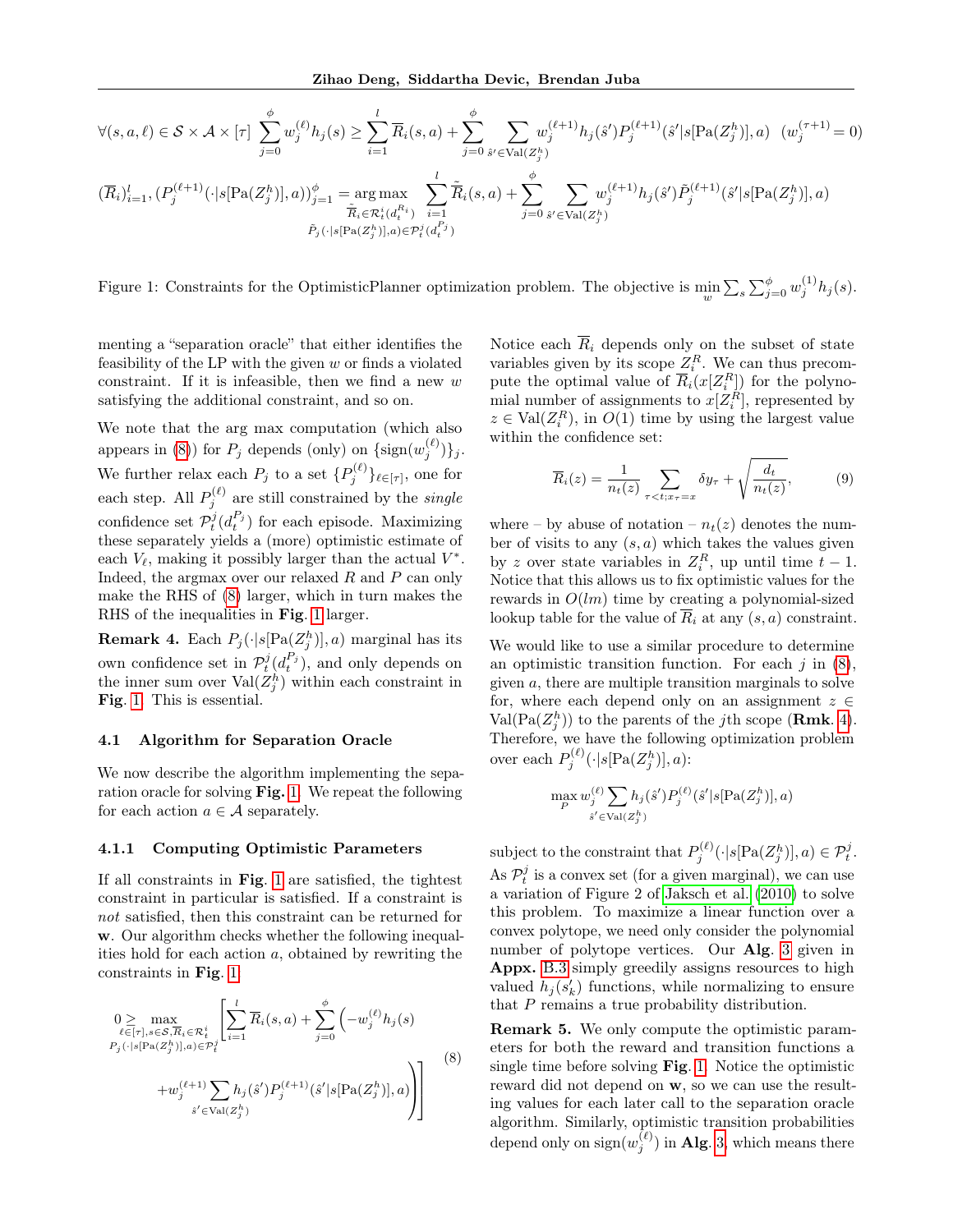we only need to compute at most two  $P_j^{(\ell)}$  for each j. For each of N transition marginals, we compute and store both orderings based on  $\text{sign}(w_j^{(\ell)})$  in the lookup table. To check  $(8)$  for a query w in the algorithm, we use transition functions corresponding to the correct ordering in  $O(1)$  by table lookup.

# 4.1.2 Variable Elimination

We now have a polynomial-size lookup table for each possible  $\overline{R}_i(x[Z_i^R])$  and  $P_j^{(\ell)}(\cdot | s[\text{Pa}(Z_j^h)], a)$ . However, we are still left with a maximization over an exponential sized state space  $\mathcal S$  in [\(8\)](#page-5-2). To ameliorate this, we utilize the procedure of variable elimination from probabilistic inference, which was applied to FMDPs by [Guestrin](#page-9-0) [et al.](#page-9-0) [\(2003\)](#page-9-0).

Variable elimination constructs a new optimization problem  $\Omega$ , equivalent to  $(8)$ , but over a tractable constraint space. Let some order over  $S_1, \ldots, S_m$  be given, and assume that our state space is  $\{0,1\}^m$ .

Based on [\(8\)](#page-5-2), we define  $c_j^{(\ell)}(s, a)$  as:

$$
-w_j^{(\ell)}h_j(s) + w_j^{(\ell+1)}\sum_{s' \in \text{Val}(Z_j^h)} h_j(\hat{s}')P_j^{(\ell+1)}(\hat{s}'|s[\text{Pa}(Z_j^h)],a).
$$

Without loss of generality, we will only use one  $c_i(s, a)$ to demonstrate the variable elimination, because the variable elimination order is only controlled by the scopes  $Z_j^h$  indexed by j, so procedure is the same for each  $c_j^{(\ell)}(s, a)$ . We illustrate one step of the variable elimination, and the rest follow similarly. Suppose that the only scopes containing  $S_1$  are  $Z_1^R = \{S_1\}$ , and  $Pa(Z_1^h) = \{S_1, S_4\}$ . Suppose that the first state variable to eliminate is  $S_1$ . Variable elimination rewrites [\(8\)](#page-5-2) by moving the "relevant functions" inside (due to linearity):

$$
\max_{s \in \bigotimes_{i=2}^m S_i} \left[ \sum_{i=2}^l \overline{R}_i (x[Z_i^R]) + \sum_{j=0,2...,\phi} c_j(s, a) + \max_{S_1} \left[ \overline{R}_1 (x[Z_1^R]) + c_1(s, a) \right] \right]
$$
(10)

Next, we replace  $\max_{\mathcal{S}_1} [\overline{R}_1(x[Z_1^R]) + c_1(s, a)]$  with a new LP variable  $u_{\mathcal{S}_1}^{e_r}$ . However, to enforce  $u_{\mathcal{S}_1}^{e_r}$  to be the max, we need to add four additional linear constraints in the form of  $u_{\mathcal{S}_1}^{e_r} \geq \overline{R}_1(x[Z_1^R]) + c_1(s, a)$ , one for each binary assignment to  $S_1, S_4$ . These constraints involve evaluating  $\overline{R}_1(x[Z_1^R])$  and  $c_1(s, a)$  at each assignment, which simply uses our previously-constructed poly sized lookup table. (details in Appx. [B.3\)](#page-13-0).

In the general case the complexity of such variable elimination has an exponential dependence on the width of the induced cost-network of our scopes. Let the set

of all scopes  $Z = \{Z_i^R \mid i \in [l]\} \cup \{ \text{Pa}(Z_j^h) \mid j \in [\phi] \}$  be given. We can construct a cost network over variables  $S_1, \ldots, S_m$  s.t. there is an undirected edge between any two variables iff they appear together in any scope in Z. The width of this network is the longest path between any two variables.

<span id="page-6-0"></span>Theorem 1. Given an efficient variable elimination ordering over the induced cost network, a polynomialtime (strong) separation oracle exists.

*Proof*: For a given  $w$ , obtain the simplified version  $\Omega$  of the exponentially large LP formulation through variable elimination as above  $(Alg. 4)$  $(Alg. 4)$ . Given w, we can efficiently check the feasibility of the original LP by checking feasibility of  $\Omega$ . If  $\Omega$  is infeasible for w, then we obtain a sequence of tight simplified linear constraints with the final exceeding the bound of [\(8\)](#page-5-2). Since simplified constraints are obtained by iteratively maximizing state variables, from these tight constraints we can read off the corresponding state variable values  $s^*$ . The inequality in [\(8\)](#page-5-2) with  $s^*$  is the one that w violates, and we use this to define a separating hyperplane, which follows from tightness of the new optimization problem and Thm. 4.4 of [Guestrin et al.](#page-9-0) [\(2003\)](#page-9-0).

This implies planning in Alg. [2](#page-4-1) is efficient (Appx. [B.4\)](#page-16-0).

## 4.2 Completing the Cutting Plane Analysis

By standard arguments, any separating hyperplane may be made strict by a perturbation. We thus obtain a strong separation oracle, which returns w if it lies in the solution set, or a strict separating hyperplane whose half-space contains the feasible solution set and does not contain the query point w.

We now establish the objective can be evaluated efficiently for Fig. [1.](#page-5-1) First, recall that  $\min_{\mathbf{w}} \sum_{s \in \mathcal{S}} \sum_{j=0}^{\phi} w_j^{(1)} h_j(s)$  is the objective of our problem. A naïve summation over states may require exponential time, so we simplify:

$$
\sum_{j=0}^{\phi} w_j^{(1)} \sum_{s \in \mathcal{S}} h_j(s) = \sum_{j=0}^{\phi} w_j^{(1)} g(Z_j^h) \sum_{s_k \in \text{Val}(Z_j^h)} h_j(s_k)
$$

where  $g: \{Z_j^h \mid j \in [\phi]\} \mapsto \mathbb{Z}^+$  counts the number of states that take value  $h_j(s_k)$  by counting combinations of state variables which are not in the scope of  $h_j$ :  $g(Z_j^h) = \prod_{i=1,\dots,m \notin Z_j^h} |\text{Val}(\mathcal{S}_i)|$ . We can now evaluate our objective in polynomial time by iterating only over states within the scope of each  $h_i$ .

Next, the Ellipsoid algorithm also requires that w lies in a bounded convex set. We will assume  $\|\mathbf{w}\|_1 \leq W$ for some  $W \in \mathbb{R}$ , for reasons discussed further in **Sec.** [5.](#page-7-0) It is clear that if the MDP is well defined and has a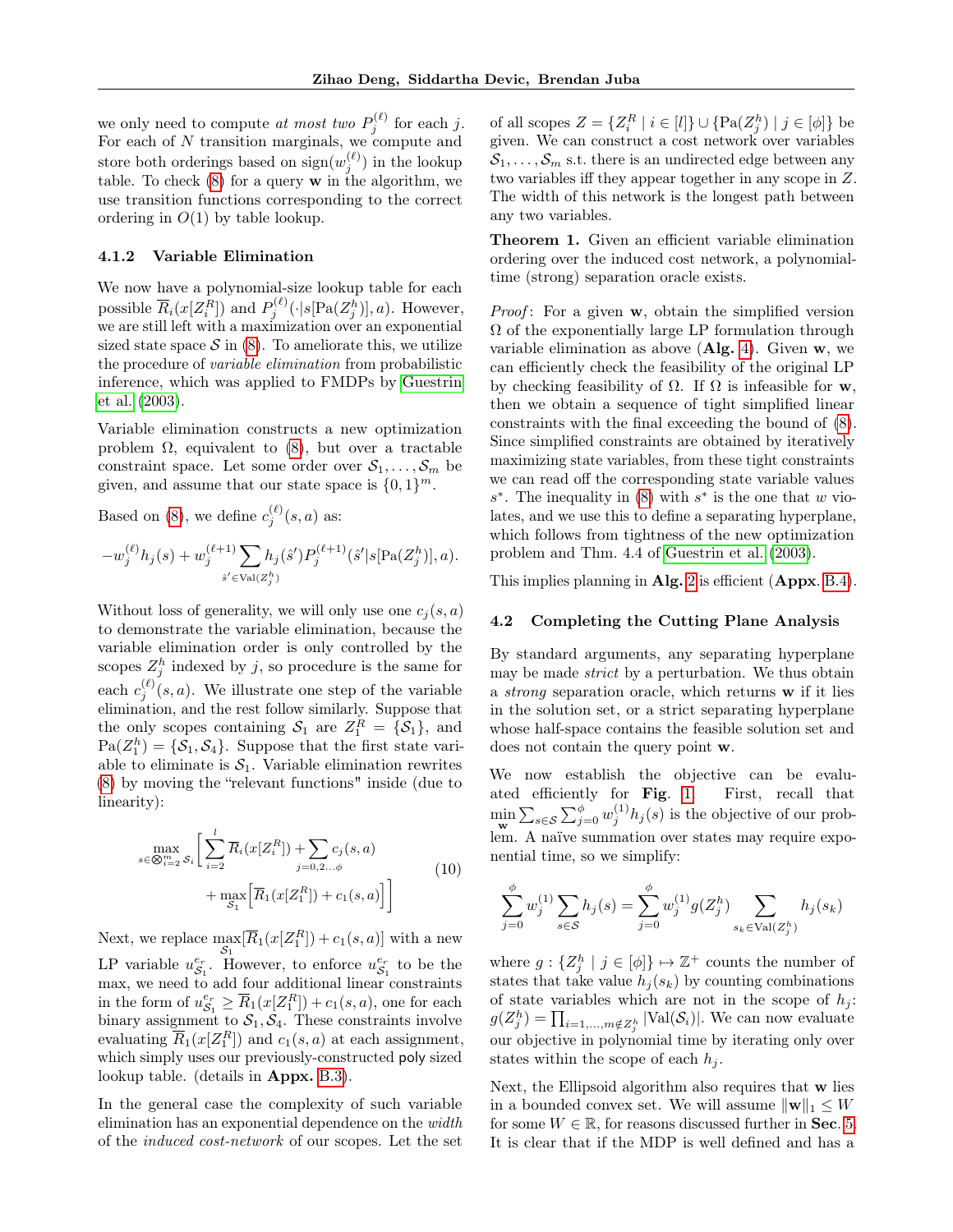bounded linear value function, then w must be bounded. Our main planning result follows.

<span id="page-7-3"></span>Theorem 2. The Ellipsoid algorithm solves the optimization problem Fig. [1](#page-5-1) in polynomial time.

This follows from the strong separation oracle of Thm. [1,](#page-6-0) but we defer the details to Appx. [B.5.](#page-18-0)

#### 4.3 Runtime

For each episode, the optimistic  $P, R$  for all scopes are precomputed in time  $O(\tau |A|J\phi)$  (please see Thm. [3](#page-7-1) for notations). The state-of-the-art convex program solver of [Jiang et al.](#page-9-20) [\(2020\)](#page-9-20) takes a separation oracle for a convex set  $K \subset \mathbb{R}^n$ , where K is contained in a box of radius  $R$ , and finds the optimum in  $K$  up to error  $\epsilon$  in  $O(n \log(nR/\epsilon))$  oracle calls, taking an additional  $O(n^2)$  steps per call. In our case,  $n = \tau \phi$ , because we are searching for  $\phi$ -dimensional linear weights  $\mathbf{w} \in$  $\mathbb{R}^{\phi}$  for each step in the episode, and  $R \leq O(\tau \phi W)$ because  $\|\mathbf{w}\|_1 \leq W$ . The runtime of the separation oracle is  $|A|$  times the cost of solving the small LP after variable elimination. [Cohen et al.](#page-8-7) [\(2021\)](#page-8-7) can solve LPs with n variables to relative accuracy  $\delta$  near time  $O(n^{2.5} \log(n/\delta))$  using fast matrix multiplication algorithms.

The variable elimination procedure introduces  $n \leq O(\tau m \kappa^{\omega})$  variables into our reduced LP, where  $m$  is the number of state variables (not states), and  $\omega$  is the small induced the width of the cost network of the scopes, so our separation oracle runs in time  $O(|A|(\tau m\kappa^{\omega})^{2.5} \log(\tau m\kappa^{\omega}/\delta)).$  Therefore, the planner runtime for each episode is  $O(\tau |A|J\phi +$  $|A|(\tau m\kappa^{\omega})^{2.5} \log(\tau m\kappa^{\omega}/\delta)\tau\phi \log(\tau^2\phi^2 W/\epsilon)$  +  $\tau^3 \phi^3 \log(\tau^2 \phi^2 W/\epsilon)).$ 

# <span id="page-7-0"></span>5 REGRET ANALYSIS

By using an analysis similar to [Osband and Van Roy](#page-9-2) [\(2014\)](#page-9-2), we can also derive the following regret bound for Alg. [1,](#page-4-0) UCRL-Factored for FSMDPs (details in Appx. [C\)](#page-18-1).

<span id="page-7-1"></span>**Theorem 3.** Let  $M^*$  be a FSMDP with  $V_*^*$  having a linear decomposition. Let  $l + 1 \leq \phi$ ,  $C = \sigma = 1$ ,  $|\mathcal{S}_i| = |\mathcal{X}_i| = \kappa, |Z_i^R| = |\text{Pa}(Z_i^h)| = \zeta$  for all *i*, and let  $J = \kappa^{\zeta}, \, \|\mathbf{w}\|_{1} \leq W$ , and  $\max_{j \text{ and } s \in \text{Val}(Z_{j}^{h})} |h_{j}(s)| \leq$ G. Assuming  $WG \geq 1$ , and an efficient variable elimination ordering, then  $Regret(T, \pi<sub>\tau</sub>, M<sup>*</sup>)$  $\leq \tau \left(30 \phi W G \sqrt{T J(J \log(2) + \log(2N\zeta T^2/\delta))}\right)$  w.p. at least  $1 - 3\delta$ .

Remark 6. There is a lower bound example in [Xu](#page-10-0) [and Tewari](#page-10-0) [\(2020\)](#page-10-0) that shows such a dependence on J is necessary. Their example extends Jaksch et al. (2010) where there are two states  $s, s'$ , and  $r(s, a) =$  $0, r(s', a) = 1$  for any action a. This can be changed to only receiving penalty at s, thus giving linear  $V^* \equiv 0$ , which is captured by linear V FSMDP.

We modify analysis of [Osband and Van Roy](#page-9-2) [\(2014\)](#page-9-2) by replacing their use of the FMDP product transition structure with a factored linear basis assumption on the value function. Let  $V_{\mu^M,\ell}^{M^*}$  represent the resulting value function after applying policy  $\mu^M$  instead of  $\mu^*$  to  $M^*$ . Importantly, we note that we do not need to assume each  $V_{\mu M,\ell}^{M^*}$  is linear (**Eq.** [\(37\)](#page-19-0)-[\(41\)](#page-20-0) in **Appx.** [C\)](#page-18-1).

To start our analysis, we denote:

$$
\mathcal{T}_{\mu^M, \ell}^M V(s) = \overline{R}^M(s, \mu(s)) + \sum_{s' \in \mathcal{S}} P^M(s'|s, \mu(s)) V(s'),
$$

We simplify our notation by writing  $*$  in place of  $M^*$ or  $\mu^*$  and k in place of  $\tilde{M}_k$  and  $\tilde{\mu}_k$ . Without loss of generality, we examine the regret of an episode starting from each given state. Let  $s_{t_k+1}$  be the first state in the kth episode. The regret of the kth episode is then given by  $\Delta_k = V_{*,1}^*(s_{t_k+1}) - V_{k,1}^*(s_{t_k+1})$ . Note that  $P^*$ is homogeneous throughout the episode, but there are distinct (optimistic) estimates  $\{P^{k,(\ell)}\}_{\ell \in [\tau]}$  for each step. We will also denote  $x_{k,i} = (s_{t_k+i}, \mu_k(s_{t_k+i})).$ Importantly,  $V_{k,\ell}^* = \mathcal{T}_{k,\ell}^* V_{k,\ell+1}^*$  because here we are applying the action of  $\mu^k$  to the actual environment of  $M^*$ , and  $V_{k,\ell}^k = \mathcal{T}_{k,\ell}^k V_{k,\ell+1}^k$  because at the optimal solution, the LP constraints are tight.

First, let's add and subtract the computed optimal reward:

$$
\begin{aligned} &V_{*,1}^*(s_{t_k+1})-V_{k,1}^*(s_{t_k+1})= \\ & (V_{k,1}^k(s_{t_k+1})-V_{k,1}^*(s_{t_k+1}))+ (V_{*,1}^*(s_{t_k+1})-V_{k,1}^k(s_{t_k+1})), \end{aligned}
$$

where the second term on the RHS can be bounded by a choice of planning error  $\epsilon = \sqrt{1/k}$ . Indeed  $V_{k,1}^k$ without planning error can only overestimate  $V_{*,1}^*$  by optimism.

Now let's deconstruct the first term on the RHS above through dynamic programming [\(Osband and Van Roy,](#page-9-2) [2014\)](#page-9-2):

<span id="page-7-2"></span>
$$
= \sum_{\ell=1}^{\tau} (\mathcal{T}_{k,\ell}^k - \mathcal{T}_{k,\ell}^*) V_{k,\ell+1}^k (s_{t_k+\ell}) + \sum_{\ell=1}^{\tau} d_{t_k+\ell}, \qquad (11)
$$

where  $d_{t_k+\ell}$  is a martingale difference bounded by  $\max_{s \in \mathcal{S}} V^k_{k,\ell+1}(s)$ , which in turn is bounded by  $B_{w,h} =$  $\|\mathbf{w}\|_1 \max_{s \in \mathcal{S}} \max_j |h_i(s)|$  due to Hölder's inequality being applied to the linear form of the computed  $V_{k+i}^k$ . Next, similarly to [Jaksch et al.](#page-9-8) [\(2010\)](#page-9-8), we apply Azuma–Hoeffding to obtain  $\sum_{k=1}^{T/\tau} \sum_{i=1}^{\tau} d_{t_k+i} \leq$  $O(B_{w,h}\sqrt{T})$  w.p.  $\geq 1-\delta$ . (However, we now have  $B_{w,h}$ instead of a dependence on the MDP diameter.)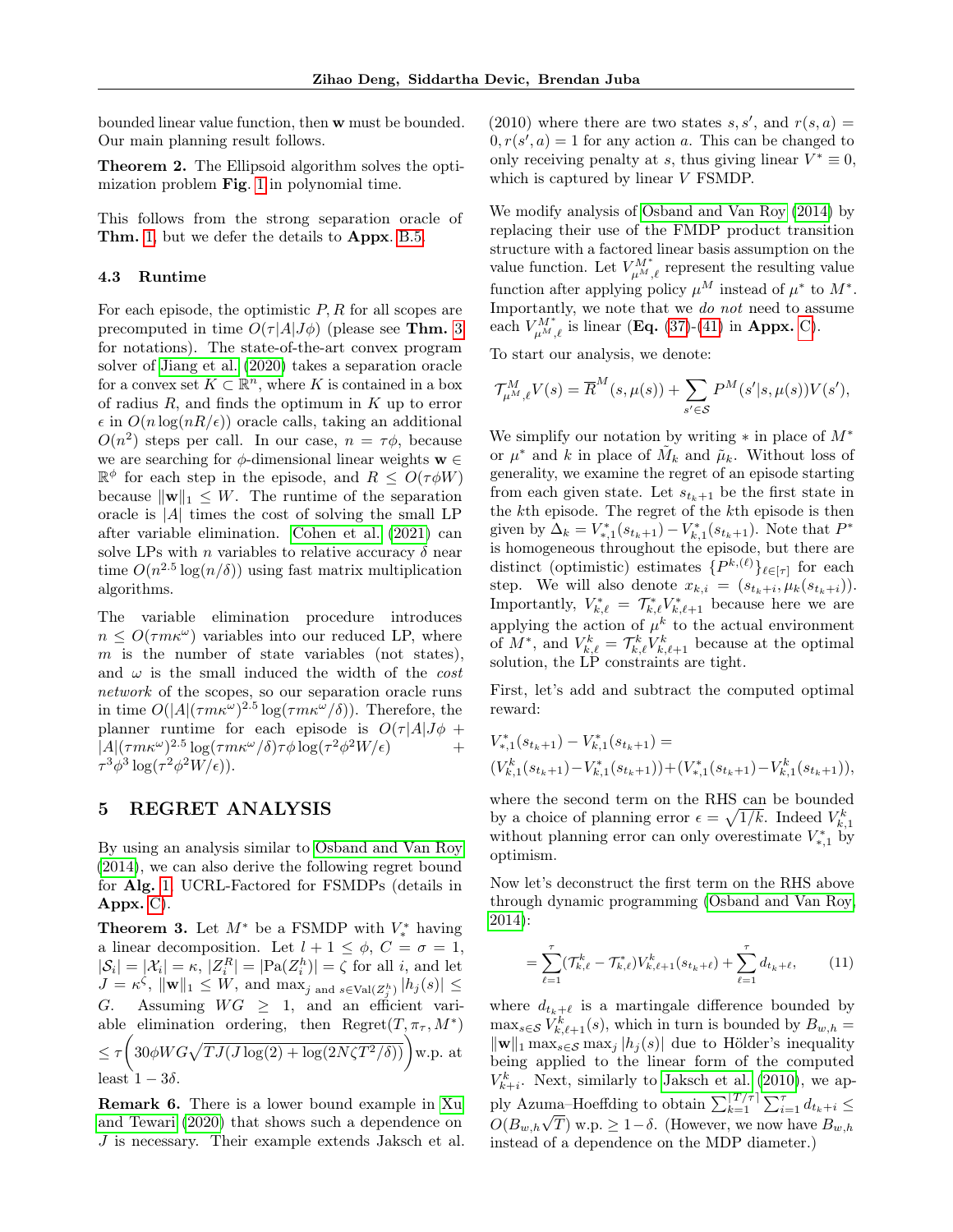For the remaining terms in [\(11\)](#page-7-2), we apply Cauchy-Schwarz to obtain the following bound:

<span id="page-8-8"></span>
$$
\leq \sum_{\ell=1}^{\tau} \left[ \left| \overline{R}^{k}(x_{k,\ell}) - \overline{R}^{*}(x_{k,\ell}) \right| + \right.
$$
  

$$
\sum_{j=1}^{\phi} \left| w_{k,j}^{k,(\ell+1)} \sum_{s' \in S} (P^{k,(\ell)}(s'|x_{k,\ell}) - P^{*}(s'|x_{k,\ell})) h_{j}(s') \right| \right]
$$
  
(12)

The difference between the actual reward  $\bar{R}^*$  and computed reward  $\bar{R}^k$  in [\(12\)](#page-8-8) are bounded by the widths of reward confidence sets, akin to [Osband and Van Roy](#page-9-2) [\(2014\)](#page-9-2). For the rest of terms in [\(12\)](#page-8-8), we diverge from [Osband and Van Roy](#page-9-2) [\(2014\)](#page-9-2) by applying a different Hölder's inequality argument which results in a bound with respect to  $\|\mathbf{w}\|_1 \max_{s \in \mathcal{S}} \max_i |h_i(s)|$  and  $||P^k - P^*||_1$ , where the latter is bounded by the widths of transition probability confidence sets similar to those of the rewards. We then apply Corollary [2](#page-22-0) from Appx. [C](#page-18-1) to bound the widths of confidence sets over time, which uses the concentration bound  $\leq O(\text{poly}(J)\sqrt{T})$  for each confidence set.

Discussion Our bound is similar to Cor. 2 from [Os](#page-9-2)[band and Van Roy](#page-9-2) [\(2014\)](#page-9-2), but not identical. Most importantly, we have provided an efficient planning algorithm which [Osband and Van Roy](#page-9-2) [\(2014\)](#page-9-2) assume as an oracle when computing their regret bound. We as an oracle when computing their regret bound. We<br>also have an extra  $\sqrt{J}$  cost due to the support of each the transition marginal functions we are estimating being of size J and not of size  $\kappa$ . This follows naturally from considering transition functions that don't fully factorize.

Instead of a dependence on the number of state variables m, we have a factor of  $\phi$ , the number of basis functions. [Osband and Van Roy](#page-9-2) [\(2014\)](#page-9-2) have a factor of the diameter in their formal guarantee. However, our bound does not rely on the diameter and instead depends only on the 1-norm of the basis vector W and the max value that any basis function  $G$ . Our dependence on the horizon  $\tau$  rather than diameter matches the recent minimax-regret of [Tian et al.](#page-10-1) [\(2020\)](#page-10-1) for finite episode RL in FMDPs. However, our regret bound can be obtained using a provably efficient algorithm (without assuming there is an oracle that efficiently iterates through every state).

# 6 FUTURE WORK

No lower bound for our problem setting is known. Our regret bound in Thm. [3](#page-7-1) is polynomial in  $\phi$ , which represents the size of our basis. We also ask if it is possible to remove this dependency on  $\phi$  in our transition function error analysis [\(12\)](#page-8-8). This would allow

for our approach to be utilized with kernels and a possibly infinitely sized basis. Correspondingly, we ask if there exists an efficient kernelized planning algorithm; if both could be resolved affirmatively, this would in turn enable the use of rich, kernelized value functions (as opposed to Q-functions) for RL in large FMDPs.

### Acknowledgements

This research is partially supported by NSF awards IIS-1908287, IIS-1939677, and CCF-1718380, and associated REU funding. We thank the anonymous AISTATS reviewers for their helpful comments and discussions.

### References

- <span id="page-8-1"></span>Ann Becker and Dan Geiger. A sufficiently fast algorithm for finding close to optimal clique trees. Artificial Intelligence,  $125(1):3 - 17$ ,  $2001$ . ISSN 0004-3702. doi: https://doi.org/10.1016/S0004-3702(00) 00075-8. URL [http://www.sciencedirect.com/](http://www.sciencedirect.com/science/article/pii/S0004370200000758) [science/article/pii/S0004370200000758](http://www.sciencedirect.com/science/article/pii/S0004370200000758).
- <span id="page-8-0"></span>Craig Boutilier, Richard Dearden, and Moisés Goldszmidt. Stochastic dynamic programming with factored representations. Artificial Intelligence, 121(1): 49 – 107, 2000. ISSN 0004-3702.
- <span id="page-8-3"></span>Steven Bradtke and Andrew Barto. Linear leastsquares algorithms for temporal difference learning. Machine Learning, 22:33–57, 03 1996. doi: 10.1007/BF00114723.
- <span id="page-8-6"></span>Apostolos Burnetas and Michael Katehakis. Optimal adaptive policies for markov decision processes. Mathematics of Operations Research - MOR, 22:222– 255, 02 1997.
- <span id="page-8-7"></span>Michael B. Cohen, Yin Tat Lee, and Zhao Song. Solving linear programs in the current matrix multiplication time. J. ACM, 68(1):3:1–3:39, 2021. doi: 10.1145/3424305. URL [https://doi.org/10.1145/](https://doi.org/10.1145/3424305) [3424305](https://doi.org/10.1145/3424305).
- <span id="page-8-2"></span>Karina Valdivia Delgado, Leliane Nunes de Barros, Fabio Gagliardi Cozman, and Scott Sanner. Using mathematical programming to solve factored markov decision processes with imprecise probabilities. International Journal of Approximate Reasoning, 52 (7):1000 – 1017, 2011. ISSN 0888-613X. Selected Papers - Uncertain Reasoning Track - FLAIRS 2009.
- <span id="page-8-4"></span>Carlos Diuk, Lihong Li, and Bethany Leffler. The adaptive k-meteorologists problem and its application to structure learning and feature selection in reinforcement learning. Proceedings of the 26th International Conference On Machine Learning, ICML 2009, 382, 01 2009. doi: 10.1145/1553374.1553406.
- <span id="page-8-5"></span>Simon Du, Akshay Krishnamurthy, Nan Jiang, Alekh Agarwal, Miroslav Dudik, and John Langford. Provably efficient rl with rich observations via latent state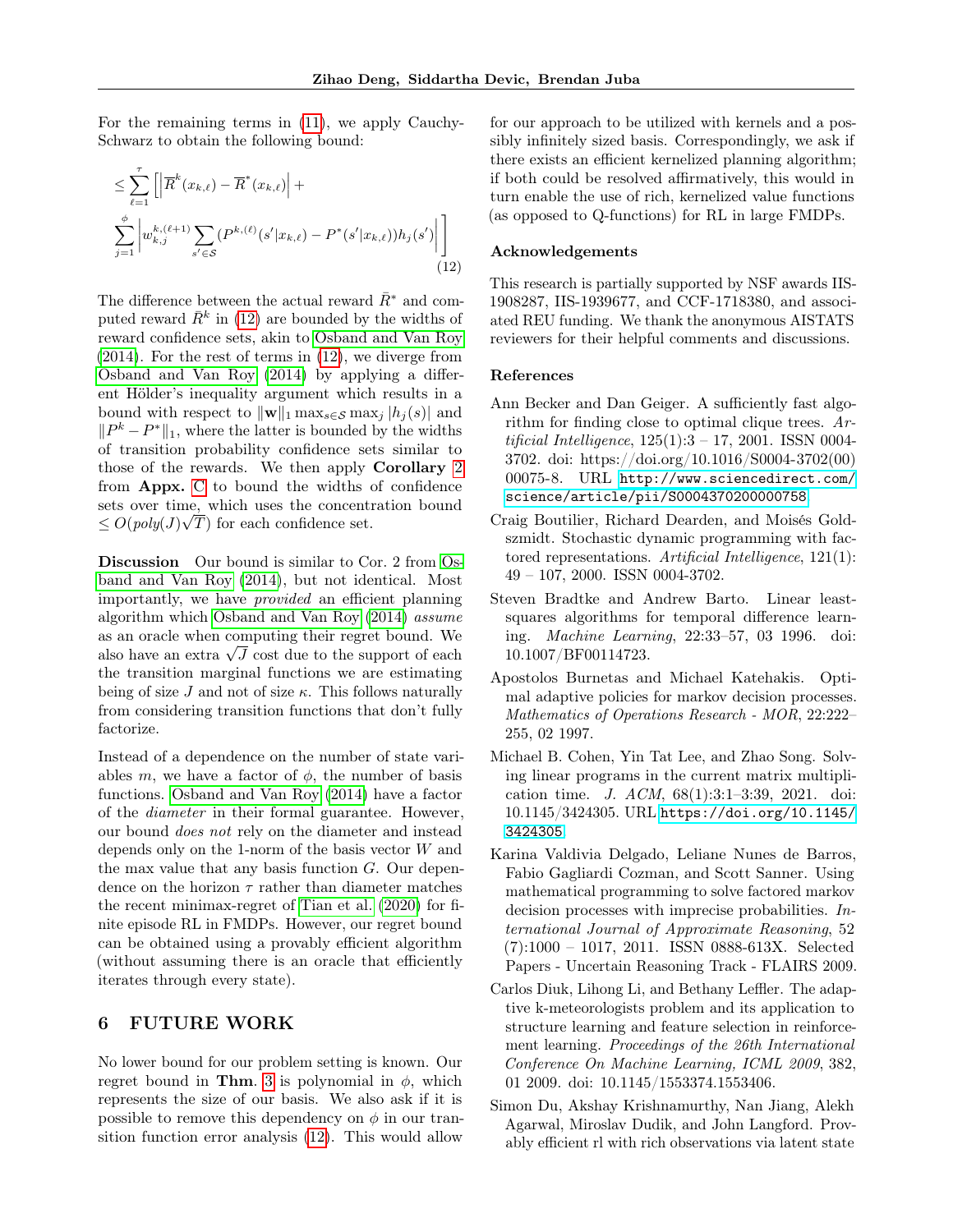decoding. In International Conference on Machine Learning, pages 1665–1674. PMLR, 2019.

- <span id="page-9-15"></span>Simon Du, Sham Kakade, Jason Lee, Shachar Lovett, Gaurav Mahajan, Wen Sun, and Ruosong Wang. Bilinear classes: A structural framework for provable generalization in rl. In International Conference on Machine Learning, pages 2826–2836. PMLR, 2021.
- <span id="page-9-11"></span>Robert Givan, Sonia Leach, and Thomas Dean. Bounded-parameter markov decision processes. Artificial Intelligence,  $122(1):71 - 109$ ,  $2000$ . ISSN 0004-3702. doi: https://doi.org/10.1016/S0004-3702(00) 00047-3. URL [http://www.sciencedirect.com/](http://www.sciencedirect.com/science/article/pii/S0004370200000473) [science/article/pii/S0004370200000473](http://www.sciencedirect.com/science/article/pii/S0004370200000473).
- <span id="page-9-19"></span>Martin Grötschel, László Lovász, and Alexander Schrijver. Geometric Algorithms and Combinatorial Optimization. Springer Berlin Heidelberg, Berlin, Heidelberg, 1988. ISBN 978-3-642-97883-8.
- <span id="page-9-0"></span>C. Guestrin, D. Koller, R. Parr, and S. Venkataraman. Efficient solution algorithms for factored mdps. Journal of Artificial Intelligence Research, 19:399–468, Oct 2003. ISSN 1076-9757. doi: 10.1613/jair.1000. URL <http://dx.doi.org/10.1613/jair.1000>.
- <span id="page-9-8"></span>Thomas Jaksch, Ronald Ortner, and Peter Auer. Nearoptimal regret bounds for reinforcement learning. Journal of Machine Learning Research, 11(51):1563– 1600, 2010.
- <span id="page-9-20"></span>Haotian Jiang, Yin Tat Lee, Zhao Song, and Sam Chiuwai Wong. An improved cutting plane method for convex optimization, convex-concave games and its applications. In STOC 2020, June 2020.
- <span id="page-9-13"></span>Nan Jiang, Akshay Krishnamurthy, Alekh Agarwal, John Langford, and Robert E Schapire. Contextual decision processes with low bellman rank are paclearnable. In International Conference on Machine Learning, pages 1704–1713. PMLR, 2017.
- <span id="page-9-16"></span>Chi Jin, Zhuoran Yang, Zhaoran Wang, and Michael I Jordan. Provably efficient reinforcement learning with linear function approximation. volume 125 of Proceedings of Machine Learning Research, pages 2137–2143. PMLR, 09–12 Jul 2020. URL [http://](http://proceedings.mlr.press/v125/jin20a.html) [proceedings.mlr.press/v125/jin20a.html](http://proceedings.mlr.press/v125/jin20a.html).
- <span id="page-9-14"></span>Chi Jin, Qinghua Liu, and Sobhan Miryoosefi. Bellman eluder dimension: New rich classes of rl problems, and sample-efficient algorithms. Advances in Neural Information Processing Systems, 34, 2021.
- <span id="page-9-5"></span>Daniel Kane, Sihan Liu, Shachar Lovett, and Gaurav Mahajan. Computational-statistical gaps in reinforcement learning. arXiv preprint arXiv:2202.05444, 2022.
- <span id="page-9-7"></span>Kalev Kask, Andrew Gelfand, Lars Otten, and Rina Dechter. Pushing the power of stochastic greedy ordering schemes for inference in graphical models. In

Proceedings of the Twenty-Fifth AAAI Conference on Artificial Intelligence, AAAI'11, page 54–60. AAAI Press, 2011.

- <span id="page-9-1"></span>Michael Kearns and Daphne Koller. Efficient reinforcement learning in factored mdps. In Proceedings of the 16th International Joint Conference on Artificial Intelligence - Volume 2, IJCAI'99, page 740–747, San Francisco, CA, USA, 1999. Morgan Kaufmann Publishers Inc.
- <span id="page-9-6"></span>Uffe Bro Kjærulff. Triangulation of Graphs - Algorithms Giving Small Total State Space. 1990.
- <span id="page-9-18"></span>Daphne Koller and Ronald Parr. Computing factored value functions for policies in structured mdps. In Proceedings of the 16th International Joint Conference on Artificial Intelligence - Volume 2, IJCAI'99, page 1332–1339, San Francisco, CA, USA, 1999. Morgan Kaufmann Publishers Inc.
- <span id="page-9-4"></span>Christopher Lusena, Judy Goldsmith, and Martin Mundhenk. Nonapproximability results for partially observable markov decision processes. Journal of artificial intelligence research, 14:83–103, 2001.
- <span id="page-9-3"></span>Martin Mundhenk, Judy Goldsmith, Christopher Lusena, and Eric Allender. Complexity of finitehorizon markov decision process problems. Journal of the ACM (JACM), 47(4):681–720, 2000.
- <span id="page-9-2"></span>Ian Osband and Benjamin Van Roy. Near-optimal reinforcement learning in factored mdps. In Advances in Neural Information Processing Systems 27, pages 604–612. 2014.
- <span id="page-9-22"></span>Ian Osband, Daniel Russo, and Benjamin Roy. (more) efficient reinforcement learning via posterior sampling. Advances in Neural Information Processing Systems, 06 2013.
- <span id="page-9-10"></span>Ian Osband, Benjamin Van Roy, and Zheng Wen. Generalization and exploration via randomized value functions. volume 48 of Proceedings of Machine Learning Research, pages 2377–2386, New York, New York, USA, 20–22 Jun 2016. PMLR. URL [http:](http://proceedings.mlr.press/v48/osband16.html) [//proceedings.mlr.press/v48/osband16.html](http://proceedings.mlr.press/v48/osband16.html).
- <span id="page-9-9"></span>Ronald Parr, Gavin Taylor, Christopher Painter-Wakefield, and Michael Littman. Linear value function approximation and linear models. 01 2010.
- <span id="page-9-17"></span>Daniel Russo and Benjamin Van Roy. Eluder dimension and the sample complexity of optimistic exploration. In NIPS, pages 2256–2264. Citeseer, 2013.
- <span id="page-9-12"></span>Alexander Strehl, Carlos Diuk, and Michael Littman. Efficient structure learning in factored-state mdps. pages 645–650, 01 2007.
- <span id="page-9-21"></span>Alexander L. Strehl and Michael L. Littman. An analysis of model-based interval estimation for markov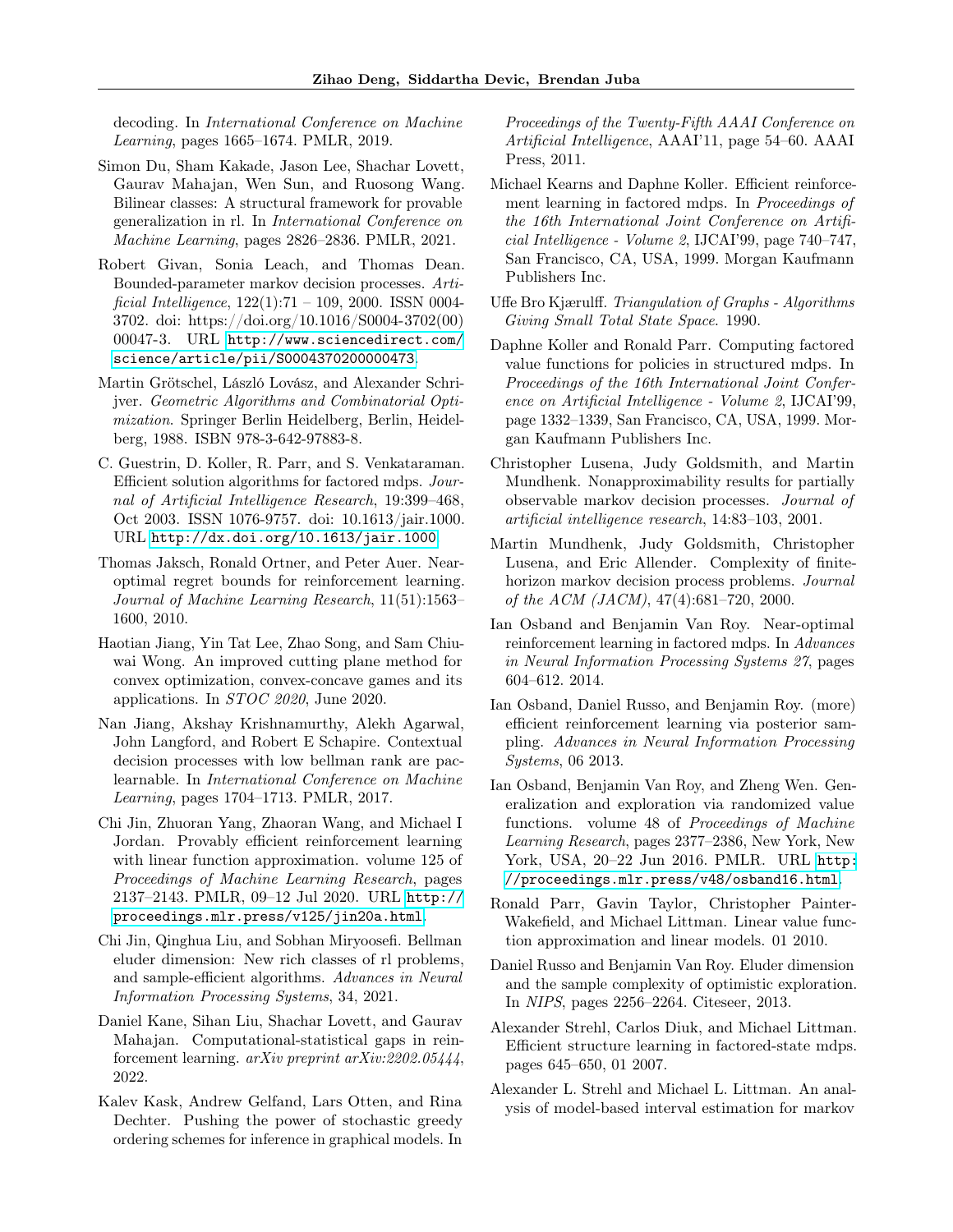decision processes. Journal of Computer and System Sciences, 74(8):1309 – 1331, 2008. ISSN 0022- 0000. doi: https://doi.org/10.1016/j.jcss.2007.08.009. URL [http://www.sciencedirect.com/science/](http://www.sciencedirect.com/science/article/pii/S0022000008000767) [article/pii/S0022000008000767](http://www.sciencedirect.com/science/article/pii/S0022000008000767). Learning Theory 2005.

- <span id="page-10-1"></span>Yi Tian, Jian Qian, and Suvrit Sra. Towards minimax optimal reinforcement learning in factored markov decision processes. In Advances in Neural Information Processing Systems. 2020.
- <span id="page-10-6"></span>Ruosong Wang, Ruslan Salakhutdinov, and Lin F. Yang. Reinforcement learning with general value function approximation: Provably efficient approach via bounded eluder dimension. In Advances in Neural Information Processing Systems. 2020.
- <span id="page-10-7"></span>Tsachy Weissman, Erik Ordentlich, Gadiel Seroussi, Sergio Verdú, and Marcelo J. Weinberger. Inequalities for the l1 deviation of the empirical distribution. 2003.
- <span id="page-10-3"></span>Gellért Weisz, Philip Amortila, and Csaba Szepesvári. Exponential lower bounds for planning in mdps with linearly-realizable optimal action-value functions. In Vitaly Feldman, Katrina Ligett, and Sivan Sabato, editors, Proceedings of the 32nd International Conference on Algorithmic Learning Theory, volume 132 of Proceedings of Machine Learning Research, pages 1237–1264. PMLR, 16–19 Mar 2021. URL [http:](http://proceedings.mlr.press/v132/weisz21a.html) [//proceedings.mlr.press/v132/weisz21a.html](http://proceedings.mlr.press/v132/weisz21a.html).
- <span id="page-10-4"></span>Chelsea C. White and Hany K. Eldeib. Markov decision processes with imprecise transition probabilities. Operations Research, 42(4):739–749, 1994. ISSN 0030364X, 15265463. URL [http://www.jstor.org/](http://www.jstor.org/stable/171626) [stable/171626](http://www.jstor.org/stable/171626).
- <span id="page-10-0"></span>Ziping Xu and Ambuj Tewari. Near-optimal reinforcement learning in factored mdps: Oracle-efficient algorithms for the non-episodic setting. In Advances in Neural Information Processing Systems. 2020.
- <span id="page-10-5"></span>Lin F. Yang and Mengdi Wang. Sample-optimal parametric q-learning using linearly additive features. In ICML, 2019.
- <span id="page-10-2"></span>Huizhen Yu and Dimitri Bertsekas. Q-learning algorithms for optimal stopping based on least squares. 2007 European Control Conference, ECC 2007, 01 2007.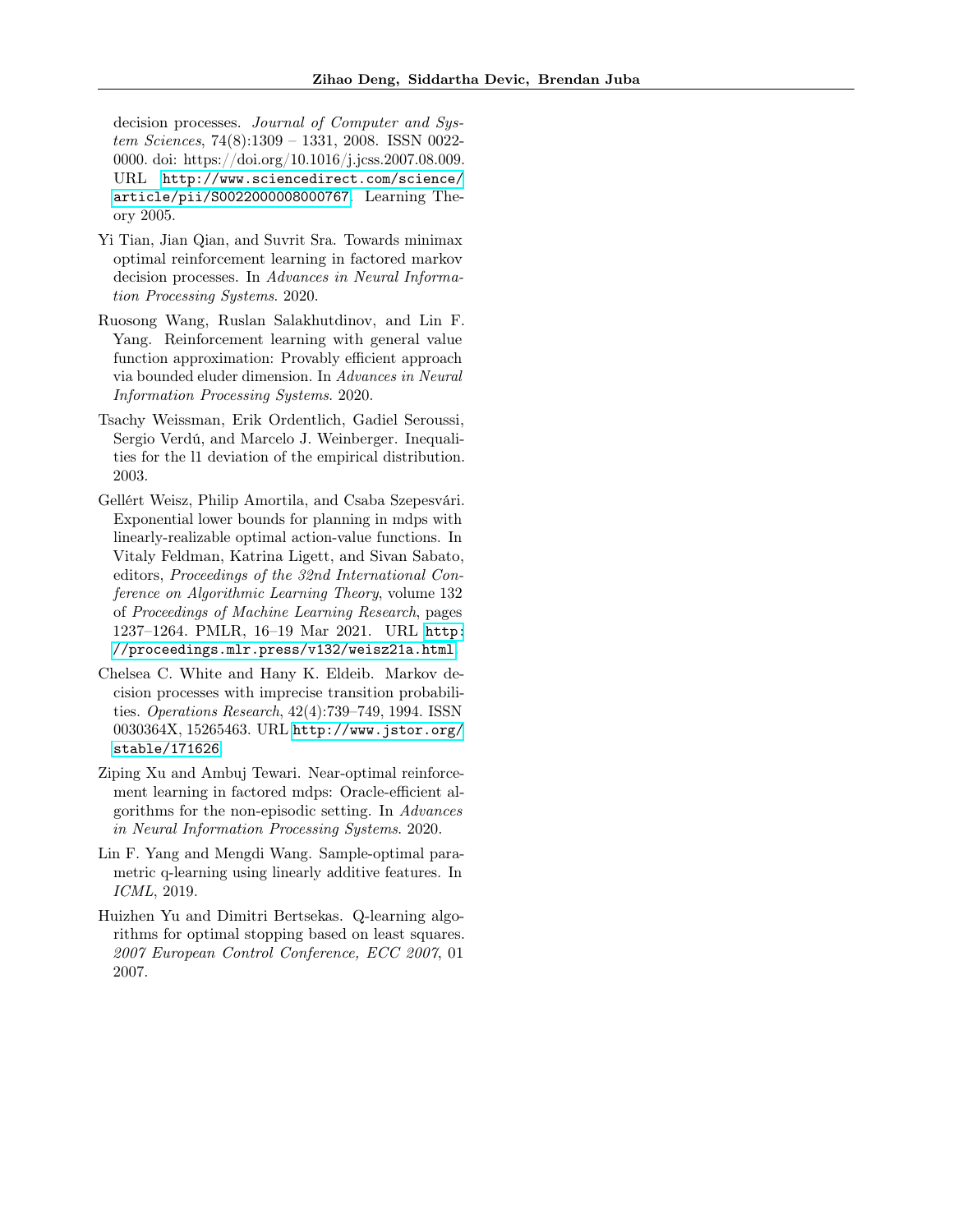# <span id="page-11-0"></span>A Relation Between Linear Value and Linear Q-function

Many recent advances on provable polynomial RL algorithms assumes the state-action value function (Q-function) to be linear: a linear Q-function is defined as  $Q^* = \sum_{i=1}^{\phi} w_i h_i(s, a)$ , with basis elements  $\{h_1, ..., h_{\phi}\}$ , and almost all of them use Least Square Value Iteration (LSVI) based algorithms. However, the linear Q-function assumption has its limitations. For example, [Yang and Wang](#page-10-5) [\(2019\)](#page-10-5) shows that a linear Q function requires the transition function to be linear in order to avoid unbounded Bellman error. (A similar argument appears in **Proposition 2.3, 5.1**) of [Jin et al.](#page-9-16)  $(2020)$ ). By contrast, we will show in **Prop.** [1](#page-3-2) that a linear value function *does not* entail that the Q-function is linear. As a contraposition, it's been shown ( [\(Jin et al., 2020\)](#page-9-16), [\(Yang and Wang, 2019\)](#page-10-5) ) that linear transition function implies linear Q function. Therefore in our example, the transition function is not linear either.

Moreover, value iteration based algorithms with linear Q function require Bellman Error to be zero. This needs to be either explicitly assumed or it requires linear transition function in order for this to be true. This drastically reduced the practicality of the linear function model. Since our algorithm is not value iteration based and our problem has a finite-episode, this restriction does not apply to us.

Intuitively, we can have nonlinear Q function while V function being linear because  $V(s) = \max_a Q(s, a)$  and maximum function being linear does not necessarily infer that piece-wise functions are linear. Concretely, for a given state-action basis  $\{h_i(s, a)\}_i$ , we can provide an MDP for which there is no coefficient setting w for which the optimal Q-function is linear, whereas this MDP will have an optimal linear value function  $V^* = \sum_{i=1}^{\phi} w_i f_i(s)$ for any state value function basis  $\{f_i(s)\}_i$ .

**Proposition [1.](#page-3-2)** Let a state-action (Q-function) basis  $\{h_1(s, a), ..., h_\phi(s, a)\}\)$  be given such that  $\phi < N = 2^m$ . Then there is an MDP family  $M$  on N states (m binary factors) for which the optimal  $Q$ -function cannot be expressed as a linear combination of these basis functions with high probability  $(1 - 2^{-N+\phi} \ge 1/2)$  for any MDP  $M \in \mathcal{M}$ . On the other hand, every MDP  $M \in \mathcal{M}$  does admit a compact, optimal linear value function representation for any given basis set of state feature functions.

*Proof.* Consider a family of environments where there are N states  $S_1, \ldots, S_N$ , and for simplicity the time horizon  $\tau = 1$ . Pick one of the states and call it  $S_{opt}$ . There are two actions everywhere within these MDPs: action  $a_1$ takes any state  $S_i$  to  $S_{opt}$  for all  $i \in [N]$  and gives reward 0; action  $a_2$  takes  $S_i$  to  $S_{j(i)}$ ,  $j(i) \neq opt$ , and gives a reward from the set  $\{-1,-1/2\}$ . Call the family of all possible MDPs of this form  $\mathcal{M}$ . We sample  $M \in \mathcal{M}$ uniformly at random—equivalently, by taking  $j(i) \sim \text{uniform}(N-1)$  independently for each i, and the rewards independently and uniformly from  $\{-1, -1/2\}$ .

The optimal value function is a constant 0 for every state in every MDP  $M \in \mathcal{M}$ . That is,  $V(S_i) = 0$  for all  $j \in [N]$  as the optimal policy simply takes the action  $a_1$  everywhere – we can always obtain 0 by taking  $a_1$  and the other action incurs negative reward in all states. Therefore, the value function can be represented with any basis by taking the zero linear combination.

On the other hand, consider the  $\phi \times 2N$  matrix of Q-function basis feature representations for each s, a pair:

$$
B = \begin{bmatrix} h_1(S_1, a_1) & h_1(S_2, a_1) & \dots & h_1(S_N, a_1) & h_1(S_1, a_2) & \dots & h_1(S_N, a_2) \\ h_2(S_1, a_1) & h_2(S_2, a_1) & \dots & h_2(S_N, a_1) & h_2(S_1, a_2) & \dots & h_2(S_N, a_2) \\ \vdots & \vdots & \ddots & \vdots & \vdots & \ddots & \vdots \\ h_{\phi}(S_1, a_1) & h_{\phi}(S_2, a_1) & \dots & h_{\phi}(S_N, a_1) & h_{\phi}(S_1, a_2) & \dots & h_{\phi}(S_N, a_2) \end{bmatrix}
$$

Choose a maximal (d) size set of states  $S' = \{S'_1, \ldots, S'_d\}$  such that the column vectors given by  $[h_1(S'_i, a_2) \quad h_2(S'_i, a_2) \quad \ldots \quad h_{\phi}(S'_i, a_2)]^T$  are linearly independent for all states  $S'_i \in S'$  (naturally,  $d \leq \phi$ ). Next, consider any assignment of rewards from  $\{-1, -1/2\}$  for these d states, and suppose for contradiction that there is a linear representation of every environment in M. By assumption, any state  $\hat{S} \notin S'$  has  $\begin{bmatrix} h_1(\hat{S}, a_2) & h_2(\hat{S}, a_2) & \dots & h_{\phi}(\hat{S}, a_2) \end{bmatrix}^T$  determined by a linear combination of columns of states in S', given by  $\lambda_1, \ldots, \lambda_d$ . In particular, supposing that for some choice of  $\{w_1, \ldots, w_{\phi}\}, \sum_i w_i h_i(S'_j, a_2) = Q(S'_j, a_2)$  for all j, if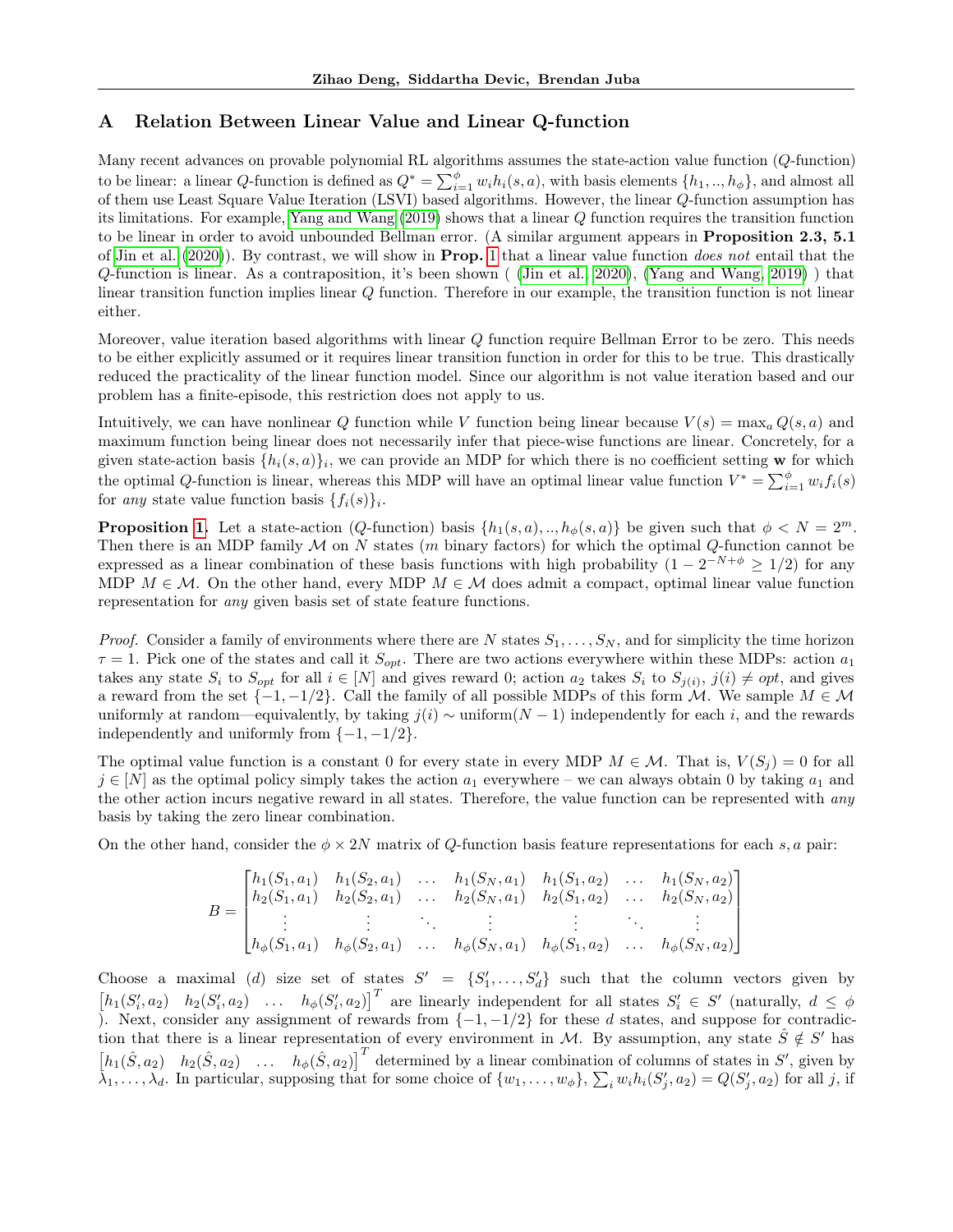these also represent  $Q(\hat{S}, a_2)$ , then

$$
Q(\hat{S}, a_2) = \sum_{i=1}^{\phi} w_i h_i(\hat{S}, a_2) = \sum_{i=1}^{\phi} w_i \sum_{j=1}^{d} \lambda_j h_i(S'_j, a_2) = \sum_{j=1}^{d} \lambda_j \sum_{i=1}^{\phi} w_i h_i(S'_j, a_2) = \sum_{j=1}^{d} \lambda_j Q(S'_j, a_2).
$$

I.e.,  $Q(\hat{S}, a_2)$  is therefore determined by rewards of states in S', but we have two distinct, possible values for  $Q(\hat{S}, a_2)$  in our family:  $\{-1, -1/2\}$ . Therefore, MDPs taking one of them cannot be captured by linear functions over the basis. Furthermore, for an MDP  $M \in \mathcal{M}$  chosen at random, since the reward of each  $\tilde{S}$  is chosen independently, the Q-function is linear with probability only  $2^{-(N-d)}$ . Since  $d \leq \phi < N$ , this is at most 1/2.

We emphasize that we are first given a basis, and are interested in understanding families of environments which may or may not be a linear combination of these bases elements. We do not state that a random MDP from the family we provide does not have its own linear Q-function representation. (Indeed, any basis that includes  $Q(s, a)$ ) trivially represents the  $Q$  function.) We only state that for a *given* basis, we can find an MDP  $M$  whose optimal Q-function does not admit a linear decomposition with high probability.

Prop. [1](#page-3-2) demonstrates that there exist some RL environments where it is feasible to learn a compact linear value function but for which a compact linear Q-function is not expressive enough. We remark that conversely to **Prop.** [1,](#page-3-2) due to the relationship  $V(s) = \max_a Q(s, a)$ , there surely exist MDPs for which there is a compact linear Q-function but no compact linear value function. (It is in general only piecewise linear.) Therefore, we argue that the linear Q-function work is orthogonal to ours.

# B Planner Construction Derivation

### <span id="page-12-0"></span>B.1 Linear Programming Formulation

We introduce a distinct value function  $V_\ell$  for step  $\ell$  each episode for the linear programming. Concretely, based on the Bellman operator  $V_{\ell}(s) = \max_{a} \{ R(s, a) + \sum_{s'} P(s'|s, a) V_{\ell+1}(s') \}$ , we need to solve the following multi-level linear problem with the following constraints (for simplicity we do not write out the linear constraints that  $R, P$ must be within their respective confidence sets):

$$
\min_{V_1} \sum_s V_1(s) \quad s.t. \quad V_1(s) \ge R(s, a) + \sum_{s'} P(s'|s, a) V_2(s'), \quad \forall s \in \mathcal{S}, a \in \mathcal{A},
$$

where  $V_2$  is the solution of

$$
\min_{V_2} \sum_s V_2(s) \quad s.t. \quad V_2(s) \ge R(s,a) + \sum_{s'} P(s'|s,a) V_3(s'), \quad \forall s \in \mathcal{S}, a \in \mathcal{A},
$$

where  $V_3$  is the solution of subsequent subproblem involving  $V_4$  with the same structure, and so on. This multi-level linear problem ends with

$$
\min_{V_{\tau}} \sum_{s} V_{\tau}(s) \quad s.t. \quad V_{\tau}(s) \ge R(s,a) + \sum_{s'} P(s'|s,a) V_{\tau+1}(s'), \quad \forall s \in \mathcal{S}, a \in \mathcal{A},
$$

where  $V_{\tau+1}(s) = 0, \forall s \in \mathcal{S}$  because each episode only has  $\tau$  steps. These linear programming formulations are equivalent to the step-wise sequential relationship:

$$
V_{\ell}(s) = \max_{a} \left\{ R(s, a) + \sum_{s'} P(s'|s, a) V_{\ell+1}(s') \right\}, \quad i = 1, ..., \tau.
$$

By inductively following a similar argument as Lemma 1. of [Delgado et al.](#page-8-2) [\(2011\)](#page-8-2), we can see that this multi-level linear programming problem is equivalent to the following linear programing problem:

$$
\min_{V_1} \sum_{s} V_1(s)
$$
\n
$$
s.t. \quad V_{\ell}(s) \ge R(s, a) + \sum_{s'} P(s'|s, a) V_{\ell+1}(s'), \quad \forall s \in \mathcal{S}, a \in \mathcal{A}, \quad \ell = 1, \dots, \tau,
$$
\n
$$
V_{\tau+1}(s) = 0, \quad \forall s \in \mathcal{S}.
$$
\n
$$
(13)
$$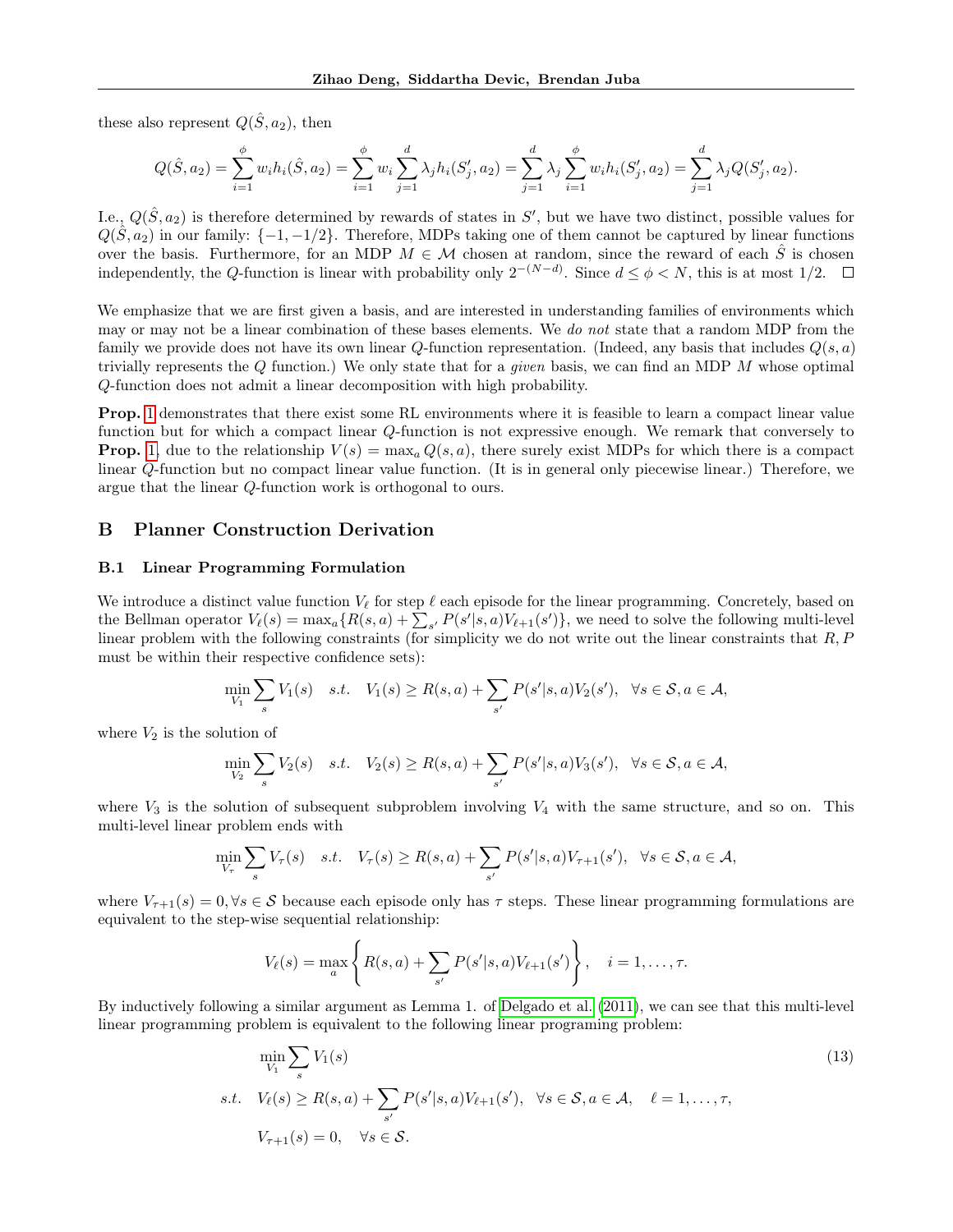Here each  $V_{\ell}(s)$  has the factored linear form  $\sum_j w_j^{(\ell)} h_j(s)$ . Intuitively, the tightness at the optimal of the LP "pushes"  $V_{\ell}(s)$  to be the min of its own corresponding sub-problem.

### <span id="page-13-1"></span>B.2 Relation to Previous Formulations

Imprecise MDPs are MDPs where the transition function may be defined imprecisely over a bounded convex set. Naturally, this leads to multiple notions of optimality. One such notion is pessimism, where we are interested in the optimal policy in the case where the transition function is always working "against us" (maximin). [Delgado](#page-8-2) [et al.](#page-8-2) [\(2011\)](#page-8-2) formulate the maximin solution to imprecise FMDPs by extending [\(7\)](#page-4-2) as follows.

<span id="page-13-2"></span>
$$
\min_{w} \sum_{\mathbf{x}} \sum_{i=0}^{k} w_{i} h_{i}(\mathbf{x})
$$
\n
$$
\text{s.t.} \sum_{i=0}^{k} w_{i} h_{i}(\mathbf{x}) \geq R(\mathbf{x}, a) + \gamma \sum_{\mathbf{x}' \in \mathcal{S}} P(\mathbf{x}' | \mathbf{x}, a) \sum_{i=0}^{k} w_{i} h_{i}(\mathbf{x}'), \forall \mathbf{x} \in \mathcal{S}, \forall a \in \mathcal{A}
$$
\n
$$
P(\mathbf{x}' | \mathbf{x}, a) = \underset{Q}{\arg \min} \sum_{\mathbf{x}' \in \mathcal{S}} Q(\mathbf{x}' | \mathbf{x}, a) \sum_{i=0}^{k} w_{i} h_{i}(\mathbf{x}')
$$
\n
$$
\text{where } Q(\mathbf{x}' | \mathbf{x}, a) = \prod_{i} Q(x'_{i} | pa(X'_{i}), a)
$$
\n
$$
\text{s.t.} \quad Q(x'_{i} | pa(X'_{i}), a) \in K_{a}(X'_{i} | pa(X'_{i}))
$$
\n
$$
\text{(14)}
$$

Where K denotes a convex transition credal set.

[Guestrin et al.](#page-9-0) [\(2003\)](#page-9-0) give a simplification of approximate linear programming (ALP) in the factored case, reducing the number of constraints to allow ALPs to be tractable even with exponentially many states in the MDP. [Delgado et al.](#page-8-2) [\(2011\)](#page-8-2) applies a similar simplification to the imprecise case, allowing them to heuristically solve imprecise factored MDPs with an exponential number of states. However, due to their product constraint, the problem is non-convex in general and may not find the optimum value function.

Our approach is based upon an insight into the constraints in [\(7\)](#page-4-2), and utilizes the constraint simplification of [\(14\)](#page-13-2) to efficiently and exactly run a linear program to solve for the optimistic solution to the imprecise FMDP defined over our confidence sets.

Let  $\mathcal{R}_t^i(d_i^{R_i})$  and  $\mathcal{P}_t^j(d_i^{P_j})$ , the reward function and transition function confidence sets at the tth time step, be given. Our goal is to generate an  $\epsilon$ -optimal planner which returns the optimistic solution to the set of MDPs given by these confidence sets. Formally, at the kth episode of our procedure we would like the optimistic solution to the set of MDPs  $M_k$  given as follows.

$$
\mathcal{M}_k = \{ M | \overline{R}_i \in \mathcal{R}_t^i(d_t^{R_i}), P_j \in \mathcal{P}_t^j(d_t^{P_j}) \,\,\forall i, \forall j \}
$$
\n
$$
(15)
$$

Where  $R_i$  is the expected reward of the *i*th  $\sigma$ -subgaussian factored reward function.

Combining the formulations of [Guestrin et al.](#page-9-0) [\(2003\)](#page-9-0) and [Delgado et al.](#page-8-2) [\(2011\)](#page-8-2), we then obtain the LP formulation for our problem Fig. [1.](#page-5-1)

### <span id="page-13-0"></span>B.3 Constructing a Separation Oracle

Consider the stated separation oracle objective.

$$
0 \ge \max_{\substack{\ell \in [\tau], s \in \mathcal{S}, \overline{R}_i \in \mathcal{R}_t^i \\ P_j(\cdot | s[\text{Pa}(Z_j^h)], a) \in \mathcal{P}_t^j}} \left[ \sum_{i=1}^l \overline{R}_i(s, a) + \sum_{j=0}^\phi \left( -w_j^{(\ell)} h_j(s) + w_j^{(\ell+1)} \sum_{\hat{s}' \in \text{Val}(Z_j^h)} h_j(\hat{s}') P_j^{(\ell+1)}(\hat{s}' | s[\text{Pa}(Z_j^h)], a) \right) \right] \tag{16}
$$

Notice that maximizing over  $s \in S$  is the same as maximizing over  $S_1, \ldots, S_m$  individually as the state space is factored. We can then apply the methods from [Delgado et al.](#page-8-2) [\(2011\)](#page-8-2) and [Guestrin et al.](#page-9-0) [\(2003\)](#page-9-0) to simplify the maximization procedure. Checking whether [\(8\)](#page-5-2) is satisfied can be done in two steps, first by solving the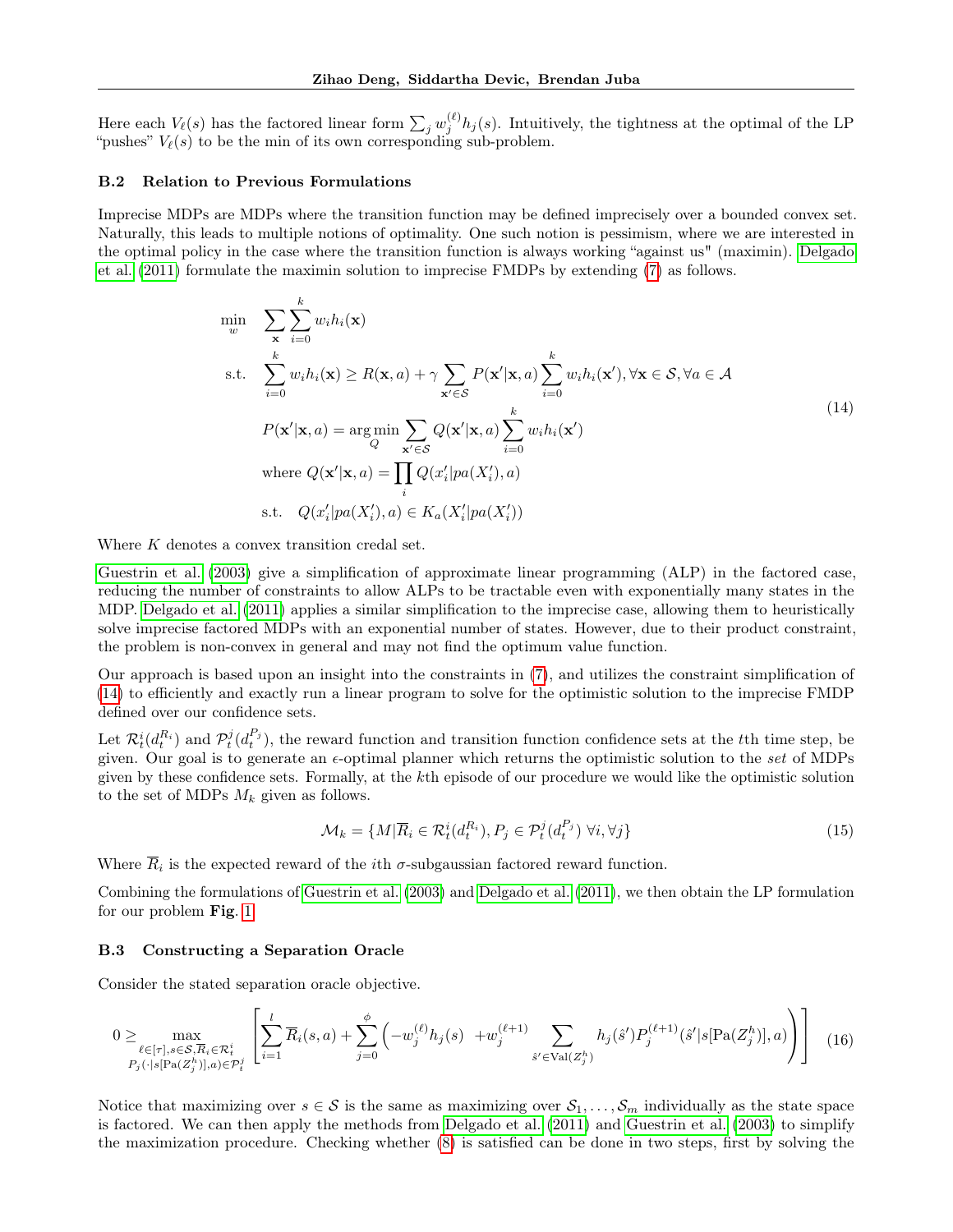exponential sized LP given on the RHS for each a, and second comparing the maximum over all  $a \in \mathcal{A}$  to 0. We will focus on the first step, since the second is trivial. We can group and rewrite the program as follows.

<span id="page-14-0"></span>
$$
\max_{A} \bigg[ \sum_{i=1}^{l} \overline{R}_i (x[Z_i^R]) + \sum_{j=0}^{\phi} c_j^{(\ell)}(s, a) \bigg] \tag{17}
$$

Where A is  $S_1, \ldots, S_m, \overline{R}_i \in \mathcal{R}_t^i$ ,  $P(\cdot | s[\text{Pa}(Z_j^h)], a) \in \mathcal{P}_t^j \ \forall i = 1 \ldots l \ \forall j = 0 \ldots \phi, \forall \ell = 1, \ldots, \tau$ , the cartesian product of states, confidence sets for rewards, and confidence sets for marginal distributions. Furthermore,  $x = (s, a)$  is scoped on the *i*th reward scope, and  $c_j^{(\ell)}$  is defined as:

$$
-w_j^{(\ell)} h_j(s) + w_j^{(\ell+1)} \sum_{\hat{s}' \in \text{Val}(Z_j^h)} h_j(\hat{s}') P_j^{(\ell+1)}(\hat{s}' | s[\text{Pa}(Z_j^h)], a).
$$

Without loss of generality, we will only use one  $c_j(s, a)$  to demonstrate the variable elimination, because the variable elimination order is only controlled by the scopes  $Z_j^h$  indexed by j, so procedure is the same for each  $c_j^{(\ell)}(s,a).$ 

We will use variable elimination to reduce the  $(17)$  to a tractable linear program. Let some order criterion  $\mathcal O$  over 1...m be given, where  $\mathcal{O}(k)$  returns a variable to eliminate at time step  $k = 1 \dots m$ . Note that determining the optimal order  $\mathcal{O}^*$  is in general NP-hard. At each iteration of variable elimination, we will bring the relevant state variable  $S_k$  inside the max. Algorithm [4](#page-17-0) gives the full description of our proposed simplification, heavily based on [Delgado et al.](#page-8-2) [\(2011\)](#page-8-2) and [Guestrin et al.](#page-9-0) [\(2003\)](#page-9-0).

To illustrate the variable elimination procedure, we will work through the hypothetical example from [Delgado](#page-8-2) [et al.](#page-8-2) [\(2011\)](#page-8-2) while noting differences along the way. Suppose that  $\mathcal{O}(1) = \mathcal{S}_1$  at the first iteration of simplification, and that the only scopes  $Z_i^R$  and  $\text{Pa}(Z_j^h)$  including  $S_1$  are  $Z_1^R = S_1$  and  $\text{Pa}(Z_1^h) = S_1 \times S_4$ . Here, the function  $c_1$  is scoped on Pa( $\mathbb{Z}_1^h$ ) due to the transition function being backprojected for simplification earlier (see [\(2\)](#page-2-1)). Therefore, we can rewrite [\(17\)](#page-14-0) as follows due to linearity of the objective.

<span id="page-14-1"></span>
$$
\max_{A} \bigg[ \sum_{i=2}^{l} \overline{R}_i(x[Z_i^R]) + \sum_{j=0,2...,\phi} c_j(s,a) + \max_{\mathcal{S}_1, \overline{R}_1 \in \mathcal{R}_t^1, P(\cdot | s[\text{Pa}(Z_1^h)], a) \in \mathcal{P}_t^1} \bigg[ \overline{R}_1(x[Z_1^R]) + c_1(s,a) \bigg] \bigg] \tag{18}
$$

Where A is as before, but with  $S_1$ ,  $l = 1$ , and  $j = 1$  removed:  $A = S_2, \ldots, S_m$ ,  $\overline{R}_i \in \mathcal{R}_t^i$ ,  $P(\cdot | s[Pa(Z_j^h)], a) \in$  $\mathcal{P}_t^j$   $\forall i = 2...l$   $\forall j = 0,2...$   $\phi$ . In general, we will have L relevant functions to pull into the second max each iteration, which we will rename as  $u_{Z_1}^{f_1}, \ldots, u_{Z_L}^{f_L}$ . In our example, we have that  $u_{S_1,a}^{f_1} = \overline{R}_1(x[Z_1^R])$  and  $u_{\mathcal{S}_1,\mathcal{S}_4}^{f_2} = c_1(s,a).$ 

For each variable  $S_k$  we wish to eliminate, we select the L relevant functions and replace them with a maximization over  $S_k$  as follows. Here we diverge from [Delgado et al.](#page-8-2) [\(2011\)](#page-8-2) since they need only maximize over  $S_k$ , but we still have a maximization over  $R, P$ .

$$
u_Z^{e_r} = \max_{\mathcal{S}_k, \mathcal{R}_t^i, \mathcal{P}_t^j} \sum_{j=1}^L u_{Z_i}^{f_j}
$$
 (19)

Where Z is the union of all variables appearing in any scope  $Z_i$  setminus the variable  $S_k$ , since we maximize it out. Note that there may be none or any number of relevant reward and marginal distribution functions (within c) in a single  $u_Z^{e_r}$ , and we must include all relevant confidence sets within the maximization. Each confidence set will belong only to the relevant  $u_Z^{e_r}$  which is the first to pull it out of the larger max in [\(17\)](#page-14-0) according to the elimination order criterion  $\mathcal{O}$ . Note that  $u_Z^{e_r}$  is a new variable which we add to the optimization procedure.

For ease of notation, for the factored reward functions we will only refer to the state variables within their scope, since the action must be included in the scope anyways. Returning to the example, our Z will be  $\{\mathcal{S}_1\} \cup \{\mathcal{S}_1,\mathcal{S}_4\} \setminus \{\mathcal{S}_1\}.$  So we have that

<span id="page-14-2"></span>
$$
u_{\mathcal{S}_4}^{e_r} = \max_{\mathcal{S}_1, \overline{R}_1 \in \mathcal{R}_t^1, P(\cdot | s[\text{Pa}(Z_1^h)], a) \in \mathcal{P}_t^1} \left[ u_{\mathcal{S}_1}^{f_1} + u_{\mathcal{S}_1, \mathcal{S}_4}^{f_2} \right],\tag{20}
$$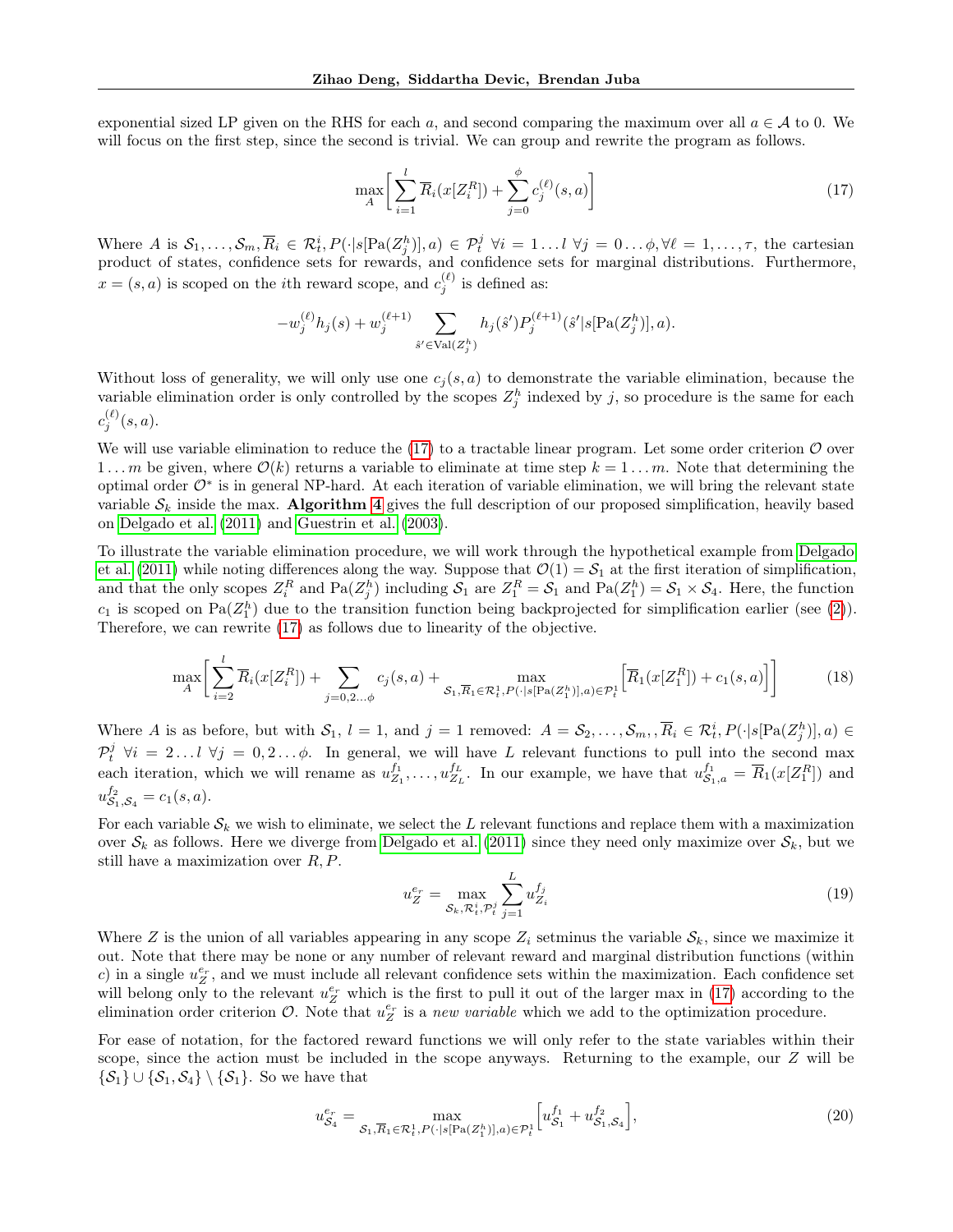# Algorithm 3 Transition Function Optimization

<span id="page-15-0"></span>Optimal marginal transition function  $P^{(\ell)}(\cdot|z,a)$  is returned for some assignment  $z \in Val(Pa(Z_j^h))$ . Sort  $S = \text{Val}(Z_j^h) = \{s'_1, \ldots, s'_k\}$  in descending order s.t.  $h_j(s'_1) \geq \cdots \geq h_j(s'_k)$ . Reverse order if  $w_j^{(\ell)} < 0$ .  $\textbf{Set} \; P^{(\ell)}(s_1'|z,a) \coloneqq \min\{1, \hat{P}(s_1'|z,a) + \frac{1}{2} \sqrt{\frac{d_t}{n_t(z,a)}}\}$ Set  $P^{(\ell)}(s'_j|z,a) \coloneqq \hat{P}(s'_j|z,a)$  for all states  $s'_j$  s.t.  $j > 1$ . Set  $i \coloneqq k$ while  $\sum_{s_j' \in S} P^{(\ell)}(s_j') > 1$  do **Reset**  $P^{(\ell)}(s_i'|z, a) \coloneqq \max\{0, 1 - \sum_{s_j' \neq s_i'} P^{(\ell)}(s_j'|z, a)\}$ Set  $i \coloneqq i - 1$ end while

and we can then rewrite [\(18\)](#page-14-1) as

$$
\max_{A} \bigg[ \sum_{i=2}^{l} \overline{R}_i (x[Z_i^R]) + \sum_{j=0,2...,\phi} c_j(s, a) + u_{S_4}^{e_r} \bigg], \tag{21}
$$

with  $A = S_2, \ldots, S_m, \overline{R}_i \in \mathcal{R}_t^i$ ,  $P(\cdot | s[Pa(Z_j^h)], a) \in \mathcal{P}_t^j \ \forall i = 2 \ldots l \ \forall j = 0, 2 \ldots \phi$ . However, to enforce the definition of  $u_{S_1}^{e_r}$  in [\(20\)](#page-14-2), we need four new inequality constraints, one for each combination of  $S_1$  and  $S_4$  (in the binary state variable case):

$$
u_{s_4}^{e_r} \ge u_{s_1}^{f_1} + u_{s_1, s_4}^{f_2},\tag{22}
$$

$$
u_{\overline{s_4}}^{e_r} \ge u_{s_1}^{f_1} + u_{s_1, \overline{s_4}}^{f_2},\tag{23}
$$

$$
u_{s_4}^{e_r} \ge u_{\overline{s_1}}^{f_1} + u_{\overline{s_1}, s_4}^{f_2},\tag{24}
$$

$$
u_{\overline{s_4}}^{e_r} \ge u_{\overline{s_1}}^{f_1} + u_{\overline{s_1}, \overline{s_4}}^{f_2}.\tag{25}
$$

Furthermore, we need to also consider the relevant confidence sets  $\mathcal{R}_t^1$  and  $\mathcal{P}_t^1$ . For example, consider  $u_{\overline{s_1}}^{f_1}$  =  $\max_{\mathcal{R}_t^1} \overline{R}_1(\overline{s_1}, a)$ . The appropriate confidence set  $\mathcal{R}_t^1$  has width based on how many times the pair  $\overline{s_1}$ , a has been observed up to time t. Note that  $\overline{s_1}$  here refers only to the value of the first state variable in the state vector (which is set to zero), the rest of the state values are arbitrary. However, since we are maximizing we can exactly set  $\overline{R}_1(\overline{s_1}, a)$  to the maximum value in the confidence set given by:

$$
\overline{R}_1(\overline{s_1}, a) = \hat{f}_t(\overline{s_1}, a) + \sqrt{\frac{d_t}{n_t(\overline{s_1}, a)}}
$$
\n(26)

$$
= \frac{1}{n_t(\overline{s_1}, a)} \sum_{\tau < t; x_\tau = x} \delta y_\tau + \sqrt{\frac{d_t}{n_t(\overline{s_1}, a)}} \tag{27}
$$

in  $O(1)$  time. In general, we can compute  $\overline{R}_i$  for any assignment  $z \in Val(Z_i^R)$  in  $O(1)$  time as follows:

$$
\overline{R}_i(z) = \frac{1}{n_t(z)} \sum_{\tau < t; x_\tau = x} \delta y_\tau + \sqrt{\frac{d_t}{n_t(z)}} \tag{28}
$$

Similarly, we must optimize for each assignment  $z \in Val(Pa(Z_j^h))$ , for example,  $u_{s_1,s_4}^{f_2} = \max_{\mathcal{P}_t^1} c_1(s_1, s_4, a)$ , where

 $s_1 = 1$  and  $s_4 = 1$  is given. We can optimize for  $c_j$  w.r.t some assignment z by **Algorithm** [3,](#page-15-0) similar to Figure 2 of [Jaksch et al.](#page-9-8) [\(2010\)](#page-9-8) and originally given by [Strehl and Littman](#page-9-21) [\(2008\)](#page-9-21). A full proof is given in [Jaksch et al.](#page-9-8) [\(2010\)](#page-9-8).

<span id="page-15-1"></span>**Lemma 1.** For all w, we can precompute each function  $\overline{R}_i$  and  $c_j$  to remove the bounded nature of our MDP in polynomial time.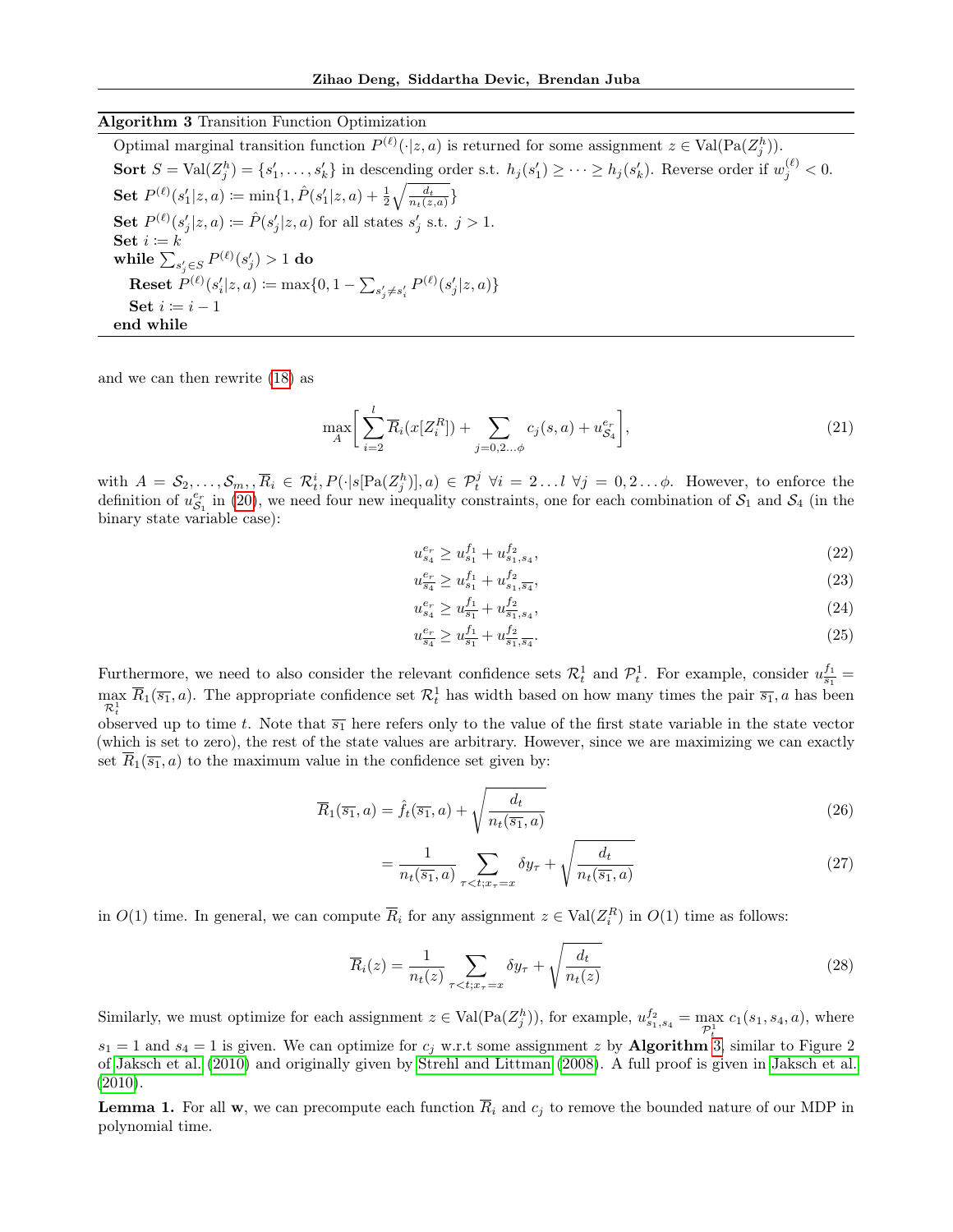*Proof.* Let w be fixed and given. Assume that some  $\overline{R_i}$  has restricted scope  $Z_i^R$ . For a given s, a pair, we know that  $\overline{R}_i \in \mathcal{R}_t^i$  since the width of the confidence set  $\mathcal{R}_t^i$  depends on the s, a pair scoped on  $Z_i^R$ . However, the scope  $Z_i^R$  can take only a polynomial number of different assignments. Therefore, we can iterate over all assignments  $z \in Val(Z_i^R)$  and compute the maximum  $\overline{R}_i$  for each. Since  $\overline{R}_i$  is a single dimensional value, the maximum takes exactly the form [\(9\)](#page-5-0).

We can do a similar procedure for each  $c_j$ , which is scoped on  $\text{Pa}(Z_j^h)$ , although optimization here is multidimensional. By iterating over all  $Val(Pa(Z_j^h))$ , we can solve the optimization problem given by [\(4.1.1\)](#page-5-0) independently for both possible signs of w.

Since the number of confidence sets is polynomial, and solving over each is a polynomial time operation, we can remove the "imprecise" nature of our MDP in polynomial time by explicitly optimizing for the transition and reward functions.  $\Box$ 

### B.4 Separation Oracle Proofs

We will prove that this reduction is tight, and that we can extract a state s where the constraint is violated if  $\bf{w}$ lies outside the feasible set.

<span id="page-16-0"></span>**Lemma 2.** Minimizing [\(29\)](#page-17-1) will return a polynomial sized set of tight constraints  $\omega \subseteq \Omega$  if  $\kappa > 0$  where  $\kappa$  is the objective value at the solution of the LP in [\(29\)](#page-17-1).

Proof. Due to Lemma [1,](#page-15-1) the only difference between our algorithm and [Guestrin et al.](#page-9-0) [\(2003\)](#page-9-0) is that instead of adding [\(29\)](#page-17-1) as a constraint relative to  $\kappa$ , we explicitly minimize over it. Once we retrieve its minimum objective value, we compare that to 0. If it is less than or equal to 0, then our current w belongs in the feasible set, i.e. it satisfies the exponentially many constraints of our program by setting  $\phi = 0$  in the induction proof of Theorem 4.4 of [Guestrin et al.](#page-9-0) [\(2003\)](#page-9-0). This follows from enforcing that each introduced variable must satisfy being at least as large as the sum of the relevant functions it represents.

Now assume that  $\kappa > 0$ . By minimization of a sum of LP variables, each  $u_{z_j}^{e_j}$  must be tight on at least one constraint by construction, given by an assignment to some subset of variables. Add this constraint to  $\omega$  for each  $j = 1 \dots |\mathcal{F}|$ . Since  $|\Omega|$  is poly $(m)$  by [Guestrin et al.](#page-9-0) [\(2003\)](#page-9-0), so is  $\omega \subset \Omega$ .  $\Box$ 

A strong oracle is an oracle which returns either the point given to it if the point lies in the solution set, or a separating halfspace / hyperplane which completely contains the feasible solution set and does not contain the query point.

We restate **Thm.** [1](#page-6-0) from the main text, and provide a proof:

Theorem [1.](#page-6-0) Given an efficient variable elimination ordering over the induced cost network, a polynomial-time (strong) separation oracle exists.

Proof. For each action a, run Algorithm [4.](#page-17-0) Take the maximum objective value  $\kappa^*$  of [\(29\)](#page-17-1) over all actions a. If  $\kappa^* \leq 0$ , then w lies in the set described by the exponential number of state constraints. If  $\kappa^* > 0$ , then we have a set of tight constraints  $\omega$  given by **Lemma** [2,](#page-16-0) since  $\kappa^*$  is exactly the  $\kappa$  for some action a. Any state  $s = (s_1, \ldots, s_m)$  which is consistent with assignments within the tight constraints  $\omega$  will be a violating constraint in [\(1\)](#page-5-1). This is due to the fact that the simplified tight constraint, when  $\kappa^* > 0$ , represents an s, a constraint violation in the original formulation [\(17\)](#page-14-0).

We can then use the s, a and appropriately optimize for each  $\overline{R}_i$  and P marginal described by this violating constraint as a separating hyperplane in terms of w as follows:

$$
hp(\mathbf{w}) = \sum_{i=1}^{l} \overline{R}_i(s, a) + \sum_{j=0}^{\phi} \left( -w_j^{(\ell)} h_j(s) + \sum_{\hat{s}' \in \text{Val}(Z_j^h)} w_j^{(\ell+1)} h_j(\hat{s}') P^{(\ell+1)}(\hat{s}' | s[\text{Pa}(Z_j^h)], a) \right)
$$
(30)

 $\Box$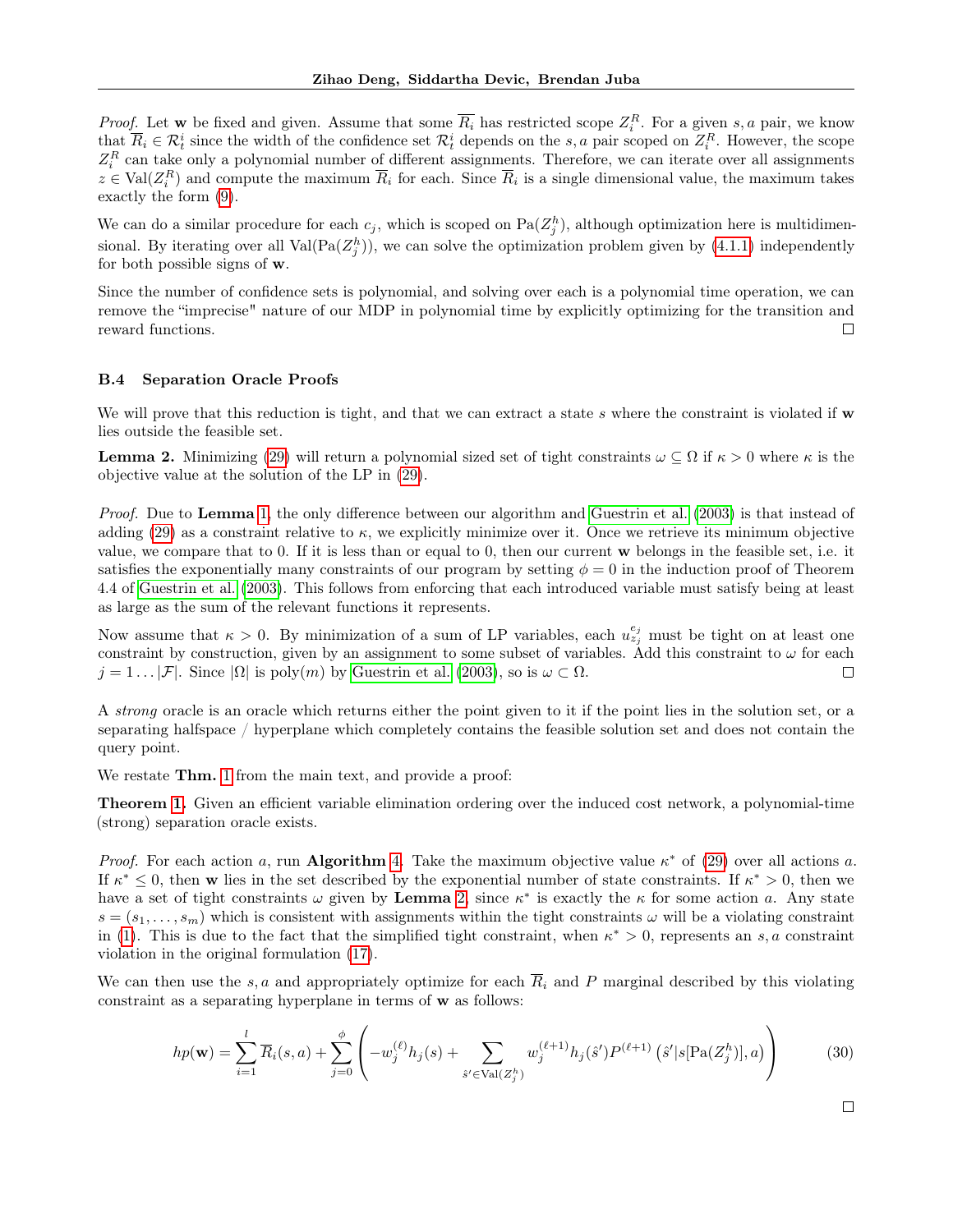#### Algorithm 4 Separation Oracle Objective Simplification

<span id="page-17-0"></span>Optimal objective value  $(17)$  for a fixed action a is returned. // Data structure for constraints of LP

Let  $\Omega = \{\}$ 

// Data structure for functions generated by variable elimination

Let  $\mathcal{F} = \{\}$ 

// Generate equality constraints using lookup over pre-computed confidence set values for  $j = 1 \dots \phi$  do

for each assignment  $z \in Val(Pa(Z_j^h))$  do

Create a new LP variable  $u_z^{f_j}$  and add the constraint to  $\Omega$ :

$$
u_z^{f_j} = \max_{\mathcal{P}_t^j} c_j(z, a)
$$

Plug in RHS from lookup table generated by Algorithm [3.](#page-15-0)

**Store** new function  $f_i$  to be used in variable elimination step:  $\mathcal{F} = \mathcal{F} \cup \{f_i\}.$ end for

end for

for  $i=1\dots l$  do

for each assignment  $z \in \text{Val}(Z_i^R)$  do

Create a new LP variable  $u_z^{f_i}$  and add the constraint to  $\Omega$ :

$$
u_z^{f_i} = \max_{\mathcal{R}_t^i} \overline{R}_i(z,a)
$$

Plug in RHS from lookup table generated by [\(9\)](#page-5-0).

**Store** new function  $f_i$  to be used in variable elimination step:  $\mathcal{F} = \mathcal{F} \cup \{f_i\}.$ 

# end for

end for

// Now, F and  $\Omega$  contain all the functions and constraints we need to construct the simplified objective using variable elimination.

for  $i = 1 \ldots m$  do

// Next variable to be eliminated

Let  $l = \mathcal{O}(i)$ 

// Select the relevant functions from F

Let  $e_1, \ldots, e_L$  be the functions in F whose scope contains  $S_l$ , and let  $Z_j = \text{Scope}[e_j]$ . // Introduce linear constraints for maximum over current variable  $S_l$ 

**Define** A new function e with scope  $Z = \bigcup_{j=1}^{L} Z_j - \{S_l\}$  to represent  $\max_{s_l} \sum_{j=1}^{L} e_j$ . // Add constraints  $\Omega$  to enforce maximum.

for each assignment  $z \in Val(Z)$  do

Add constraints to  $\Omega$  to enforce max:

$$
u_z^e \ge \sum_{j=1}^L u_{(z,s_l)[Z_j]}^{e_j} \quad \forall s_l
$$

end for

$$
\begin{array}{l} // \ \textit{Update set of functions.} \\ \mathcal{F} = \mathcal{F} \cup \{e\} \setminus \{e_1, \ldots, e_L\} \end{array}
$$

#### end for

// Now, all variables have been eliminated and all functions have empty scope. Let  $\kappa$  be the objective value at the solution of the following LP:

<span id="page-17-1"></span>
$$
\min_{j=1\ldots|\mathcal{F}|} \quad \sum_{e_j \in \mathcal{F}} u_{z_j}^{e_j} \tag{29}
$$

$$
\quad \text{s.t.} \quad \Omega
$$

Return κ.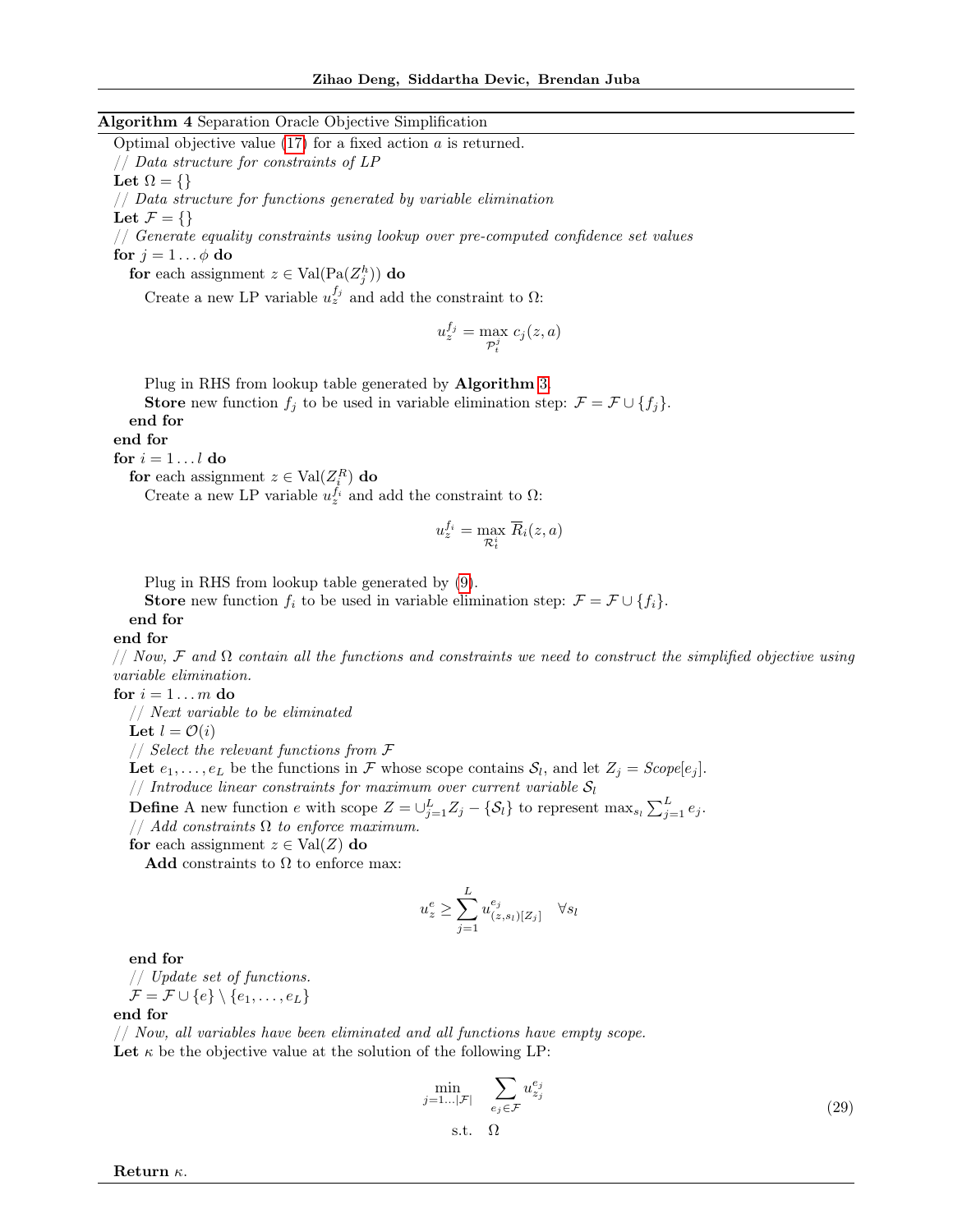### <span id="page-18-0"></span>B.5 Convergence of Ellipsoid Method

Theorem [2.](#page-7-3) The Ellipsoid algorithm solves the optimization problem Fig. [1](#page-5-1) in polynomial time.

*Proof.* By Theorem 6.4.9 of [Grötschel et al.](#page-9-19) [\(1988\)](#page-9-19), the strong optimization problem of maximizing  $c^T$  w over some convex set  $P$  (which may require asserting that  $P$  is empty) can be solved given a strong separation oracle. However, the optimization problem must be over a "well-described polyhedron",  $P$ . By definition,  $P$  is well described if there exists a system of inequalities with rational coefficients that has a solution set  $P$  such that the encoding length of each inequality in the system is at most  $\gamma$  (**Definition 6.2.2** [Grötschel et al.](#page-9-19) [\(1988\)](#page-9-19)).

Although our system is defined by an exponential number of state constraints [\(1\)](#page-5-1), at the solution to the problem each reward and transition marginal function is fixed. Therefore, we can represent each inequality in binary with some bounded length  $\gamma$ .

We also have a strong separation oracle by **Theorem [1](#page-6-0)**: an oracle which returns either the point  $w_t$  if given a point in  $P$  or a separating hyperplane completely containing  $P$ . Lastly, to apply the ellipsoid algorithm to strong optimization in polynomial time, one binary searches for the minimum objective value d by solving a sequence of ellipsoid problems with  $c^T \mathbf{w} \leq d_t$  added to the inequality set P. This also has bounded encoding length. Therefore, our polyhedron  $P$  is well-described, and we can solve the strong optimization problem in polynomial time.  $\Box$ 

# <span id="page-18-1"></span>C Full Regret Analysis

Our analysis closely follows [Osband and Van Roy](#page-9-2) [\(2014\)](#page-9-2). The main difference is that we do not use the product transition structure as in [Osband and Van Roy](#page-9-2) [\(2014\)](#page-9-2) and instead use the linear basis scopes of the V function. We begin the full regret analysis of our algorithm. We simplify our notation by writing  $*$  in place of  $M^*$  or  $\mu^*$ , and k in place of  $\tilde{M}_k$  and  $\tilde{\mu}_k$ . We begin by adding and subtracting the computed optimal reward. Let  $s_{t_k+1}$  be the first state in the  $k$ <sup>th</sup> episode. Then the regret at episode  $k$  decomposes as follows.

$$
\Delta_k = V_{*,1}^*(s_{t_k+1}) - V_{k,1}^*(s_{t_k+1}) = \left(V_{k,1}^k(s_{t_k+1}) - V_{k,1}^*(s_{t_k+1})\right) + \left(V_{*,1}^*(s_{t_k+1}) - V_{k,1}^k(s_{t_k+1})\right) \tag{31}
$$

The term  $V_{*,1}^*(s_{t_k+1}) - V_{k,1}^k(s_{t_k+1})$  relates the optimal rewards of the MDP  $M^*$  to those near optimal for  $\tilde{M}$ . We can bound this difference by planning accuracy  $\epsilon = \sqrt{1/k}$  by optimism. Indeed, any relaxation to R or P can only cause the computed  $V_{k,1}^k$  (without planning error) to be larger than the actual  $V_{*,1}^*$  because the argmax over our relaxed R and P can only make the RHS of  $(8)$  larger, which in turn makes the RHS of the inequalities in Fig. [1](#page-5-1) larger. Importantly, this includes the relaxation where we don't insist that the transition marginals are consistent (in that they represent the marginals of a real distribution). This is what allowed us to relax enforcing that the marginals are consistent within our proposed oracle.

 $V_k^k$  also overestimates  $V_k^*$  because  $V_k^*$  is worse than  $V_*^*$ , which by definition uses the best  $\mu^*$  instead of  $\mu^k$ .

We then decompose the first term by repeated application of the dynamic programming of Bellman operator [Osband et al.](#page-9-22) [\(2013\)](#page-9-22):

<span id="page-18-2"></span>
$$
(V_{k,1}^k - V_{k,1}^*)(s_{t_k+1}) = \sum_{\ell=1}^\tau (T_{k,\ell}^k - T_{k,\ell}^*) V_{k,\ell+1}^k(s_{t_k+\ell}) + \sum_{\ell=1}^\tau d_{t_k+\ell},\tag{32}
$$

 $\text{where } d_{t_k+\ell} \coloneqq \sum_{s \in \mathcal{S}} \left\{ P^*(s|x_{k,\ell})(V^k_{k,\ell+1} - V^*_{k,\ell+1})(s) \right\} - (V^k_{k,\ell+1} - V^*_{k,\ell+1})(s_{t_k+\ell+1}), \text{ and } x_{k,\ell} = (s_{t_k+\ell}, \mu_k(s_{t_k+\ell})).$ The derivation is as follows:

$$
(V_{k,1}^{k} - V_{k,1}^{*})(s_{t_{k}+1}) = (\mathcal{T}_{k,1}^{k} V_{k,2}^{k} - \mathcal{T}_{k,1}^{*} V_{k,2}^{*}) (s_{t_{k}+1})
$$
  
\n
$$
= (\mathcal{T}_{k,1}^{k} V_{k,2}^{k} - \mathcal{T}_{k,1}^{*} V_{k,2}^{k} + \mathcal{T}_{k,1}^{*} V_{k,2}^{k} - \mathcal{T}_{k,1}^{*} V_{k,2}^{*}) (s_{t_{k}+1})
$$
  
\n
$$
= [(\mathcal{T}_{k,1}^{k} - \mathcal{T}_{k,1}^{*}) V_{k,2}^{k} + \mathcal{T}_{k,1}^{*} (V_{k,2}^{k} - V_{k,2}^{*})] (s_{t_{k}+1})
$$
  
\n
$$
= (\mathcal{T}_{k,1}^{k} - \mathcal{T}_{k,1}^{*}) V_{k,2}^{k} (s_{t_{k}+1}) + \sum_{s' \in \mathcal{S}} P^{*}(s'|x_{k,1}) (V_{k,2}^{k} - V_{k,2}^{*}) (s'),
$$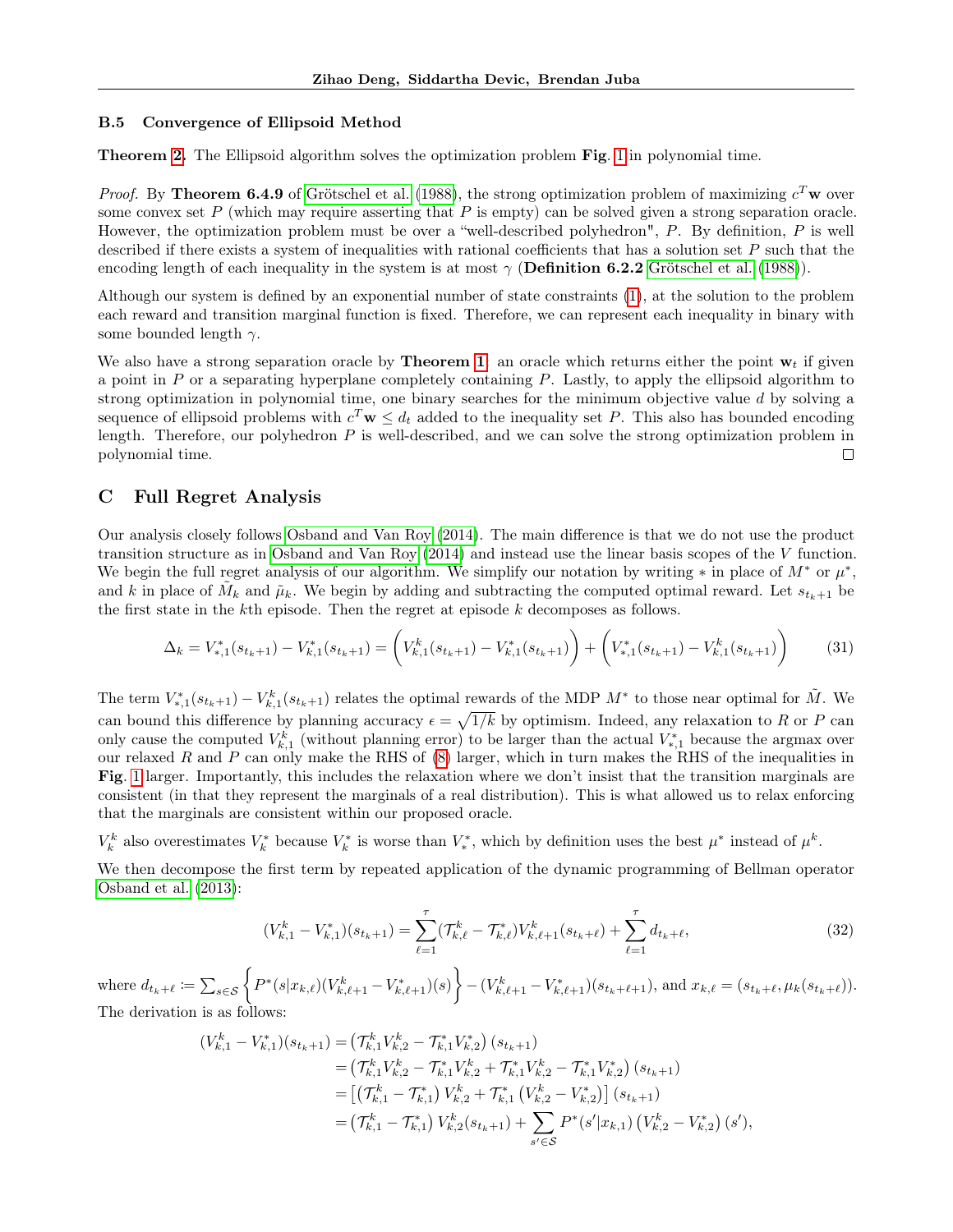where  $\mathcal{T}_{k,1}^* \left(V_{k,2}^k - V_{k,2}^*\right)(s_{t_k+1}) = R^*(x_{k,1}) + \sum_{s \in \mathcal{S}} P^*(s'|x_{k,1})V_{k,2}^*(s') - R^*(x_{k,1}) - \sum_{s \in \mathcal{S}} P^*(s'|x_{k,1})V_{k,2}^*(s').$ Continuing the derivation above, we have:

$$
= (\mathcal{T}_{k,1}^k - \mathcal{T}_{k,1}^*) V_{k,2}^k(s_{t_k+1}) + \sum_{s' \in S} P^*(s'|x_{k,1}) (V_{k,2}^k - V_{k,2}^*) (s')
$$
  
\n
$$
- (V_{k,2}^k - V_{k,2}^*) (s_{t_k+2}) + (V_{k,2}^k - V_{k,2}^*) (s_{t_k+2})
$$
  
\n
$$
= (\mathcal{T}_{k,1}^k - \mathcal{T}_{k,1}^*) V_{k,2}^k(s_{t_k+1}) + d_{t_k+1} + (V_{k,2}^k - V_{k,2}^*) (s_{t_k+2})
$$
  
\n
$$
= (\mathcal{T}_{k,1}^k - \mathcal{T}_{k,1}^*) V_{k,2}^k(s_{t_k+1}) + d_{t_k+1} + (\mathcal{T}_{k,2}^k V_{k,3}^k - \mathcal{T}_{k,2}^* V_{k,3}^*) (s_{t_k+2})
$$
  
\n
$$
= \dots
$$
  
\n
$$
= \sum_{\ell=1}^\tau (\mathcal{T}_{k,\ell}^k - \mathcal{T}_{k,\ell}^*) V_{k,\ell+1}^k(s_{t_k+\ell}) + \sum_{\ell=1}^\tau d_{t_k+\ell}.
$$

Note that we can apply  $V_{k,\ell}^* = \mathcal{T}_{k,\ell}^* V_{k,\ell+1}^*$  because here we are applying the action of  $\mu^k$  to the actual environment of  $M^*$ , and  $V_{k,\ell}^k = \mathcal{T}_{k,\ell}^k V_{k,\ell+1}^k$  because at the optimal solution, the LP constraints in Fig. [1](#page-5-1) are tight:

$$
V_{k,\ell}^{k}(s_{t_{k}+\ell}) = \sum_{j=0}^{\phi} w_{k,j}^{k,(\ell)} h_{j}(s_{t_{k}+\ell})
$$
  
\n
$$
= \sum_{i=1}^{l} \overline{R}_{i}^{k}(s_{t_{k}+\ell}, \mu^{k}(s_{t_{k}+\ell})) + \sum_{j=0}^{\phi} \sum_{\hat{s}' \in \text{Val}(Z_{j}^{h})} w_{k,j}^{k,(\ell+1)} h_{j}(\hat{s}') P_{j}^{k,(\ell+1)}(\hat{s}' | s_{t_{k}+\ell} [\text{Pa}(Z_{j}^{h})], \mu^{k}(s_{t_{k}+\ell}))
$$
  
\n
$$
= \overline{R}^{k}(s_{t_{k}+\ell}, \mu^{k}(s_{t_{k}+\ell})) + \sum_{s' \in S} P^{k,(\ell+1)}(s' | x_{k,\ell}) V_{k,\ell+1}^{k}(s')
$$
  
\n
$$
= \mathcal{T}_{k,\ell}^{k} V_{k,\ell+1}^{k}(s_{t_{k}+\ell}).
$$

<span id="page-19-1"></span>**Lemma 3.** The quantity  $d_{t_k}$  is a bounded martingale difference.

Proof.

$$
\mathbb{E}[d_{t_k+\ell}] = \mathbb{E}\bigg[\sum_{s \in \mathcal{S}} \bigg\{ P^*(s|x_{k,\ell})(V^k_{k,\ell+1} - V^*_{k,\ell+1})(s) \bigg\} \bigg] - \mathbb{E}\bigg[ (V^k_{k,\ell+1} - V^*_{k,\ell+1})(s_{t_k+\ell+1}) \bigg] \tag{33}
$$

$$
= \left[ \sum_{s \in \mathcal{S}} \left\{ P^*(s|x_{k,\ell})(V^k_{k,\ell+1} - V^*_{k,\ell+1})(s) \right\} \right] - \left[ \sum_{s \in \mathcal{S}} \left\{ P^*(s|x_{k,\ell})(V^k_{k,\ell+1} - V^*_{k,\ell+1})(s) \right\} \right] = 0, \tag{34}
$$

since the first term already takes the expectation, so  $d_{t_k+\ell}$  is a martingale difference. Furthermore, we can show that is bounded as follows.

$$
d_{t_k+\ell} = \sum_{s \in \mathcal{S}} \left\{ P^*(s|x_{k,\ell})(V^k_{k,\ell+1} - V^*_{k,\ell+1})(s) \right\} - (V^k_{k,\ell+1} - V^*_{k,\ell+1})(s_{t_k+\ell+1}) \tag{35}
$$

$$
\leq \sum_{s \in \mathcal{S}} \left\{ P^*(s | x_{k,\ell}) (V^k_{k,\ell+1} - V^*_{k,\ell+1})(s) \right\} \tag{36}
$$

<span id="page-19-0"></span>
$$
\leq \max_{s \in \mathcal{S}} (V_{k,\ell+1}^k - V_{k,\ell+1}^*)(s) \tag{37}
$$

$$
\leq \max_{s \in \mathcal{S}} V_{k,\ell+1}^k(s) \leq \max_{s \in \mathcal{S}} \left| \sum_{j=1}^{\phi} w_j^{(\ell+1)} h_j(s) \right| \tag{38}
$$

$$
\leq \|\mathbf{w}\|_{1} \max_{s \in \mathcal{S}} \max_{j} |h_{j}(s)| = \|\mathbf{w}\|_{1} \max_{j} \max_{s \in \text{Val}(Z_{j}^{h})} |h_{j}(s)| \tag{39}
$$

The last fact is proven by Hölder's inequality. Note that in this analysis we do not use or assume a factored linear expansion of  $V_{k,\ell+1}^*$ .  $\Box$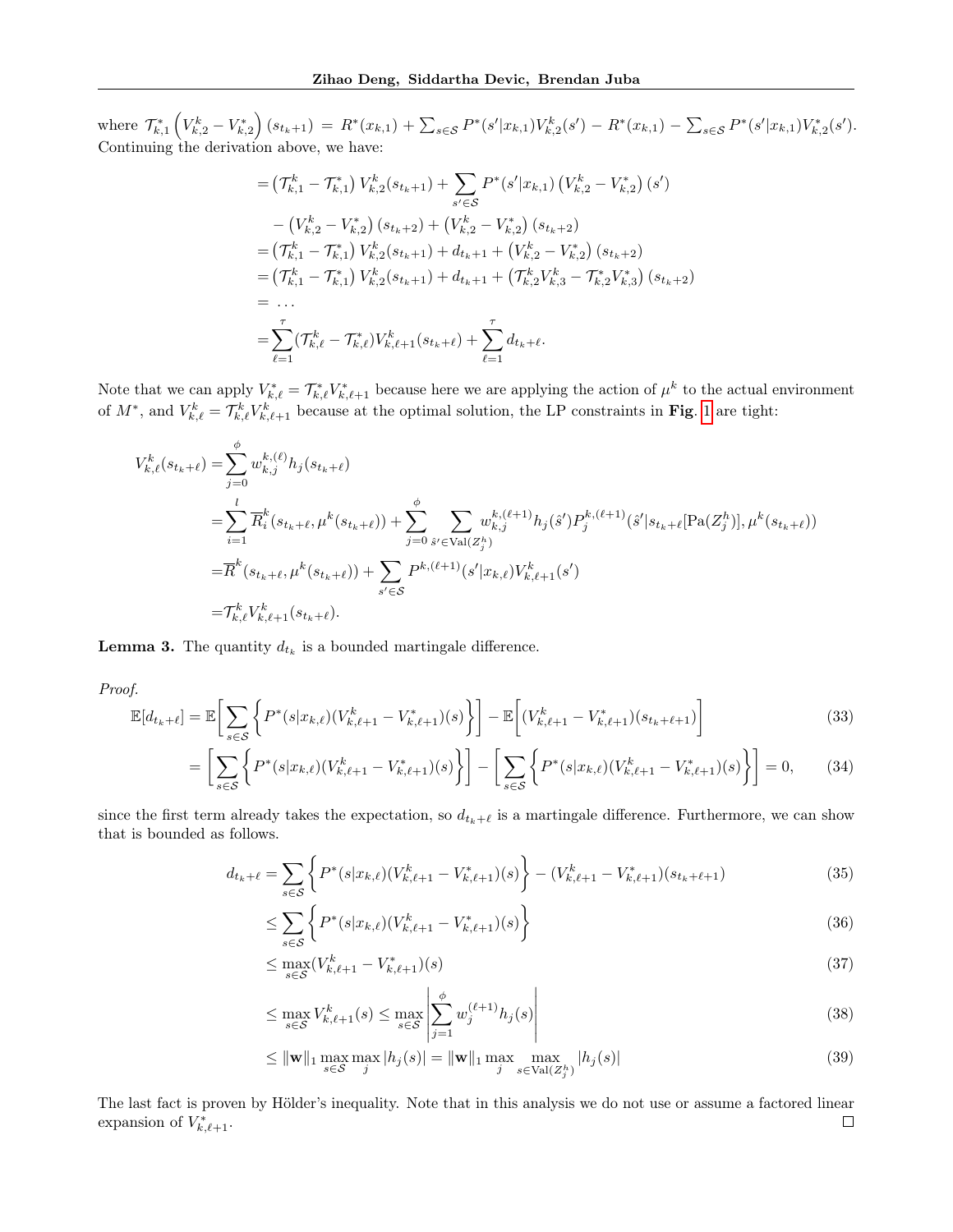Importantly, the above bound is not dependent on the diameter of the MDP, which may be exponential in general. With a bounded martingale difference, we may then use the Azuma-Hoeffding inequality to obtain the following concentration guarantee [Osband and Van Roy](#page-9-2) [\(2014\)](#page-9-2), [Jaksch et al.](#page-9-8) [\(2010\)](#page-9-8):

<span id="page-20-1"></span><span id="page-20-0"></span>
$$
\mathbb{P}\bigg(\sum_{k=1}^{\lceil T/\tau \rceil} \sum_{\ell=1}^{\tau} d_{t_k+\ell} > \|\mathbf{w}\|_1 \max_{j} \max_{s \in \text{Val}(Z_j^h)} |h_j(s)| \sqrt{2T \log(2/\delta)} \bigg) \le \delta. \tag{40}
$$

The remaining first term of the RHS of [\(32\)](#page-18-2) is the one step Bellman error of the imagined MDP  $\tilde{M}_k$ , which depends only on observed states and actions  $x_{k,\ell}$ . Using Cauchy-Schwartz repeatedly we have the following.

$$
\sum_{\ell=1}^{\tau} (\mathcal{T}_{k,\ell}^{k} - \mathcal{T}_{k,\ell}^{*}) V_{k,\ell+1}^{k}(s_{t_{k}+\ell})
$$
\n(41)

$$
=\sum_{\ell=1}^{\tau} (\mathcal{T}_{k,\ell}^{k} - \mathcal{T}_{k,\ell}^{*}) \sum_{j=1}^{\phi} w_{k,j}^{k,(\ell+1)} h_j(s_{t_k+\ell})
$$
\n(42)

$$
= \sum_{\ell=1}^{\tau} \left[ (\overline{R}^k(x_{k,\ell}) - \overline{R}^*(x_{k,\ell})) + \sum_{s' \in \mathcal{S}} P^{k,(\ell+1)}(s'|x_{k,\ell}) \sum_{j=1}^{\phi} w_{k,j}^{k,(\ell+1)} h_j(s') - \sum_{s' \in \mathcal{S}} P^*(s'|x_{k,\ell}) \sum_{j=1}^{\phi} w_{k,j}^{k,(\ell+1)} h_j(s') \right] \tag{43}
$$

$$
\leq \sum_{\ell=1}^{\tau} \left[ |\overline{R}^k(x_{k,\ell}) - \overline{R}^*(x_{k,\ell})| + \sum_{j=1}^{\phi} \left| w_{k,j}^{k,(\ell+1)} \sum_{s' \in \mathcal{S}} (P^{k,(\ell+1)}(s'|x_{k,\ell}) - P^*(s'|x_{k,\ell})) h_j(s') \right| \right] \tag{44}
$$

Note that LHS of Eq. [\(41\)](#page-20-0) does not contain  $V_{k,\ell}^*$ , so we don't need it to be factored linear either. Since  $x_{k,\ell} = (s_{t_k+\ell}, \mu_k(s_{t_k+\ell}))$  we can simplify further. Denote  $\mu_k(s_{t_k+\ell})$  as  $a_{k,\ell}$  and we have the following for the rightmost transition function term by Hölder's inequality.

$$
\sum_{j=1}^{\phi} \left| w_{k,j}^{k,(\ell)} \sum_{s' \in \mathcal{S}} (P^{k,(\ell)}(s'|x_{k,\ell}) - P^*(s'|x_{k,\ell})) h_j(s') \right| \tag{45}
$$

$$
=\sum_{j=1}^{\phi} \left| w_{k,j}^{k,(\ell)} \sum_{s' \in \text{Val}(Z_j^h)} (P^{k,(\ell)}(s'|s_{t_k+\ell}[\text{Pa}(Z_j^h)], a_{k,\ell}) - P^*(s'|s_{t_k+\ell}[\text{Pa}(Z_j^h)], a_{k,\ell})) h_j(s') \right| \tag{46}
$$

$$
\leq ||\mathbf{w}_{k}^{k}||_{1} \max_{j} \left| \sum_{s' \in \text{Val}(Z_{j}^{h})} (P^{k,(\ell)}(s'|s_{t_{k}+\ell}[\text{Pa}(Z_{j}^{h})], a_{k,\ell}) - P^{*}(s'|s_{t_{k}+\ell}[\text{Pa}(Z_{j}^{h})], a_{k,\ell}))h_{j}(s') \right| \tag{47}
$$

$$
\leq ||\mathbf{w}_{k}^{k}||_{1} \max_{j} \left[ \max_{s' \in \text{Val}(Z_{j}^{h})} \left( |h_{j}(s')| \right) ||P^{k,(\ell)}(\cdot|s_{t_{k}+\ell}[\text{Pa}(Z_{j}^{h})], a_{k,\ell}) - P^{*}(\cdot|s_{t_{k}+\ell}[\text{Pa}(Z_{j}^{h})], a_{k,\ell}))||_{1} \right] \tag{48}
$$

This shows that the one step Bellman error is bounded by the diameter of our convex set for w and a maximum over all basis function transition confidence set accuracy products. Finally, we can also bound the reward function term factor by factor by the triangle inequality:

<span id="page-20-2"></span>
$$
|\overline{R}^k(x_{k,\ell}) - \overline{R}^*_i(x_{k,\ell})| \tag{49}
$$

$$
= |\sum_{i=1}^{l} \overline{R}_{i}^{k}(x_{k,\ell}) - \overline{R}_{i}^{*}(x_{k,\ell})|
$$
\n(50)

$$
\leq \sum_{i=1}^{l} |\overline{R}_i^k(x_{k,\ell}[Z_i^R]) - \overline{R}_i^*(x_{k,\ell}[Z_i^R])|.
$$
\n(51)

Note that  $||P^k - P^*||_1$  and  $||R^k - R^*||_1$  can all be bounded due to the concentration guarantees for the confidence sets.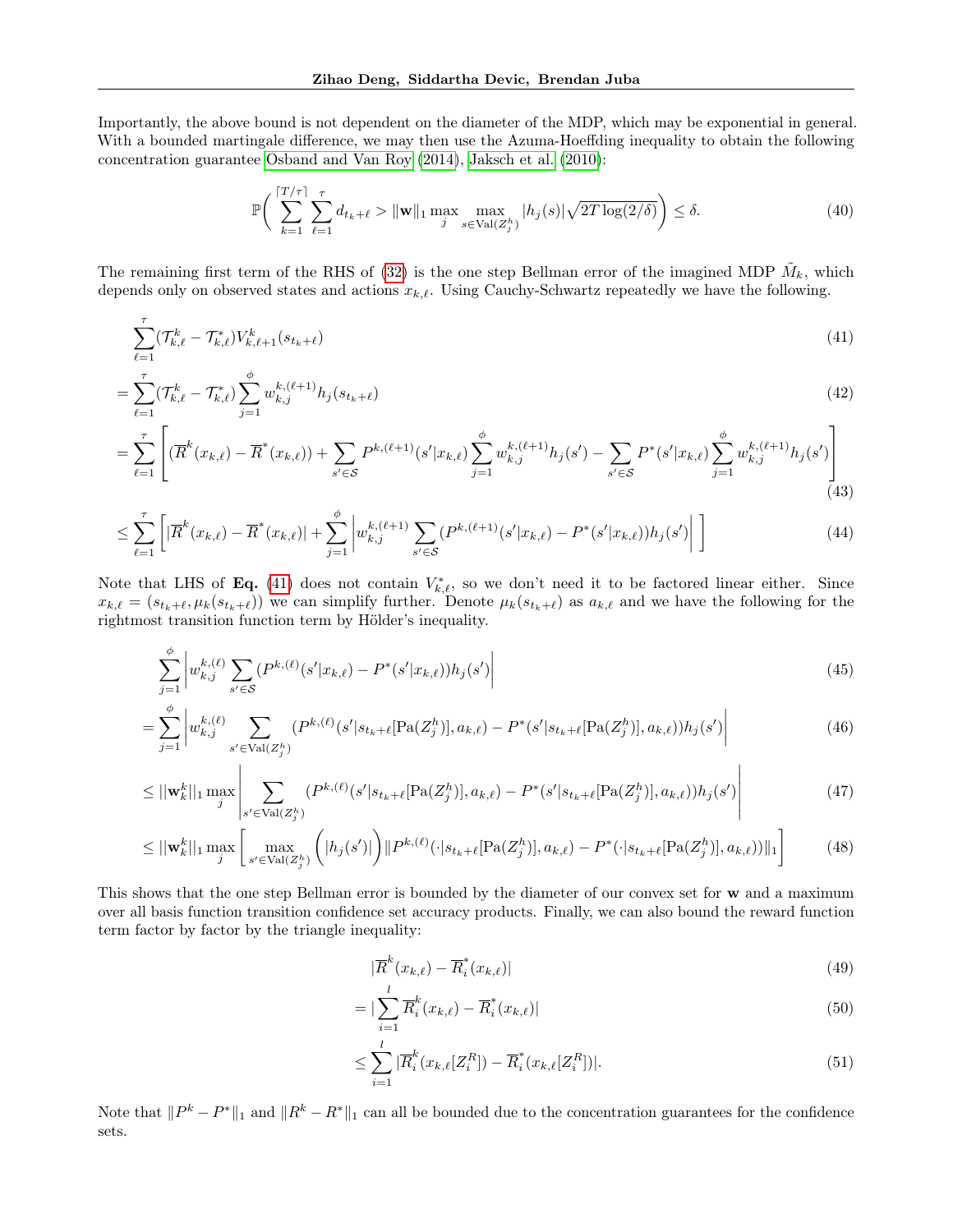### C.1 Concentration Guarantees

We will use the guarantees provided by [Osband and Van Roy](#page-9-2) [\(2014\)](#page-9-2).

<span id="page-21-0"></span>**Lemma 4.** For all finite sets X, finite sets  $\mathcal{Y}$ , function classes  $\mathcal{P} \subseteq \mathcal{P}_{\mathcal{X},\mathcal{Y}}$ , then for any  $x \in \mathcal{X}, \epsilon > 0$  the deviation of the true distribution  $P^*$  to the empirical estimate after t samples  $\hat{P}_t$  is bounded:

$$
\mathbb{P}(\|P^*(x) - \hat{P}_t(x)\|_1 \ge \epsilon) \le \exp\left(|\mathcal{Y}| \log(2) - \frac{n_t(x)\epsilon^2}{2}\right) \tag{52}
$$

Proof. [Osband and Van Roy](#page-9-2) [\(2014\)](#page-9-2) claims that this is a relaxation of a proof by [Weissman et al.](#page-10-7) [\(2003\)](#page-10-7).  $\Box$ 

One can show Lemma [4](#page-21-0) ensures that for any  $x \in \mathcal{X}$   $\mathbb{P}(\Vert P_j^*(x) - \hat{P}_{j_t}(x) \Vert_1 \geq$  $\sqrt{2|\text{Val}(Z_j^h)|\log(2)-2\log(\delta')}$  $\frac{\log(2)-2\log(\delta')}{n_t(x)}$ )  $\leq \delta'.$ Note that previous analysis in [Osband and Van Roy](#page-9-2) [\(2014\)](#page-9-2) has a minor technical error which changes the choice of  $\epsilon$  (Appendix [C.2](#page-22-1)).

The number of marginal transition function confidence sets that we have is given by  $N = |\mathcal{A}| \sum_{j=1}^{\phi} |\text{Val}(Pa[Z_j^h])|$ . Let us give them some ordering  $i \in [N]$ . Then we define a sequence for each confidence set at each episode  $d_{t_k}^{P_j} = 2|\text{Val}(Z_j^h)| \log(2) - 2\log(\delta'_{k,i}),$  where  $\delta'_{k,i} = \delta/(2N|\text{Pa}[Z_j^h]|k^2)$ . Now with a union bound over all confidence set events over all time steps  $k$  we have that:

$$
\bigcup_{i=1}^{N} \bigcup_{k=1}^{\infty} \mathbb{P}(P_i^* \notin \mathcal{P}_t^i(d_{t_k}^{P_i})) \le \sum_{i=1}^{N} \sum_{k=1}^{\infty} \delta'_{k,i} = \sum_{i=1}^{N} \sum_{k=1}^{\infty} \frac{\delta}{2N|\text{Pa}[Z_j^h]|k^2}
$$
(53)

<span id="page-21-2"></span>
$$
= \frac{\delta}{2N} \frac{\pi^2}{6} \sum_{i=1}^{N} \frac{1}{|\text{Pa}[Z_j^h]|} \le \delta \frac{\pi^2}{12} \frac{1}{N} N \le \delta
$$
 (54)

<span id="page-21-1"></span>So we have that  $\mathbb{P}(P_i^* \in \mathcal{P}_t^i(d_{t_k}^{P_i}) \ \forall k \in \mathbb{N}, \ \forall j \in [N]) \geq 1 - \delta.$ **Lemma 5.** If  $\{\epsilon_i\}$  are all independent and sub  $\sigma$ -gaussian, then  $\forall \beta \geq 0$ :

$$
\mathbb{P}\left(\frac{1}{n}\left|\sum_{z=1}^{n}\epsilon_z\right|>\beta\right) \le \exp\left(\log(2)-\frac{n\beta^2}{2\sigma^2}\right). \tag{55}
$$

In particular, we may use **Lemma [5](#page-21-1)** to say that for any  $x \in \mathcal{X}$ :

$$
\mathbb{P}\bigg(\frac{1}{n_t(x)} \big|\sum_{z=1}^{n_t(x)} \hat{R}_{i,z}(x) - \overline{R}_i^*(x)\big| > \sqrt{\frac{\sigma^2 2\log(\frac{2}{\delta'})}{n_t(x)}}\bigg) \le \delta'\tag{56}
$$

Where the sub  $\sigma$ -gaussian random variable  $\hat{R}_{i,z}$  represents the empirical value of the *i*th component of the reward function at the zth time the pair  $x = (s, a)$  was observed before time t. Recall that the true mean of the *i*th reward component  $\overline{R}_{i}^{*}$  $\int_{i}^{x}(x)$  is a fixed scalar value. Now for each component of the factored reward function  $i = 1...l$ , define the sequence  $d_{t_k}^{R_i} = \sigma^2 2 \log(2/\delta'_{k,i})$ , where  $\delta'_{k,i} = \delta/(2l|\mathcal{X}[Z_i^R]|k^2)$ . With the same union bound as [\(53\)](#page-21-2) over all confidence set events over all time steps  $k$ , we have that:

$$
\bigcup_{i=1}^{l} \bigcup_{k=1}^{\infty} \mathbb{P}(\overline{R}_{i}^{*} \notin \mathcal{R}_{t}^{i}(d_{t_{k}}^{R_{i}})) \leq \sum_{i=1}^{l} \sum_{k=1}^{\infty} \delta_{k,i} \leq \delta.
$$
\n(57)

Combining [\(53\)](#page-21-2) and [\(57\)](#page-21-3), we have that:

<span id="page-21-3"></span>
$$
\mathbb{P}\left(M^* \in \mathcal{M}_k \ \forall k \in \mathbb{N}\right) \ge 1 - 2\delta. \tag{58}
$$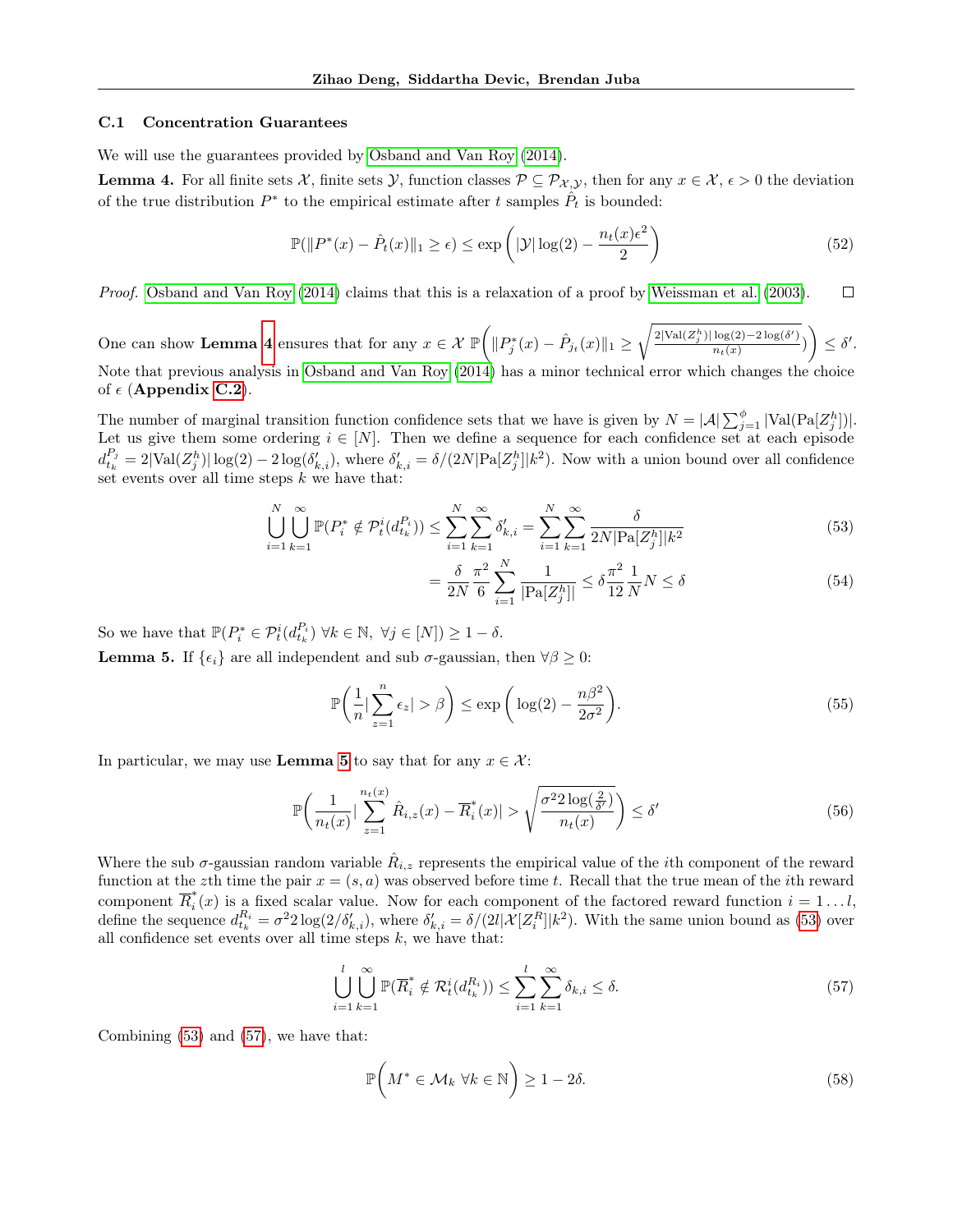### <span id="page-22-1"></span>C.2 Aside: Technical Error in Osband

We point out a minor technical error in [Osband and Van Roy](#page-9-2) [\(2014\)](#page-9-2) which changes the analysis and simplification of the regret. In their **Section 7.2**, they claim that they may use  $\epsilon = \sqrt{\frac{2|\mathcal{S}_j|}{n_t(x)}\log(\frac{2}{\delta'})}$  with their **Lemma 2** (our **Lemma** [4](#page-21-0)) to obtain the following: for any  $x \in \mathcal{X} \mathbb{P}(|P_j^*(x) - \hat{P}_{j_t}(x)||_1 \ge \epsilon) \le \delta'$ . Plugging their choice of  $\epsilon$ into Lemma [4](#page-21-0), we get the following.

$$
\mathbb{P}\left(\|P_j^*(x) - \hat{P}_{j_t}(x)\|_1 \ge \epsilon\right) \le \exp\left(|\mathcal{Y}| \log(2) - \frac{n_t(x)\epsilon^2}{2}\right) \tag{59}
$$

$$
= \exp\left(|\mathcal{S}_j| \log(2) - \frac{n_t(x)\frac{2|\mathcal{S}_j|}{n_t(x)} \log(\frac{2}{\delta'})}{2}\right) \tag{60}
$$

$$
= \exp\left(|\mathcal{S}_j| \log(2) - |\mathcal{S}_j| \log(\frac{2}{\delta'})\right) \tag{61}
$$

$$
= \exp\left(|\mathcal{S}_j| \log(\delta')\right) \tag{62}
$$

In [Osband and Van Roy](#page-9-2) [\(2014\)](#page-9-2),  $|\mathcal{S}_i| \in \mathbb{N}$  is the size of the scope for the jth transition function. In general,  $|S_j| > 1$  implies  $\exp\left(|S_j|\log(\delta')\right) > \delta'$ . Therefore, they are assuming more tightness than they should with their empirical estimates of the transition functions. They subsequently use  $d_{t_k}^{P_j} = 2|\mathcal{S}_j|\log(\frac{2}{\delta'_{k,j}})$  as their increasing sequence, which incorrectly assumes the result above.

If we wish to end up with  $\delta'$ , we can solve for the correct  $\epsilon$  as follows.

$$
\delta' = \exp\left(|\mathcal{S}_j| \log(2) - \frac{n_t(x)\epsilon^2}{2}\right) \tag{63}
$$

$$
\log(\delta') = |\mathcal{S}_j| \log(2) - \frac{n_t(x)\epsilon^2}{2} \tag{64}
$$

$$
\epsilon = \sqrt{\frac{2|\mathcal{S}_j| \log(2) - 2\log(\delta')}{n_t(x)}}
$$
(65)

Now we let  $d_{t_k}^{P_j} = 2|\mathcal{S}_j|\log(2) - 2\log(\delta'_{k,j}),$  where  $\delta'_{k,j} = \delta/(2m|\mathcal{X}[Z_j^P]|k^2)$  which is the same  $\delta'_{k,j}$  value as from [Osband and Van Roy](#page-9-2) [\(2014\)](#page-9-2). Therefore as k increases, so does  $d_{t_k}^{P_j}$ , and we still have the increasing sequence required for applications of **Corollary [2](#page-22-0)** from [Osband and Van Roy](#page-9-2) [\(2014\)](#page-9-2).

### C.3 Corollary from [Osband and Van Roy](#page-9-2) [\(2014\)](#page-9-2)

<span id="page-22-0"></span>Corollary 2. For all finite sets X, measurable spaces  $(\mathcal{Y}, \Sigma_{\mathcal{Y}})$ , function classes  $\mathcal{F} \subseteq \mathcal{M}_{\mathcal{X},\mathcal{Y}}$  with uniformly bounded widths  $w_{\mathcal{F}} \leq C_{\mathcal{F}} \ \forall x \in \mathcal{X}$  and non-decreasing sequences  $\{d_t : t \in \mathcal{N}\}\$ :

$$
\sum_{k=1}^{T} w_{\mathcal{F}_k}(x_{t_k+1}) \le 4(\tau C_{\mathcal{F}}|\mathcal{X}| + 1) + 4\sqrt{2d_T|\mathcal{X}|T},\tag{66}
$$

where  $x_{t_k+1}$  is the first  $x \in \mathcal{X}$  for episode k.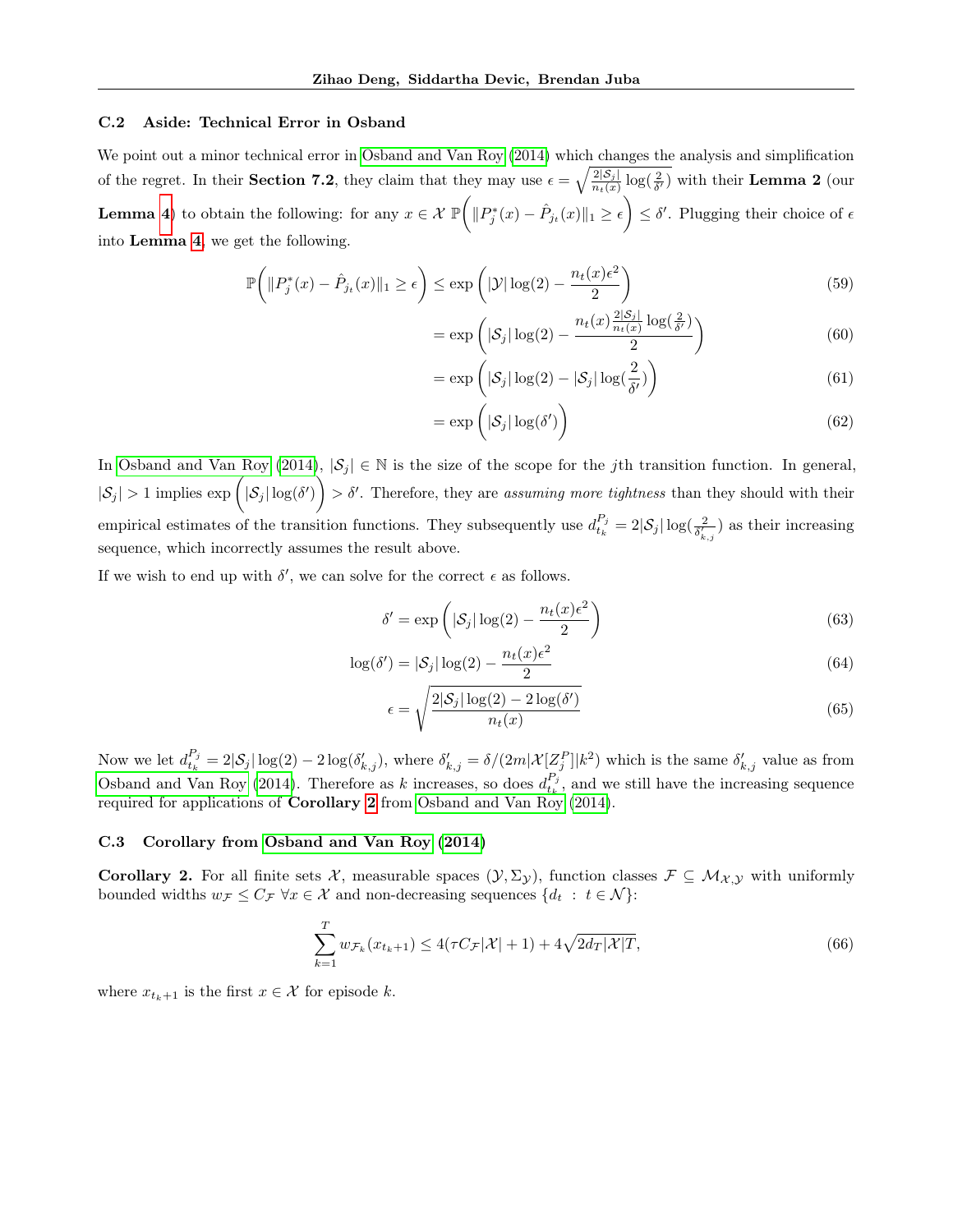### C.4 Regret Bound

We can now analyze the regret bounds for our algorithm.

$$
\begin{split}\n\text{Regret}(T, \pi_{\tau}, M^*) &= \sum_{k=1}^{\lceil T/\tau \rceil} \Delta_k = \sum_{k=1}^{\lceil T/\tau \rceil} \left[ \left( V_{k,1}^k(s_{t_{k+1}}) - V_{k,1}^*(s_{t_{k+1}}) \right) + \left( V_{*,1}^*(s_{t_{k+1}}) - V_{k,1}^k(s_{t_{k+1}}) \right) \right] \\
& \leq \underbrace{\sum_{k=1}^{\lceil T/\tau \rceil} \left[ \sqrt{1/k} \right]}_{\text{(1)}} + \underbrace{\left[ \underbrace{\mathbf{w} \parallel_1 \max_{j} \max_{s \in \text{Val}(Z_j^h)} |h_j(s)| \sqrt{2T \log(2/\delta)}}_{\text{(2)}} \\
&+ \underbrace{\sum_{k=1}^{\lceil T/\tau \rceil} \sum_{\ell=1}^{\tau} \sum_{i=1}^{l} |\overline{R}_i^k(x_{k,\ell}[Z_i^R]) - \overline{R}_i^*(x_{k,\ell}[Z_i^R])|}_{\text{(3)}} \\
&+ \underbrace{\sum_{k=1}^{\lceil T/\tau \rceil} \sum_{\ell=1}^{\tau} \left| \|\mathbf{w}_k^k\|_1 \max_{j} \left[ \max_{s' \in \text{Val}(Z_j^h)} \left( |h_j(s')| \right) \right\| P^{k,(\ell)}(\cdot | s_{t_{k}+\ell}[\text{Pa}(Z_j^h)], a_{k,\ell}) - P^*(\cdot | s_{t_{k}+\ell}[\text{Pa}(Z_j^h)], a_{k,\ell}) \right) \|_1 \right]}_{\text{(4)}}\n\end{split}
$$

With probability at least  $1 - \delta$  (PAC regret bound), and where  $(1)$  is the planning oracle error contribution,  $(2)$ is the contribution of the bounded martingale (Lemma [3](#page-19-1)) over all episodes with the Azuma-Hoeffding inequality from  $(40)$ ,  $(3)$  is the contribution of the reward functions in the one step Bellman error, and  $(4)$  is contribution from the marginal transition functions from [\(45\)](#page-20-2). We begin by bounding  $(1) \leq 2\sqrt{|T/\tau|}$  by integral sum bound. Next, let  $\max_j \max_{s \in \text{Val}(Z_j^h)} |h_j(s)| \leq G$  be some global bound on all the basis functions which must exist as the value function is bounded over a finite set. Then we can say:  $(2) \le ||\mathbf{w}||_1 G \sqrt{2T \log(2/\delta)}$ .

Henceforth, let  $\lceil T/\tau \rceil = K$  be the number of true episodes. For  $\binom{3}{3}$ , we apply **Corollary** [2](#page-22-0) and plug in  $C_{\mathcal{F}} = C$ as a width bound of each reward confidence set and  $d_T^{R_i}$  as our sequence:

$$
\text{(3)} = \sum_{k=1}^{K} \sum_{\ell=1}^{\tau} \sum_{i=1}^{l} |\overline{R}_i^k(x_{k,\ell}[Z_i^R]) - \overline{R}_i^*(x_{k,\ell}[Z_i^R])| \tag{67}
$$

$$
= \sum_{i=1}^{l} \left[ 4(\tau C |\mathcal{X}[Z_i^R]| + 1) + 4\sqrt{2\sigma^2 2\log(2/(\delta/2l|\mathcal{X}[Z_i^R]|T^2))|\mathcal{X}[Z_i^R]|T} \right]
$$
(68)

<span id="page-23-1"></span><span id="page-23-0"></span>
$$
\leq \sum_{i=1}^{l} \left[ 5\tau C|\mathcal{X}[Z_i^R]| + 8\sigma \sqrt{|\mathcal{X}[Z_i^R]|T\log(4l|\mathcal{X}[Z_i^R]|T^2/\delta)} \right]
$$
(69)

We can bound the confidence sets of  $\overline{4}$  by again applying **Corollary [2](#page-22-0).** 

$$
(4) \leq \|\mathbf{w}\|_{1} G \sum_{k=1}^{K} \sum_{\ell=1}^{r} \max_{j} \left[ \|P^{k,(\ell)}(\cdot|s_{t_{k}+\ell}[\text{Pa}(Z_{j}^{h})], a_{k,\ell}) - P^{*}(\cdot|s_{t_{k}+\ell}[\text{Pa}(Z_{j}^{h})], a_{k,\ell}))\|_{1} \right]
$$
(70)

$$
\leq \|\mathbf{w}\|_{1}C\sum_{k=1}^{K}\sum_{\ell=1}^{\tau}\sum_{j=1}^{\phi}\left[\|P^{k,(\ell)}(\cdot|s_{t_{k}+\ell}[\text{Pa}(Z_{j}^{h})],a_{k,\ell})-P^{*}(\cdot|s_{t_{k}+\ell}[\text{Pa}(Z_{j}^{h})],a_{k,\ell}))\|_{1}\right]
$$
(71)

$$
\leq \|\mathbf{w}\|_{1} G \sum_{j=1}^{\phi} \left[ 4(\tau C_{\mathcal{F}} |\text{Val}[Z_{j}^{h}]| + 1) + 4\sqrt{2|\mathcal{X}[\text{Pa}(Z_{j}^{h})]|Td_{T}^{P_{j}}}\right]
$$
(72)

$$
\leq \|\mathbf{w}\|_{1} G \sum_{j=1}^{\phi} \left[ 5\tau |\text{Val}[Z_j^h]| + 4\sqrt{4|\mathcal{X}[\text{Pa}(Z_j^h)]|T[|\text{Val}(Z_j^h)|\log(2) - \log(\delta/(2N|\text{Pa}[Z_j^h]|T^2))]} \right] \tag{73}
$$